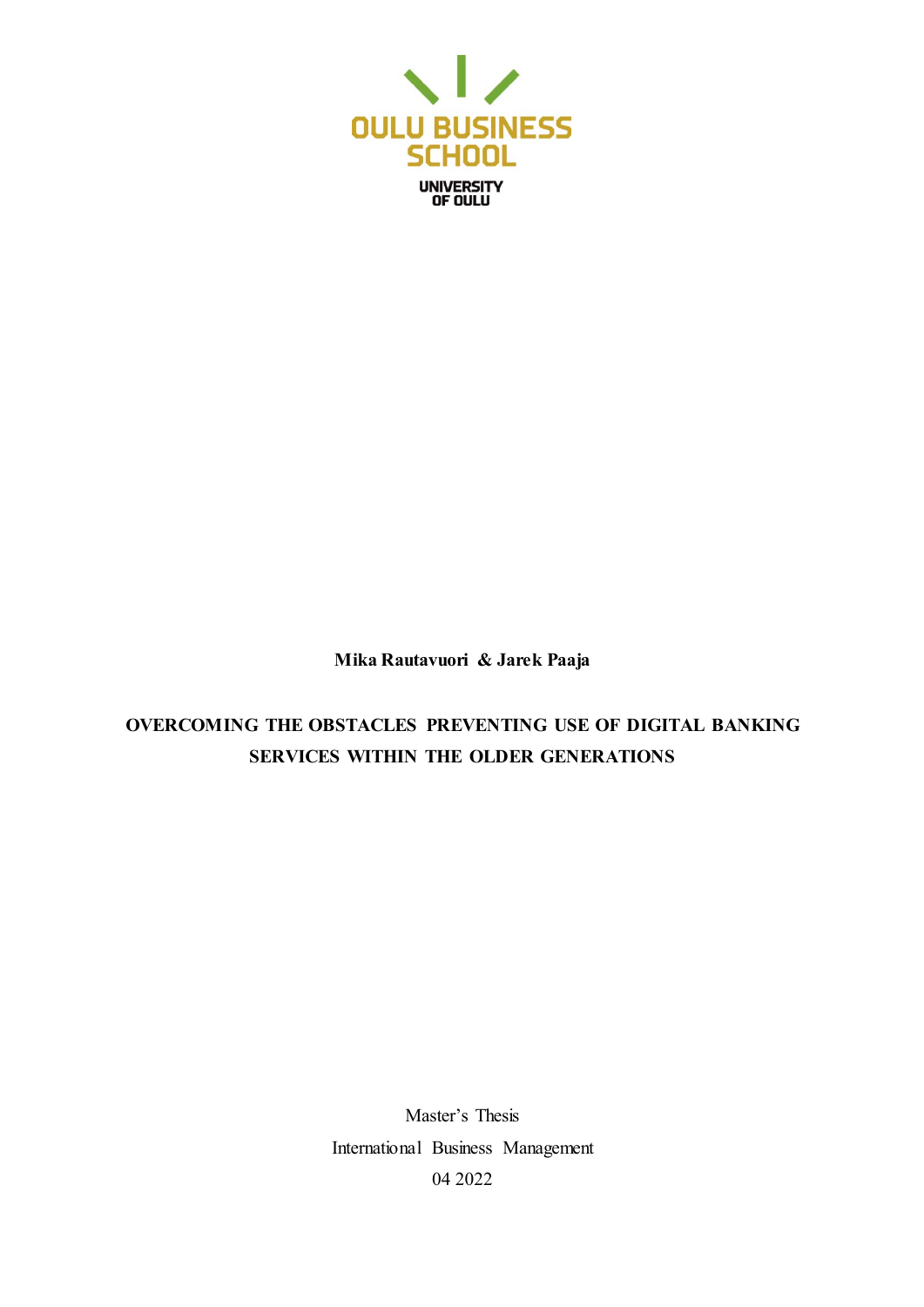| Unit                                                                |                                       |                     |                 |  |  |  |  |
|---------------------------------------------------------------------|---------------------------------------|---------------------|-----------------|--|--|--|--|
| International Business Management                                   |                                       |                     |                 |  |  |  |  |
| Author                                                              |                                       | Supervisor          |                 |  |  |  |  |
| Mika Rautavuori & Jarek Paaja                                       |                                       | Jan Hermes          |                 |  |  |  |  |
| Title                                                               |                                       |                     |                 |  |  |  |  |
| OVERCOMING THE OBSTACLES PREVENTING USE OF DIGITAL BANKING SERVICES |                                       |                     |                 |  |  |  |  |
| WITHIN THE OLDER GENERATIONS                                        |                                       |                     |                 |  |  |  |  |
| Subject                                                             |                                       | Time of publication | Number of pages |  |  |  |  |
| <b>Business</b>                                                     | Type of the degree<br>Master's thesis | 04 2021             | 77              |  |  |  |  |
| Abstract                                                            |                                       |                     |                 |  |  |  |  |

The purpose of this study was to find out what obstacles the older generation is having when adapting to digital banking services. Secondary objective was to find ways to overcome these obstacles, in a manner that companies, especially within the banking industry can make their digital services more accessible for the elderly. Based on studying existing literature, IT service management was chosen to take a practical look at this problem alongside the trust theory, which had more theoretical implications at this point. A survey was conducted among OP's elderly customers to gain empirical information regarding the problem. Based on this we then compared our findings with previously studied literature and begin to interpret the findings. As we had hypothesized with trust theory, the trust towards digital services and trust towards one's own skills within the digital environment, causes many of the elderly to keep away from digital banking services. Media often brings up how there are security breaches, and different scams going within the digital environment. This combined with the elderly often lacking in the skills and not knowing what benefits the digital services actually give them, cause many to prefer to not use the digital banking services. A solution for this problem for OP was to firstly make sure to give out information about the benefits of the digital banking services, in a manner that the elderly customer understands. Secondly there would be study sessions where the bank's customers could join and learn the skills necessary to use the services. Lastly all this and more should be done by following the Information Technology Infrastructure Library, ITIL, principles in order to create the most efficient digital services. In the end we go through theoretical implications and future research ideas that could enhance our solutions to wider use.

Keywords

Additional information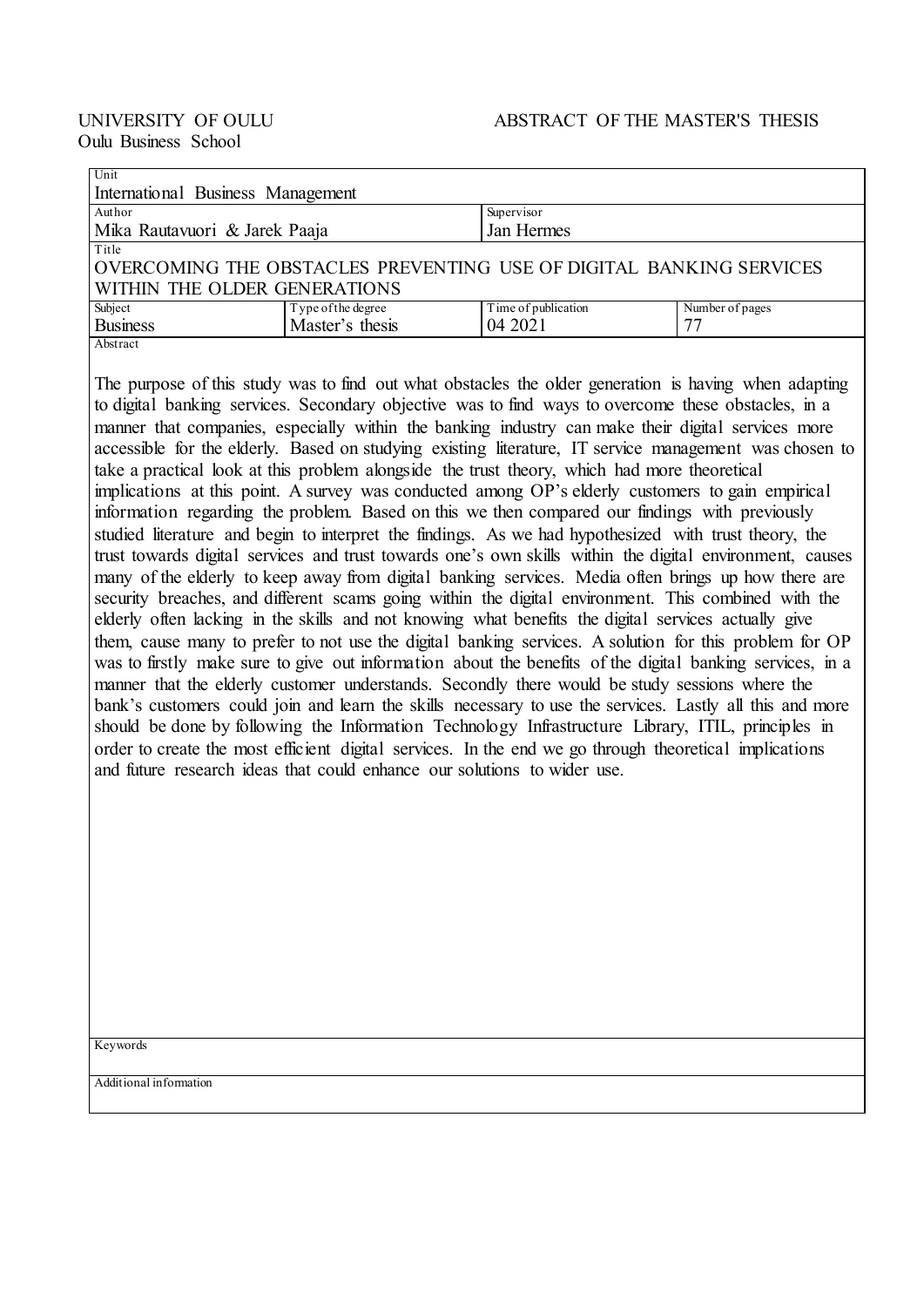| $\mathbf{1}$   |     |  |  |
|----------------|-----|--|--|
|                | 1.1 |  |  |
|                | 1.2 |  |  |
|                | 1.3 |  |  |
|                |     |  |  |
|                |     |  |  |
|                | 1.6 |  |  |
|                |     |  |  |
|                |     |  |  |
|                |     |  |  |
|                | 1.7 |  |  |
| $\overline{2}$ |     |  |  |
|                | 2.1 |  |  |
|                | 2.2 |  |  |
|                | 2.3 |  |  |
|                | 2.4 |  |  |
|                | 2.5 |  |  |
|                | 2.6 |  |  |
| 3              |     |  |  |
|                | 3.1 |  |  |
|                | 3.2 |  |  |
|                | 3.3 |  |  |
|                | 3.4 |  |  |
|                | 3.5 |  |  |
| 4              |     |  |  |
| 5              |     |  |  |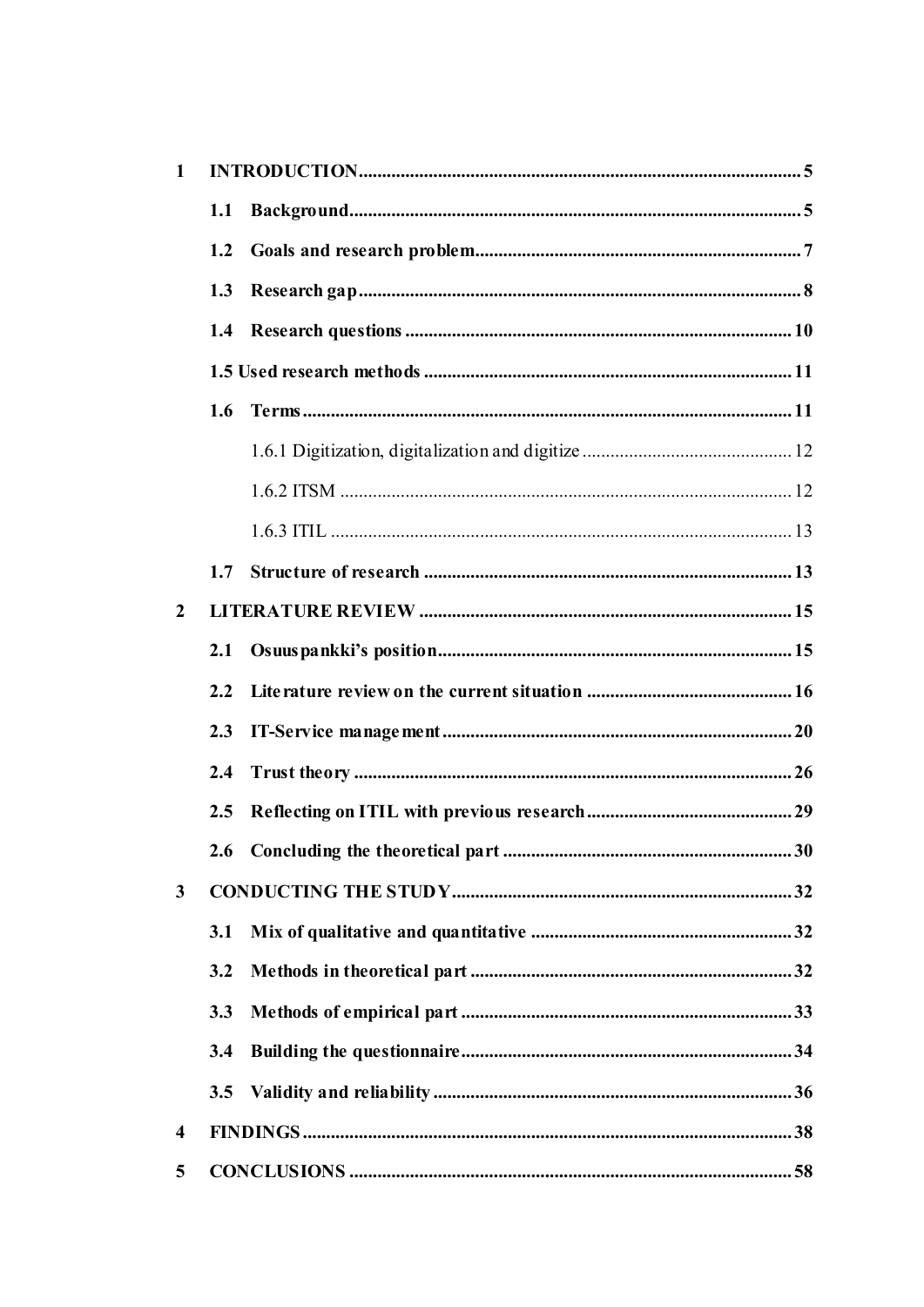| 6 |  |  |
|---|--|--|
| 7 |  |  |
|   |  |  |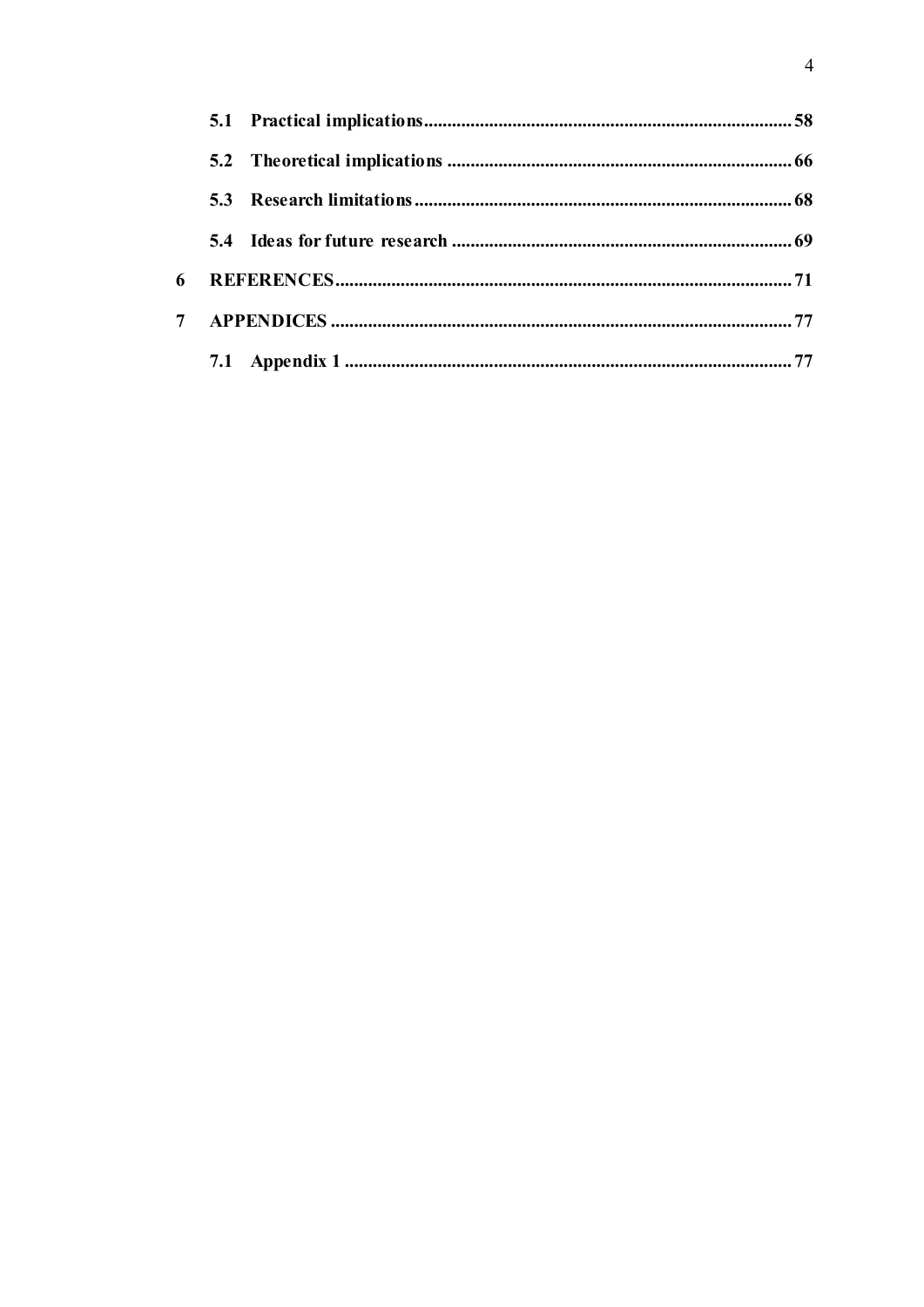#### <span id="page-4-0"></span>**1** INTRODUCTION

This chapter focuses on explaining the overall view of the subject of the study, also providing the basic idea behind the study and why it is currently relevant. Secondly it explains the problem this research is going to look at and the idea how this research is going to look at this problem with the research questions. Thirdly It explains briefly all the important terms used during this paper. Finally, this chapter introduces the structure of this paper where, the general progress of this research is talked about.

## <span id="page-4-1"></span>1.1 Background

Nowadays digitalization is highly researched subject in terms of why digitalization has become so popular, what uses it has for the company and how it works in the business world. For example Poh, O. (2019) talks about how with MasterCard and digitalization can connect consumers to worldwide services and how new companies can use this to their advantage or how [Lim, Raphael](https://www-proquest-com.pc124152.oulu.fi:9443/indexinglinkhandler/sng/au/Lim,+Raphael/$N?accountid=13031) Explains during the pandemic companies focus more and more to adoption of technology and digitalization and how it has increased the e-commerce. So even though digitization has been popular topic last few years there still has only been a few articles like Siren & Knudsen (2017) and Meristö & Laitinen (2020) that focus what kind of problems this kind of shifting does to older generations who are not that used to smartphones or doing their financial business on the internet. This will lead to problems when companies start to reduce their physical business spaces or bank branches to save money and start offering more and more digital services and deliveries. Therefore, we will be conducting our own research survey targeted at the older generations, to find out how this digitalization has affected them, how they feel about it and do they have any suggestions for the banks on how to correctly implement the digitalization within the industry.

Due to the recent Covid-19, people are expected to use fewer physical services, as to avoid human contact. Therefore, it is now especially important to be able to offer digital services in a way that even the older generations will be able to use them fluently. Considering the digital services, the problem has been around to some extent as long as those have been around. Older generations have had a harder time adapting to new digital technology, and are more likely to use physical services, such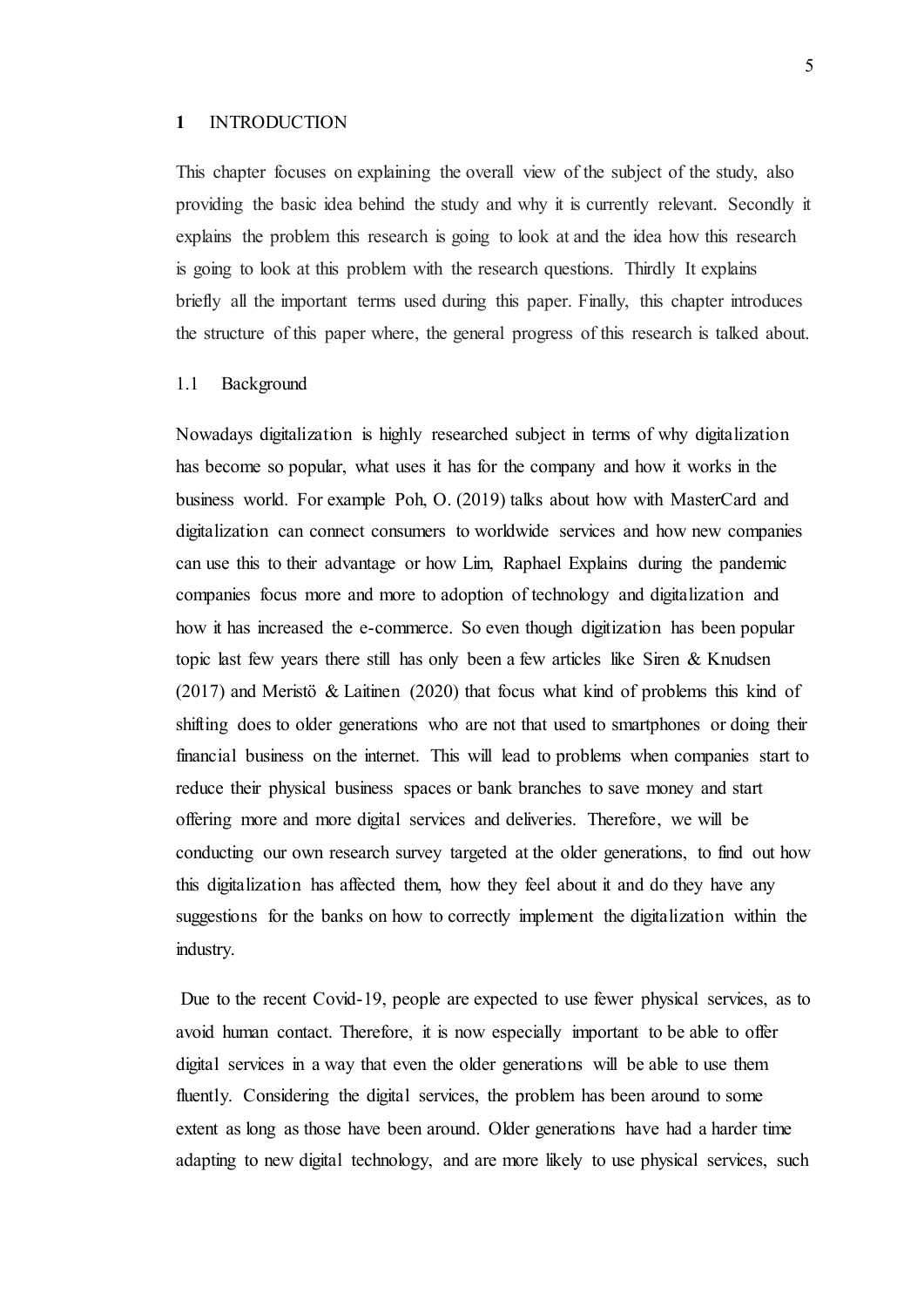as going to the actual bank building to use the banking services, rather than using them online. Therefore, the relevance of this topic presents itself right now because most companies are trying to lessen their physical services and replace them with digital services, due to the Covid situation. So, it is important to manage these digital services so that they are easy for elders to use while still giving them the feeling that they are safe enough to use.

The problem will be examined from the perspective of Finnish finance sector and how they could get the older generations to use the digital services they provide. Goal of the study lies within the incentives that would make digital services more desirable to be used, rather than the physical ones. Research's idea is not to end physical services completely, but rather to find a way which would lead people from the older generation to be more comfortable with using digital devices which then would lead most likely to them using more digital services and payment methods.

The study focuses on finding what problems the older generation is having with adapting to digital services, and how could those be overcome. To reveal this, this study will be examining the problems older generations are facing related to using digital payment methods and other digital services. Another goal this study has, is to find solutions to make it easier for the older generations to also adapt to using digital services without them having that much trouble with the current technology. So, one clear target is to find out solutions for the older generation to feel comfortable using the digital services. Therefore, the solutions should be on the lines that it would be easy to use and safe enough that older generations could trust these methods.

This would help both companies and older generations because it would make transactions easier to the older generations and it would also be cheaper for the company because then they would not need to keep workers in physical premises. It could also increase the efficiency of the financial management from the business side at least according to Monika Dimitrova (2019). Also, the monetary value can be justified to the older generation or customers in general by them not needing to spend time traveling to the bank, i.e., gasoline costs.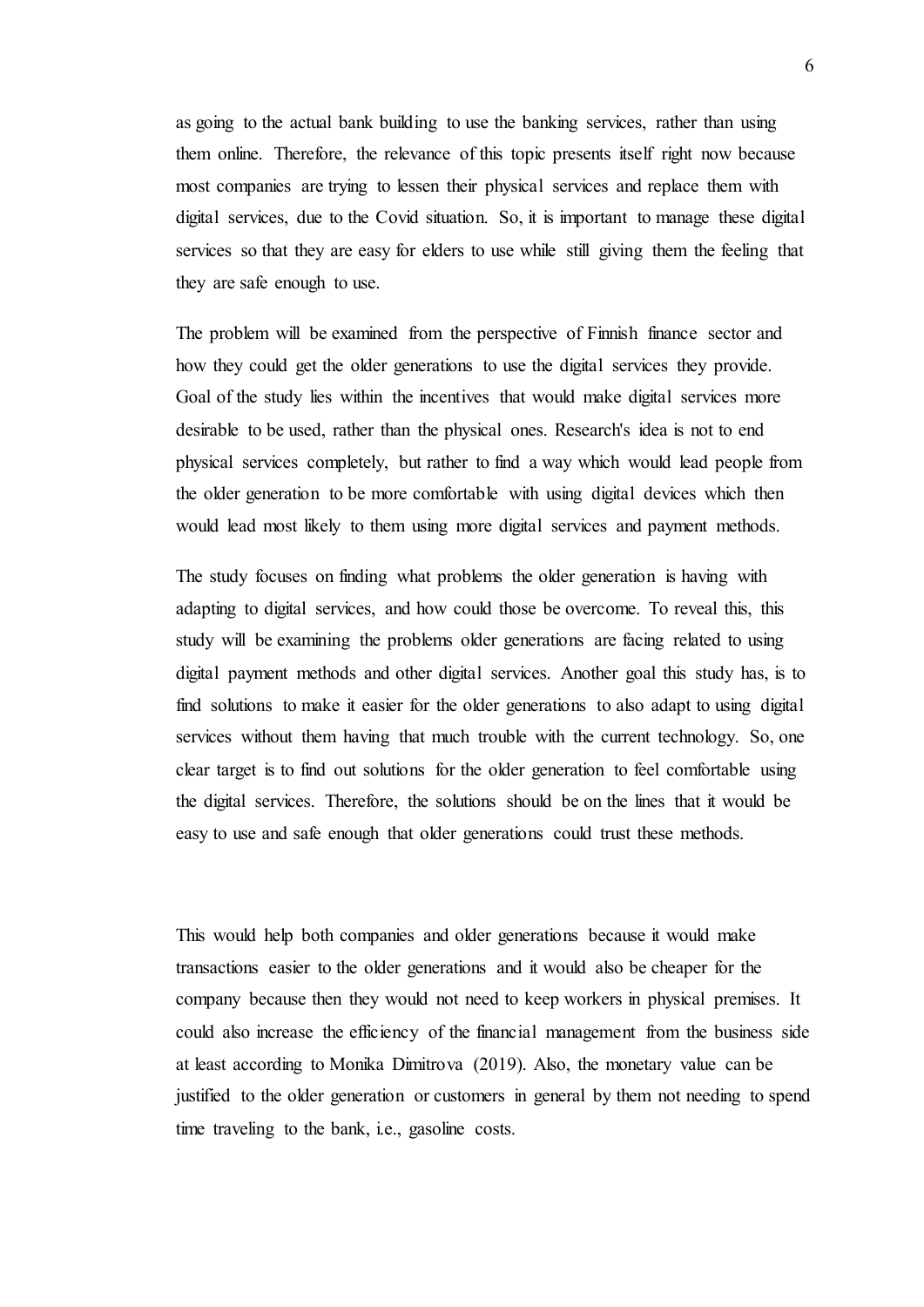#### <span id="page-6-0"></span>1.2 Goals and research problem

This topic is important especially now that covid-19 makes it harder to serve customers physically which leads to problems with some of the older generation because they do not have other ways to pay for the services and they are having hard time to adapt to the new digital services. By finding a way to replace these services with methods that would be easy to the older generation and would not need physical services, this research could make sure that older generations could do their necessary payments without risking their health by doing them physically. Even if we ignore the problems that the covid-19 might cause because of physical visits to the organization, elders still will face the problem that most of the organizations are trying to change their services to digital form. According to Kwiatkowska & Skórzewska-Amberg (2019) Poland is trying to digitize their health care system which would cover e-prescriptions, e-referrals and electronic medical records. According to article this is planned to be fully completed and implemented from January 2021 which would mean that after new year there would be risk of senior citizens do not get access to the services they need if they are not familiar with the digital services, which then could cause many serious problems to the senior citizens health and to medical companies' profits and imago.

This study's idea is not to find ways to replace all of the physical services with digital services but with this research we might find some ways make it easier for the older people to change to digital services from physical services which would reduce amount of physical services elderly people needs which then would lower their risk to be exposed to covid-19 and make their life easier. The banking industry should not follow the aforementioned Poland's health care approach, but step by step implement the digitalization in order to let the older customers get used to it and not to feel forced to the change. Therefore, it is important to be able to offer digital services in a way that older generations will be able to use without problems and making sure they are able to learn.

This Research could help all companies that offers physical services right now and are trying to move to their focus more to the digital services because need for the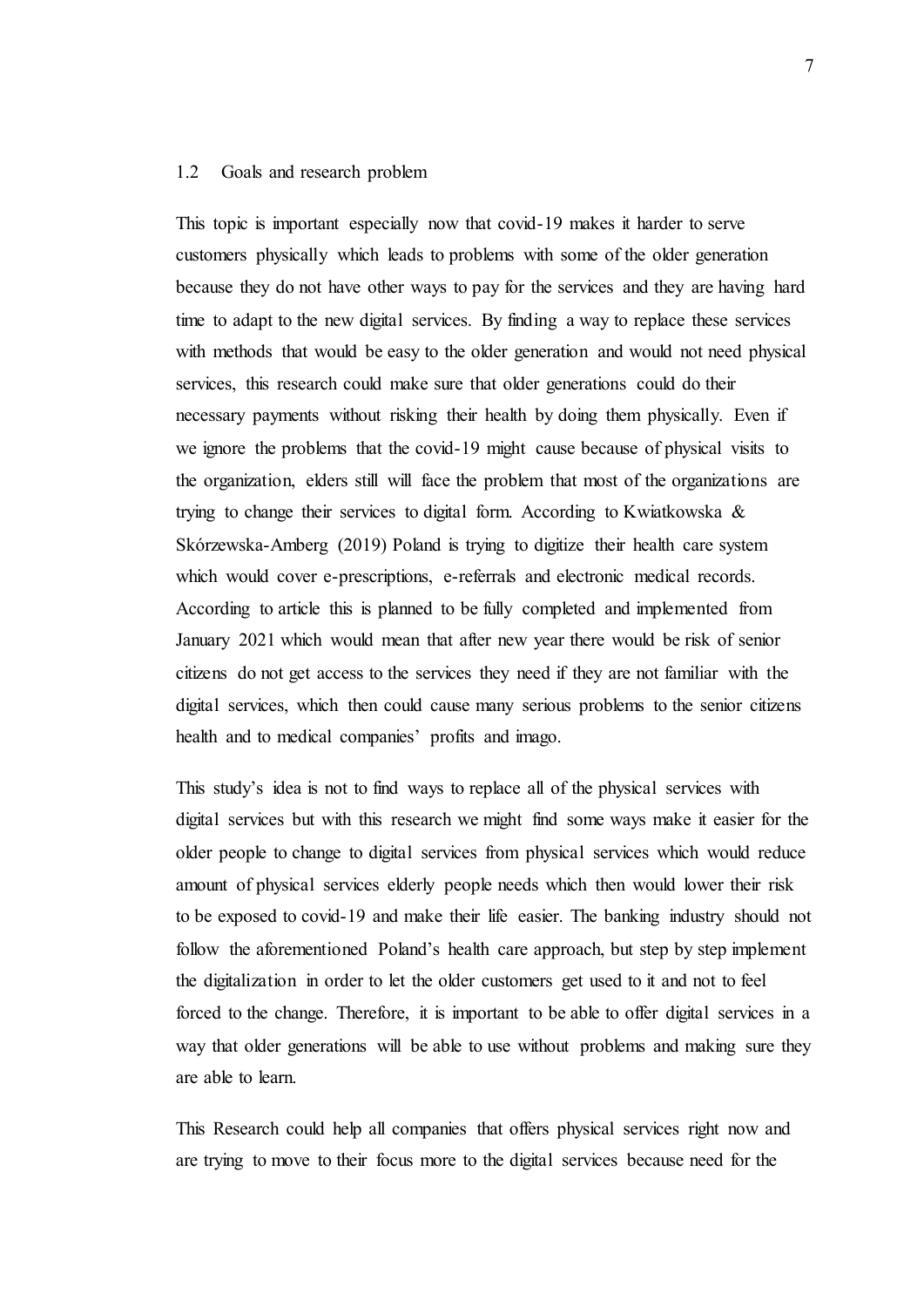physical services have been reduced with covid-19 and with the current technological advances, which has made it easier to the business to offer digital services and for customers to access to these services. This has led to some problems in companies because they have to keep at least somebody at their facilities because some of the people prefer physical services and this is costly to the company. This will also help people from older generations that are not familiar with current digitalization payment methods because the idea of this research is to find ways to get older generations also into digital payment methods, which make the paying process faster and safer for them during this epidemic.

#### <span id="page-7-0"></span>1.3 Research gap

We already know that the issue is that some of the older generation have problems with the bank changing more and more of their services to digital services. There are many reasons why older generations have problems with the digital system. One of the biggest ones is trust issues like Vines et al., (2011), which say that the older generation usually is more skeptical about online financial transactions. Reason for this is that they do not see themselves where the money goes, and they cannot be sure if it is going where it is supposed to go. Also, the news about people getting robbed or hacked via the internet does not help with this issue. According to Kaijanen (2018) this is one of three common reasons the elderly does not use digital identification. Other reasons were lack of skill, experience, and knowledge and last one simply lacked the device to do so. Also, according Meristö et al., (2020) the reason for why elderly people uses less digital services is their lack of experiences with smart devices like tablets and smartphones. Our place within the theoretical field lies in expanding the trust theory to our niche of digital banking for the elderly. This mostly is about creating trust for those who lack the understanding on the subject they have to trust in order to justify using it, in this case the digital banking service. We will be combining previous research of trust theory, elderly attitudes towards digitalization and the changes that come along with it, i.e., lack of privacy and new kinds of frauds.

One reason that is also possible for the older generation not adapting to current chances is that some of them are a bit conservative with their mind set and prefer to do things with the old fashion ways. Another interesting point that Knowles & Hanson (2018) found out in their research, was that most of the older adult's normal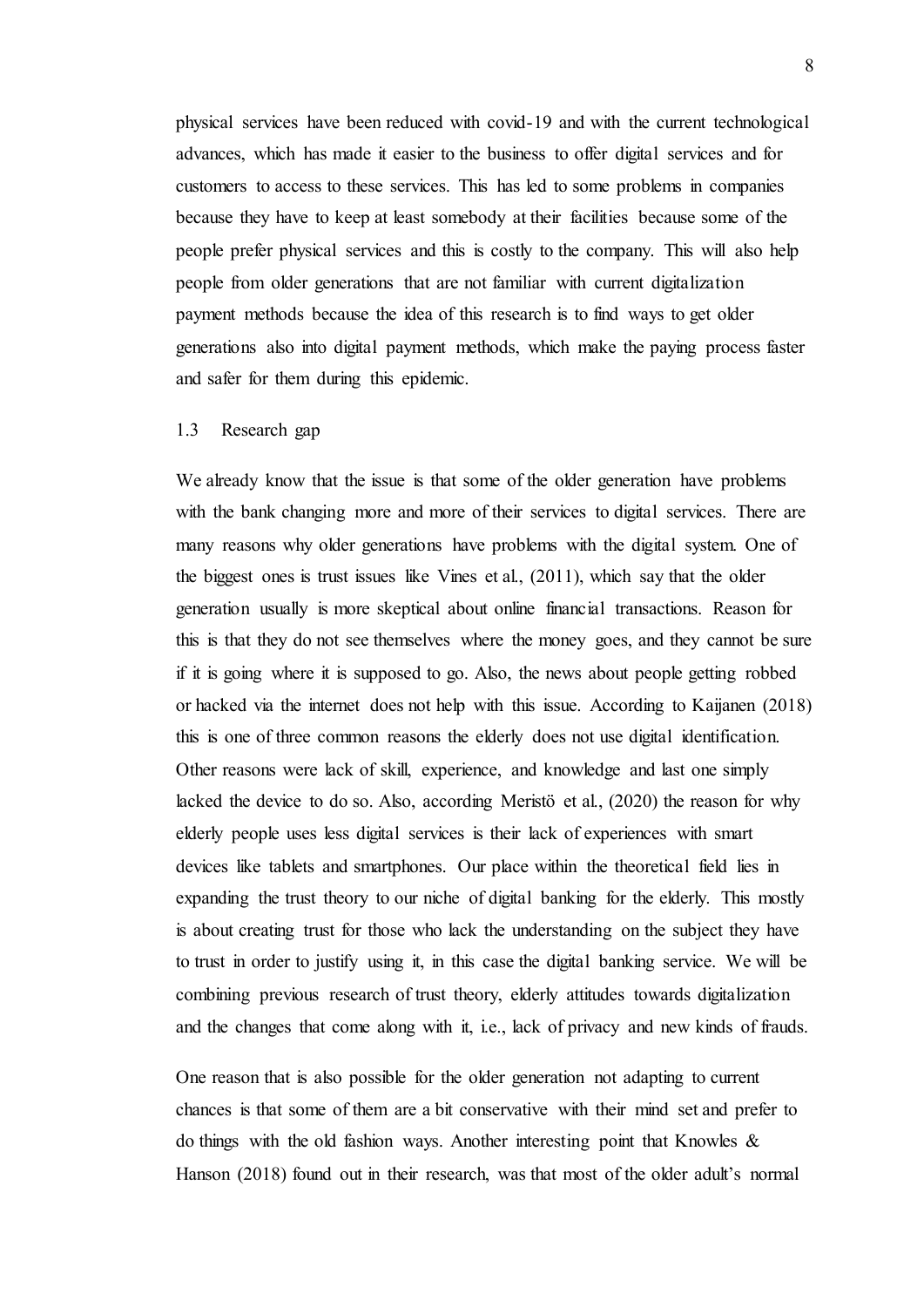lives function just fine without using the new digital technologies. Therefore, it can be reasoned that if their lives are fine without the digital services, why would they use them. This then again comes to the object of this study, to find out incentives for using them, and at this point we believe that even a small clear incentive that the customer can themselves use to justify the switch to digital services may be sufficient.

The previous literature mentioned above have mainly focused on why the older generations do not use new payment methods generally, and what problems they have with them, while this study also focuses on finding out what kind of problems older generations have had adapting to the new payment methods. This is especially important and interesting now with the current situation with the covid-19, as there should be more interest from both sides to do business remotely.

This research idea is to first gather the information already existing about these problems and then try to find some sort of solution that has been missed previously to help the older generation to adapt digital services better and make services better for them. Because right now as studies show some of the older generations cannot use these services just because it is too hard for them. Therefore, we believe that by first studying the previous data and then conducting our own survey in order to fill the gaps in the data in relation to our own research questions, is the right approach to this problem, as after studying the issue more in depth, we will be able to form hypothesis based on this said data and test it with the results from our own surveys. Alongside the quantitative data we look to get from our surveys, we feel that also approaching the elders with the possibility to speak their minds on the issue could help us see the problem from a wider point of view, and thus gain more practical ground level information, that we believe is critical in order to make any conclusions.

All in all, there has been studies on this subject that provide us with frameworks of conducting hypothesis for our study, Knowles & Hanson  $(2018)$ , Vines et al.,  $(2011)$ , Kaijanen (2018), and Meristö et al., (2020), We still argue that there is new information to be found by conducting a survey to OP's customer base, and the target group within, and letting them to explain about their issues and problems with digital banking services. Although previous studies can be used to give out solutions to the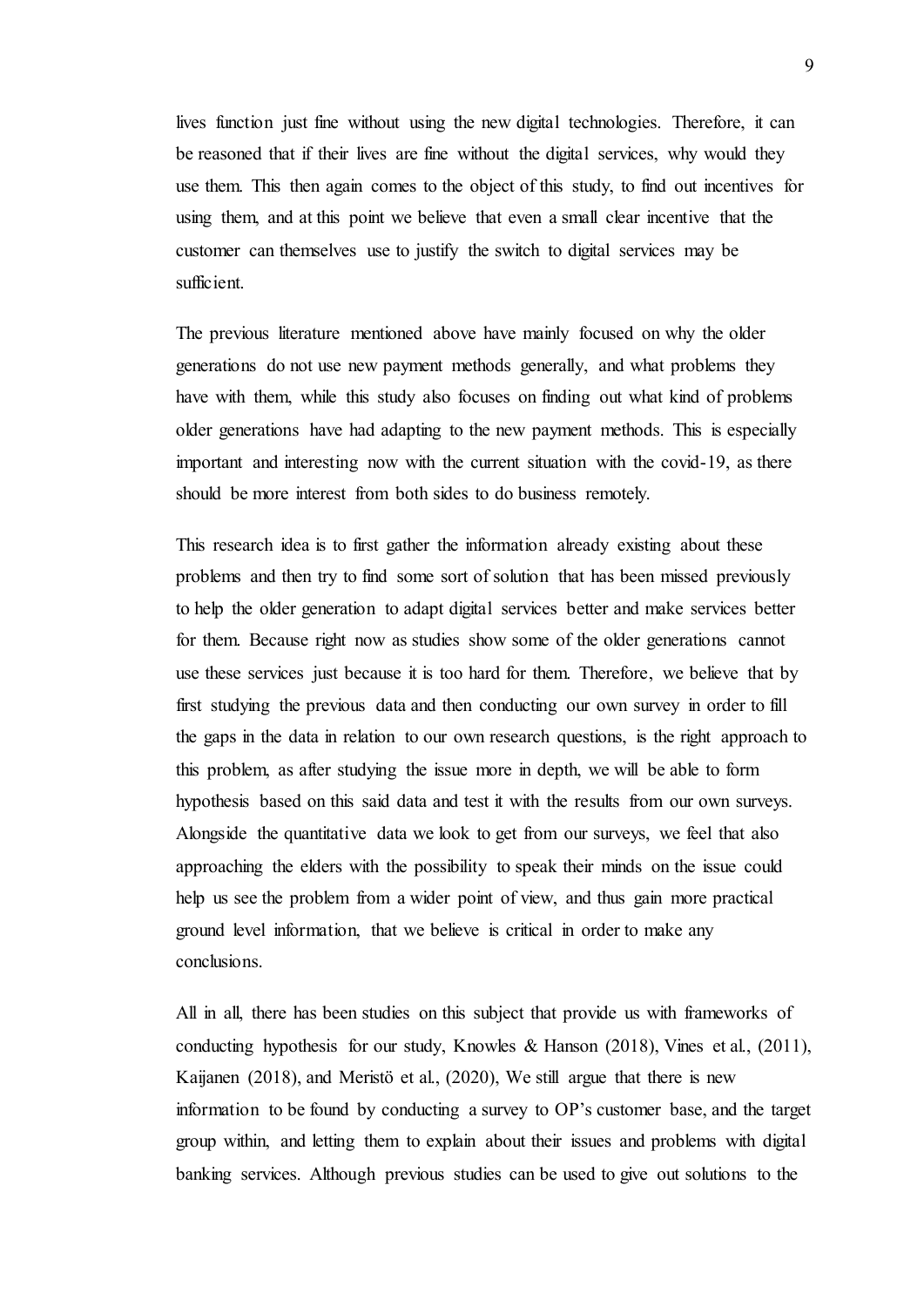problems that many digital service providers are often having with the lack of interest and usage from the older generations, there will still be differences between different digital services, and thus more precise data for OP's digital banking service is going to be needed for this study. Therefore, we should indeed conduct the abovementioned survey for this study.

#### <span id="page-9-0"></span>1.4 Research questions

As our goal is to find what problems the older generations are facing that prevent them from using digital services, and how to solve those problems so that these people could become users for digital services. Based on this our research question is, how to overcome the obstacles the elderly people are facing with digital financial services. Basically, this question is looked at by researching what kind of obstacles the people not able or willing to use digital services are facing, and then using our findings combined with previous literature to conduct answers, so they could start using these said services. As we are set to use IT service management perspective in this study, the assisting questions are built around this theory. First assisting questions is how to present the digital services as a viable option to the older generation with conservative mindsets, and how can the companies within the banking industry make the digital services more accessible to the older generation by using ITIL. The second assisting question is how to gain the trust of these older users, so that they would feel comfortable in using them, and they would not have to feel confused and overwhelmed by the digital services. This second question then utilizes the trust theory, which we found to be very relevant to the subject of getting people to adapt to new technologies and services.

To answer these questions, we first need to know what kind of problems the elderly people face when they try to transfer from physical services to digital ones and also what kind of fears, they have towards the digital service usage. It is also vital to examine how they are facing these problems and how these said problems could be avoided in the future. The what and the how then works as the foundations for our solutions, on which we start building them. Secondly, we also feel that it is highly beneficial to learn how the older generation typically reacts or has reacted when facing these problems and how keen they are on receiving assistance from either their relatives or from the organizations offering the digital services. This should give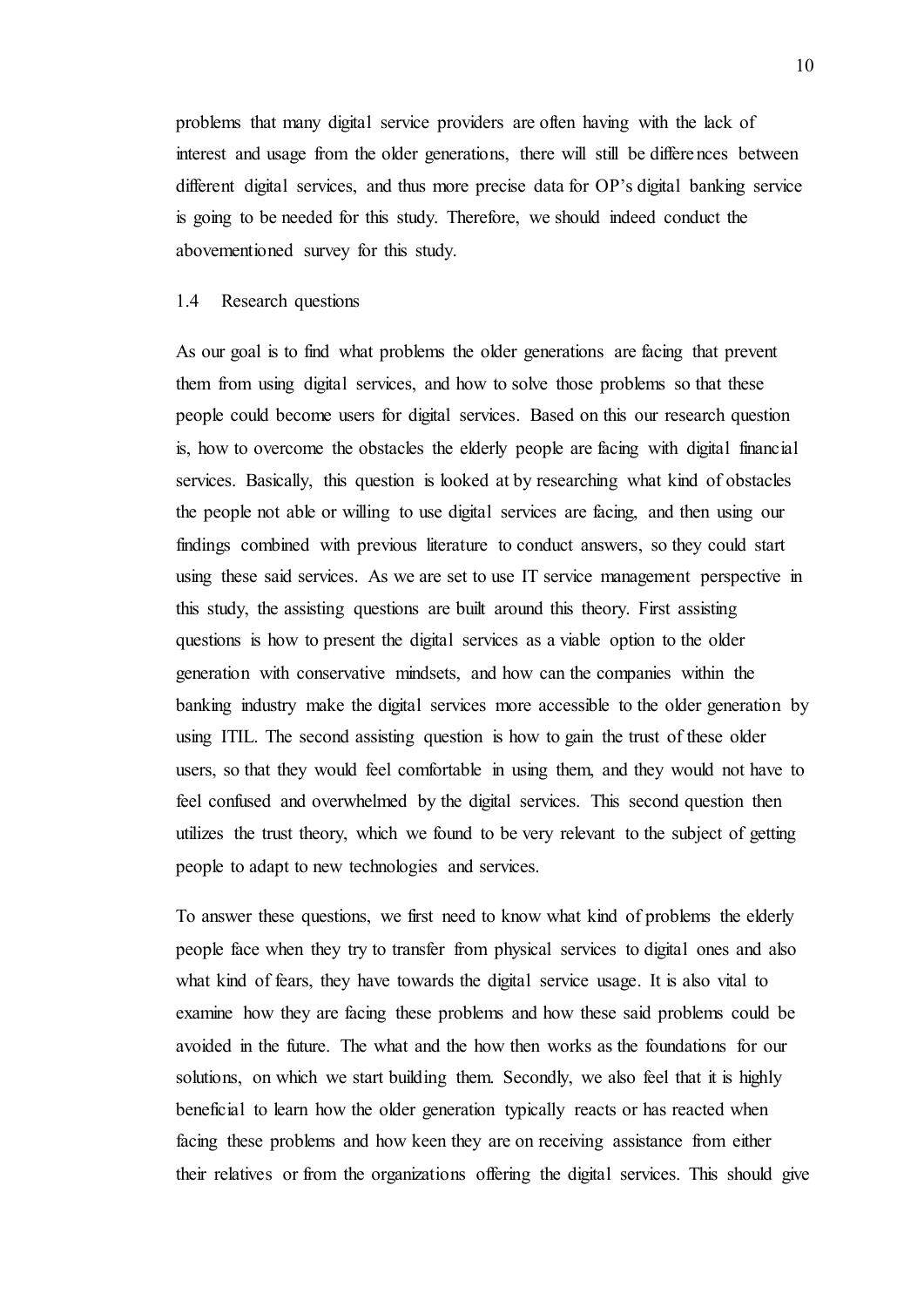us clear information on building the solution as in if whether i.e., teaching sessions of sorts about using digital services are something that the elders would like to participate in. Therefore our solutions work not only on theory, but in practice too. Lastly, we are looking to generally focus on one particular theory about the problems here and use that as a basis. This is to make sure the research is coherent and does not get too extensive, and thus the solutions will be more clear and less confusing. The same goes to the theory of which we will be conducting our solutions based on. At this point we are set on IT service management, and we believe this is the best theory to base solutions on.

#### <span id="page-10-0"></span>1.5 Used research methods

It is necessary in our opinion to use both qualitative and quantitative data gathering methods during this research. Qualitative data gives us accurate information about the issues and problems elderly are having while they are trying to use digital services. This is to clearly see the nature of the problems and not just testing what previous literature suggests that the problems are. On the other hand, quantitative data lets us see how many are already using the digital services and how common the problems gathered from previous literature are, as well as how the solutions from similar research fit our study. In the end the main idea is to find what ways digital service providers could offer their services to elderly people without them having many issues in using them, as well as understand the benefits of using them instead of their previously used methods. We will be using OP's position not only to create concrete practical solutions, but also to broaden the theoretical perspective. We feel this is justified as our theoretical contributions will be based on our study conducted with OP and thus theory will reflect OP's brand in a sense that it may not be similar with other digital service provider's customers. More studies conducted with more digital service providers in the future will create more consistency to the theory.

## <span id="page-10-1"></span>1.6 Terms

Here some of the key terms and abbreviations will be briefly explained, so that the reader will be able to understand this study better.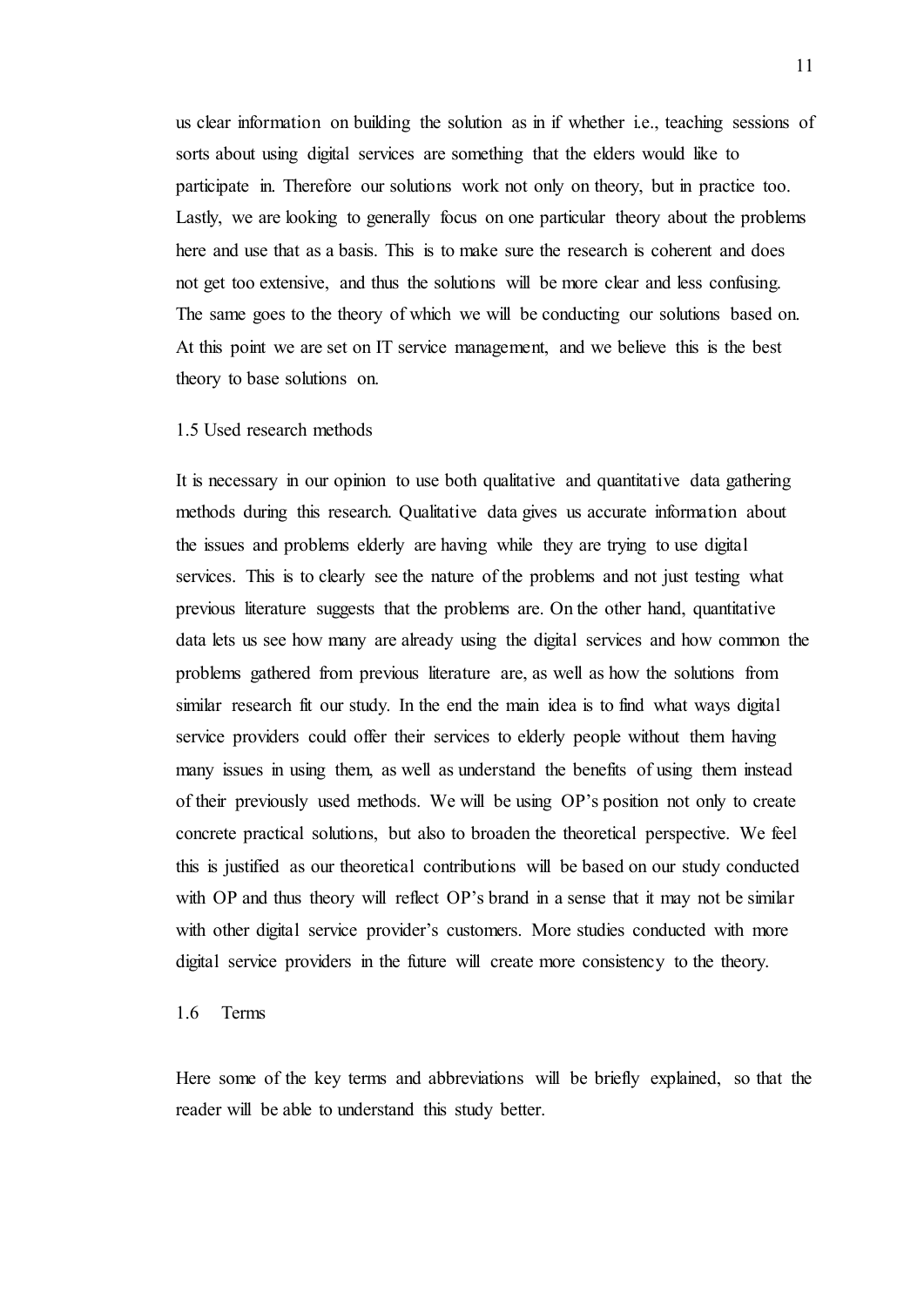#### <span id="page-11-0"></span>**1.6.1 Digitization, digitalization and digitize**

In the last decade digitization and digitalization has gotten a lot of notice from scientific research. Reason why people are so interested to research this topic is the currently rapidly growing technological development and it is very beneficial to find out what uses these developments might have in the business world. According to Jason Bloomberg (2018) digitization is when companies change from analogical form to digital form for example when they changed typewriters to computers which meant that written text went from paper form to digital form.

Digitalization According to J. Scott Brennen and Daniel Kreiss (2016) does not have that simple definition. They explained that digitalization is more than just business changing their business model to a digital version of itself. They believed that it was people changing their way of interacting to social life. They mentioned in the article how people have changed from physical mails to e-mail and how nowadays phone calls are not from a stable landline but rather from smartphones and can include video calls or social media posts. This definition would give one reason why elderly might have problems with digital services because even though most people have changed the way they handle their interactions, people that have used to send mail and call from landline for the last forty years are probably a bit hesitant to change their way especially because their old way of doing these said interactions that they are so used to is still working fine, and they may not be aware of the benefits of switching to more modern methods.

#### <span id="page-11-1"></span>**1.6.2 ITSM**

ITMS means IT-Service Management which means many different processes, which help companies to organize their IT-services and deliver them to the end-users. According to Sarah K. White (2019) Unlike other IT management practices that focus on hardware, network, or systems ITSM aims to consistently improve IT customer service in alignment with company goals. ITMS core idea is that IT services are part of the core operations rather than just a separate department (Jacob Gillingham 2020)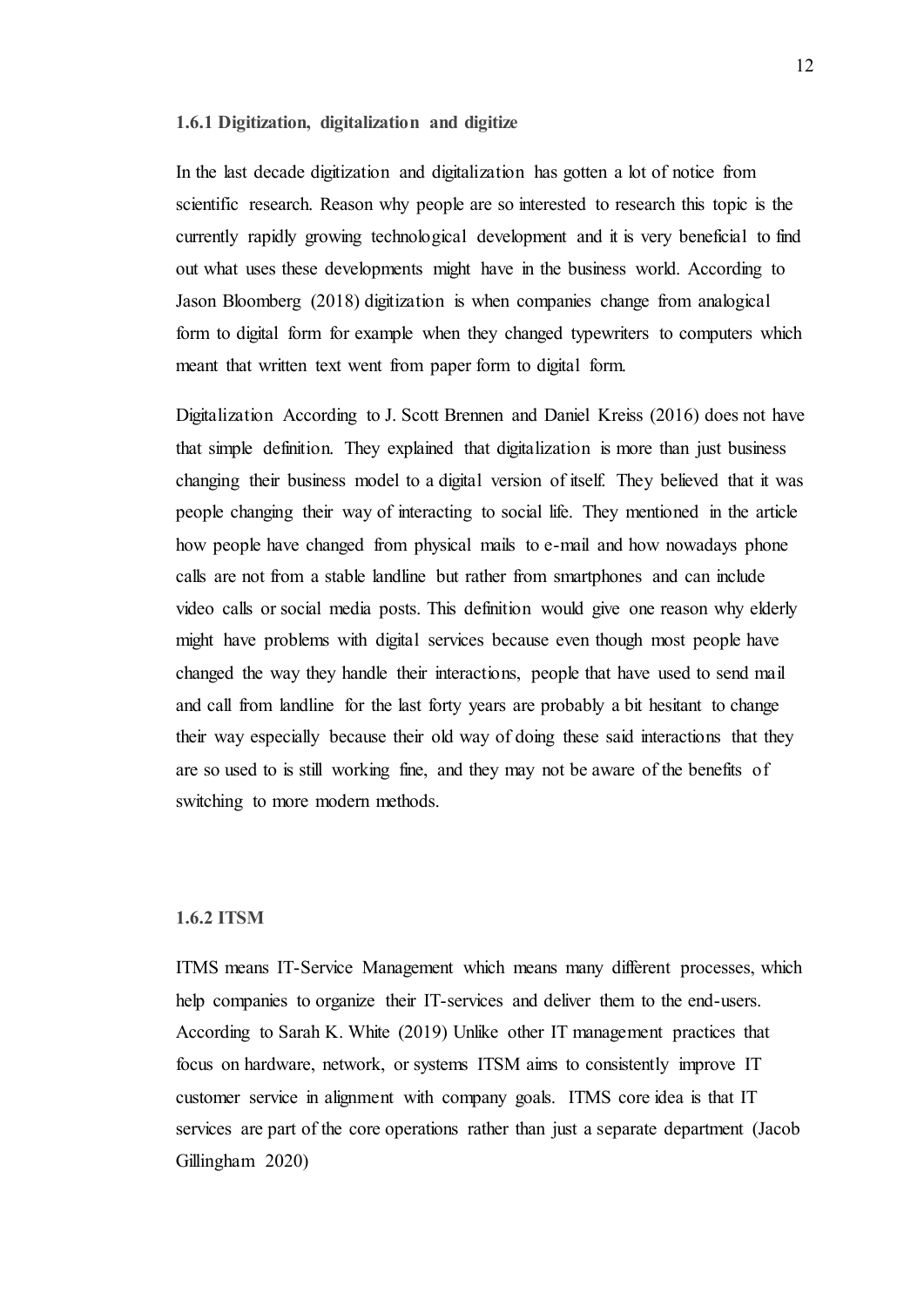<span id="page-12-0"></span>**1.6.3 ITIL**

ITIL means IT Infrastructure Library. According to Sarah K. White and Lynn Greiner (2019) ITIL is a library of volumes that describes a framework of the best practices to deliver IT services. According to Mathias Salle (2004) IT service management started to grow interest in people during early 1980 when disciplines like network management and applications management became the center of the IT management community. By the end of it had become evident to the companies that management of the IT function was very much needed because it was so expensive to upkeep IT functions without any management tools or principles. Therefore in 1989 The information technology infrastructure library (ITIL) was established by the United Kingdom's former central computer and telecommunication agency. Which is the most used framework for ITSM to this day according to Barreto et al., (2019). Nowadays there are already three updates to the original ITIL. Latest one ITIL 4 was released in 2019 which updated the framework to accommodate and answer to modern technology, tools and software Sarah K white and Lynn Greiner (2019)

## <span id="page-12-1"></span>1.7 Structure of research

First the research is to focus on the overall problem and explain why it is important to study this right now as well as why this is a problem for companies and for the customers in the current situation which helps readers to understand the importance of this issue. There the article would look at the problem from OP point of view and hypothesize how they could reduce this problem.

The second chapter would be analyzing already existing data from previous research and surveys found from this topic. The third chapter explains how the study is going to be conducted, as in explaining how the data was gathered and how it is relevant for the research, as well as what kind of methods we used with the survey. The fourth chapter focuses on looking at new data provided by surveys conducted by us based on the information we feel is needed to conduct our study to a completion this chapter also combines the old data from previous literature with the new data, that we have gathered from our survey, together and then analyzing it to find the answer for the research questions and finally the last chapter is a chapter for conclusions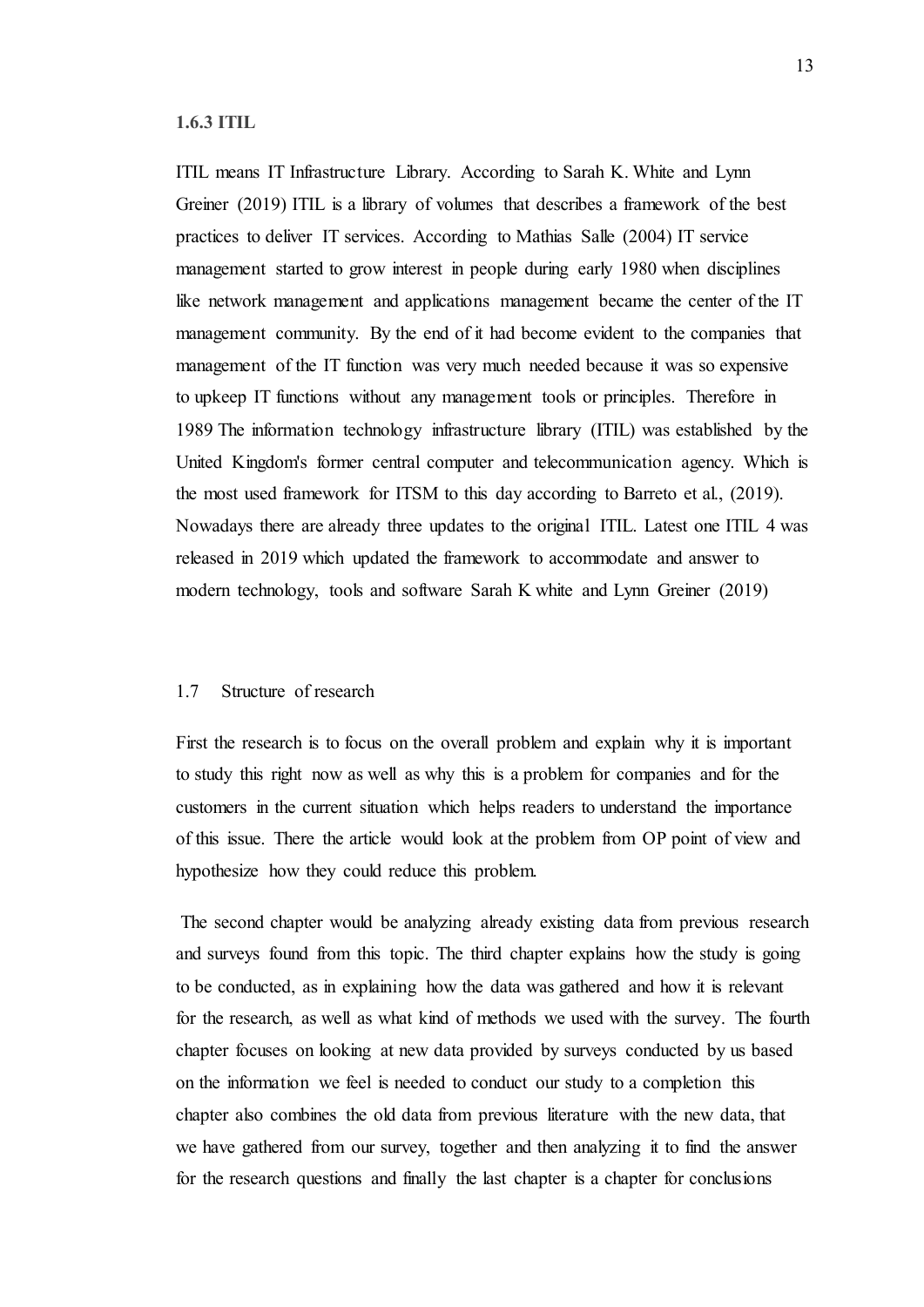which shows what kind of answers this study has found out and explain why and how these answers would make a difference.

The issues as mentioned earlier are how to make the digital services easier to use and access without losing any trustworthiness along the way and how to make it so that the elders with conservative mindsets could get into the idea of digital services. Also, because this research focuses on these problems during 2020 and 2021 when covid-19 is still around we have to also think if these solutions found during research works after the epidemic is over or are these solutions only there to patch things up until the epidemic is over. If solutions found during the research works only during the epidemic it does affect dramatically the conclusion that can be made with this research, although if another similar epidemic arrives, then the research would have a lot of practical usage in the future. Nevertheless, this should not really be the case, as this study is not done because of the Covid-19, but the pandemic works as a reminder why digital services are optimal solutions in certain cases.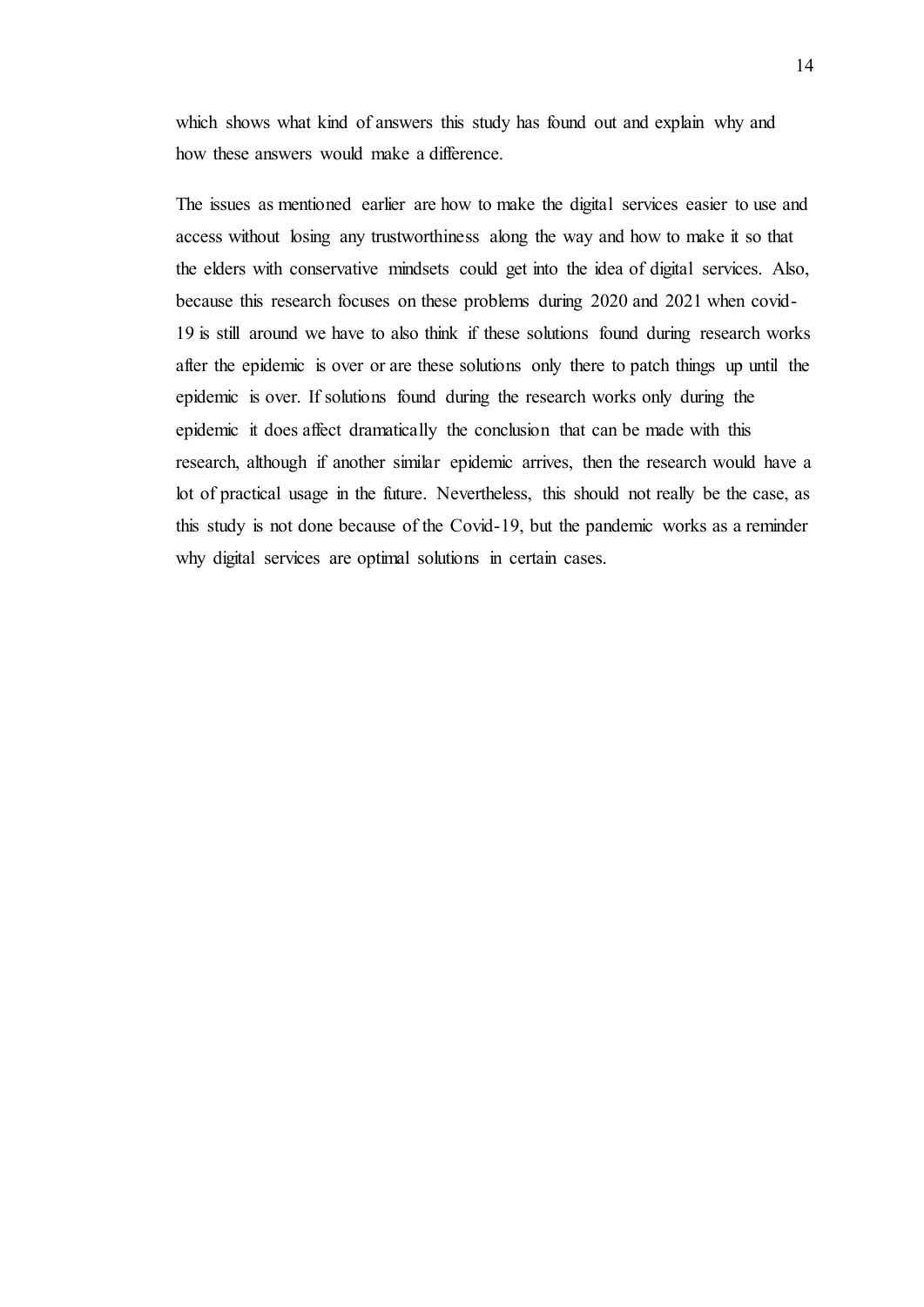#### <span id="page-14-0"></span>**2 LITERATURE REVIEW**

This chapter will focus on the findings from already existing research and articles identifying what kind of problems older generations are having generally with the digital services and with the digitalization in general. This chapter also explains why these problems occur and why it is so important to solve them. Secondly it will explain why it is such a big problem for both customers and for the companies too. Firstly, we will briefly talk about Osuuspankki, as we are conducting this study for them, and then dig into the existing literature.

# <span id="page-14-1"></span>2.1 Osuuspankki's position

The OP, which operates in Finland, doesn't need to worry as much about most of the customers not getting access to the internet and with that to their digital system like some other countries would need to worry about. According to the Bank of Finland Bulletin (2018) over 85% of all the population use the internet daily which means that only below 15% of the population might not be able to get access to digital services they provide. It is also worth noticing that from that 15 % there is a high chance that not everybody from those is from the older generation and even if that 15 % of population would include all of the older generation it does not mean that they would not have access to the internet if they don't use it daily. So, the reason for OP having only few of their older customers are using their digital service has to be somewhere else, rather than solely not having access to the internet. Also, security issues with OP should not concern older generations that much because OP has been trustworthy during their long history. OP before they changed their name 1970, they were called Osuuskassa and first Osuuskassa was in early 1900, and thus is highly recognized and familiar to Finnish people. So, people should know that OP is trustworthy, but this of course does not mean that their servers could not be hacked because there are always people that can find new flaws in any system and use that flaw to his own benefit. Also, it should be noted that the trust placed towards OP is different from the trust placed towards their digital banking services. This is especially relevant to those customers who have little to no understanding of digital services or the digital environment in general. This leads to the conclusion that from the big problems that Siren & Knudsen (2017) and Meristö & Laitinen (2020) found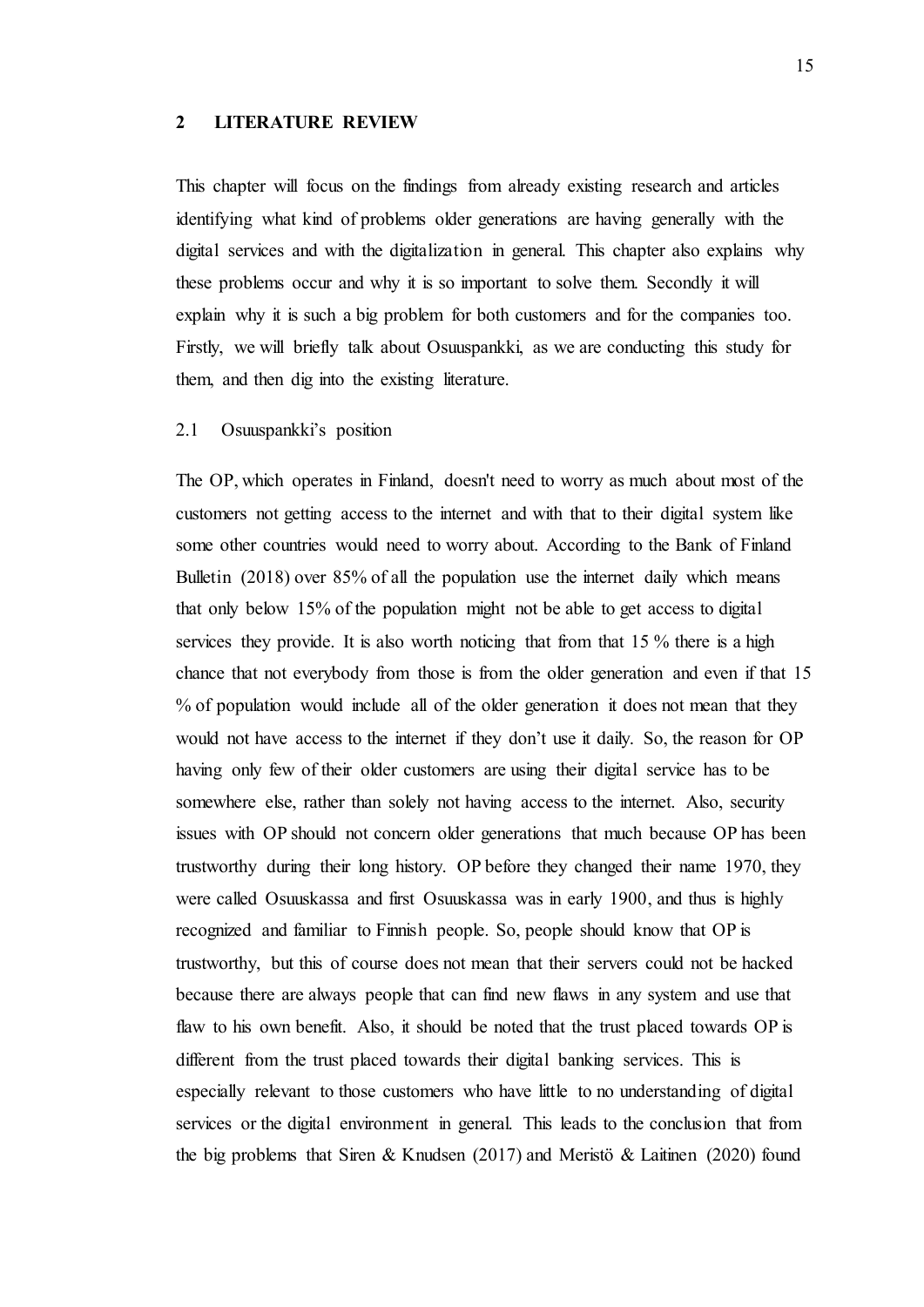during their research and interviews only the difficulty of using the digital devices and internet and losing the physical contact and service are the problems that OP is facing, alongside the lack of trust towards digital services. Because it is a fact that older generations have problems learning to use digital devices especially if they retired before digital devices became more common in workplaces.

Although the OP group already has their services transformed into digital form, we still believe that digital service management and the digital service transformation theory will be the most efficient way of looking into this problem. This is due to the fact that even though one might have said services set up, they still need constant management and getting the customers to use them with the help of the digital service management system.

## <span id="page-15-0"></span>2.2 Literature review on the current situation

Current elderly people are a large group of citizens, especially in Western societies. With the increased number of elderly people and with the current situation with covid-19 companies need new ways to stay touch with their elderly customers, which is harder now because the government recommends over 70 years old to stay inside to avoid risk of getting infection because it is life threatening to them Yle (2020). According to Markku Huusko (2020), this means that companies need new ways to reach these customers. This is important to the companies because the older generation is one of the biggest customer groups in certain fields like medicine and the banking industry. Without them as customers companies that focus on these fields would make huge losses if they cannot reach their customers. According to statistics given to us by OP 25,72 percent of their customers are more than sixty years old, which means that over a quarter of their customers are from the older generation. Another good example of how important older generations are as a target group, is found from Finnish pharmacist union website, where they say that most of their customer base is of the older generation Suomen Apteekkariliitto (2007). These companies would face the same problem that companies in tourist cities have faced. For example, in Rovaniemi according to a survey done by Lapin yrittäjät Ry they expect about 600 corporations to go bankrupt because the current covid-19 is preventing foreign customers from accessing their services. Even though the problem for medicine business or bank business is not as dependent on elderly people as these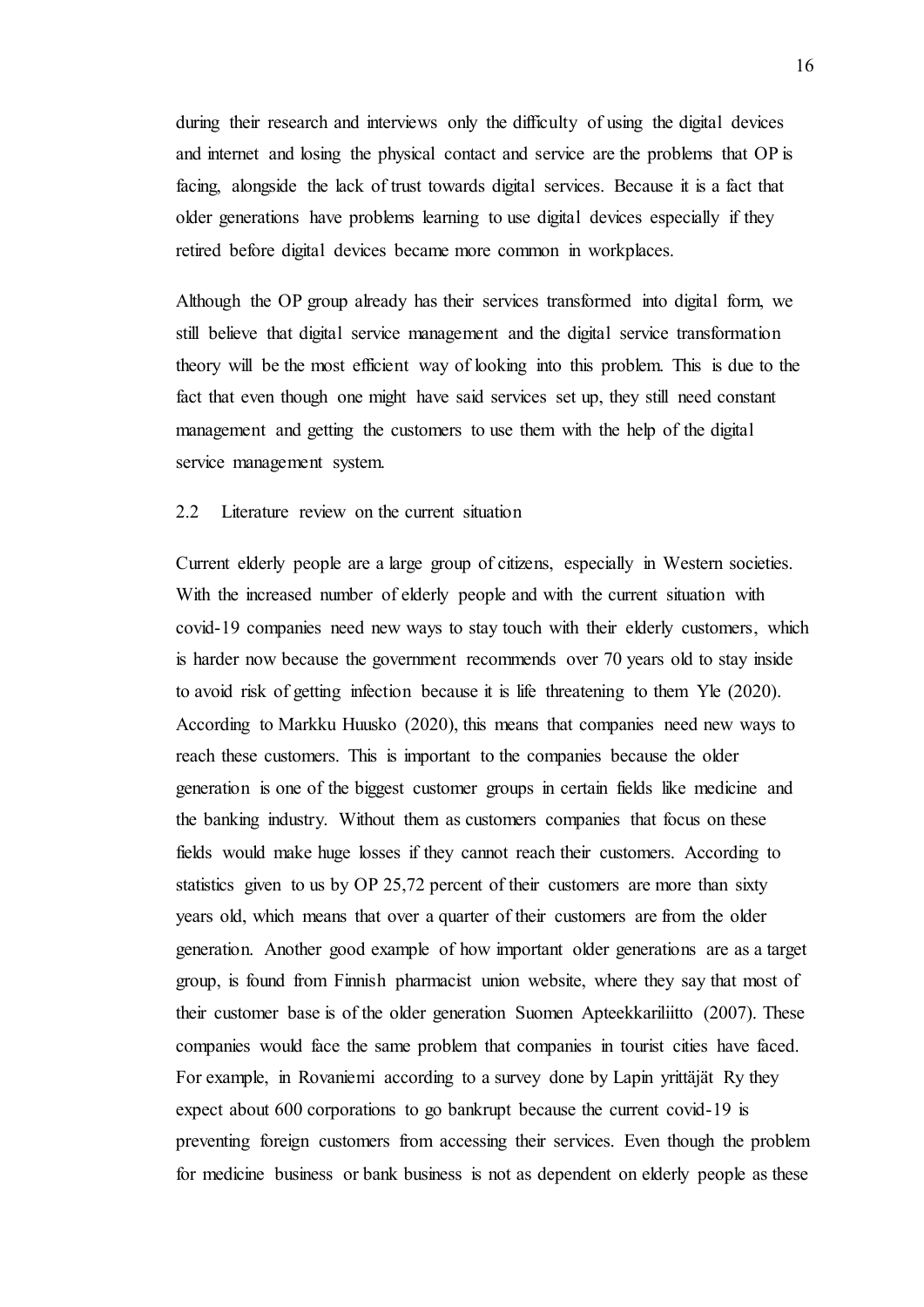companies from Rovaniemi are with their tourists it would raise their profits considerably and make their business smoother if they could get the remaining older generation into their digital services.

It is also important to the older generation that companies do get in touch with them someway as currently older people are relying on their relatives to get their product. Problems with relying on relatives will show when relatives are busy or if elderly people do not have any relatives living close by and even if they have relatives by getting remaining older generation customers into digital services it would also help their relatives because they would not need to take time from their own daily life as often as they have to do now. To solve this kind of problem elderly people, need to use digital services and ask for home delivery or domiciliary care but not everybody has funds to order domiciliary care especially if they don't have any relatives that could help them to fund it. Easiest and most cost-effective solution would be for the elderly people to use digital services and home deliveries that companies often offer, but the problem with this solution right now is that elderly people are often experiencing problems with new technology which prevents them from using these digital services. This aforementioned problem is exactly related to our research problem and thus we feel that conducting this study will have practical implications outside the banking industry as well.

According to Meristö & Laitinen (2020) there are two main problems that make it hard for elders to get into digital markets. According to their research one of these problems is privacy. In most of the companies, the digital services customers have to give sensitive information about themselves when doing their business, such as addresses, phone numbers, e-mail addresses and bank account numbers. Which is understandable from a company's point of view because they want to be sure that they can contact the customer if something goes wrong with the delivery from their part or if the customer has some problem with the payment especially if it is a parttime payment. This protects the company from losing money when the customer decides to not pay the rest of the payments. There is quite often news about some companies getting hacked, and thus leaking all the customers data that company is in possession of, it will make not just the older generation but anyone more reluctant to give out their personal information online. This is what happened to Sony in 2014. It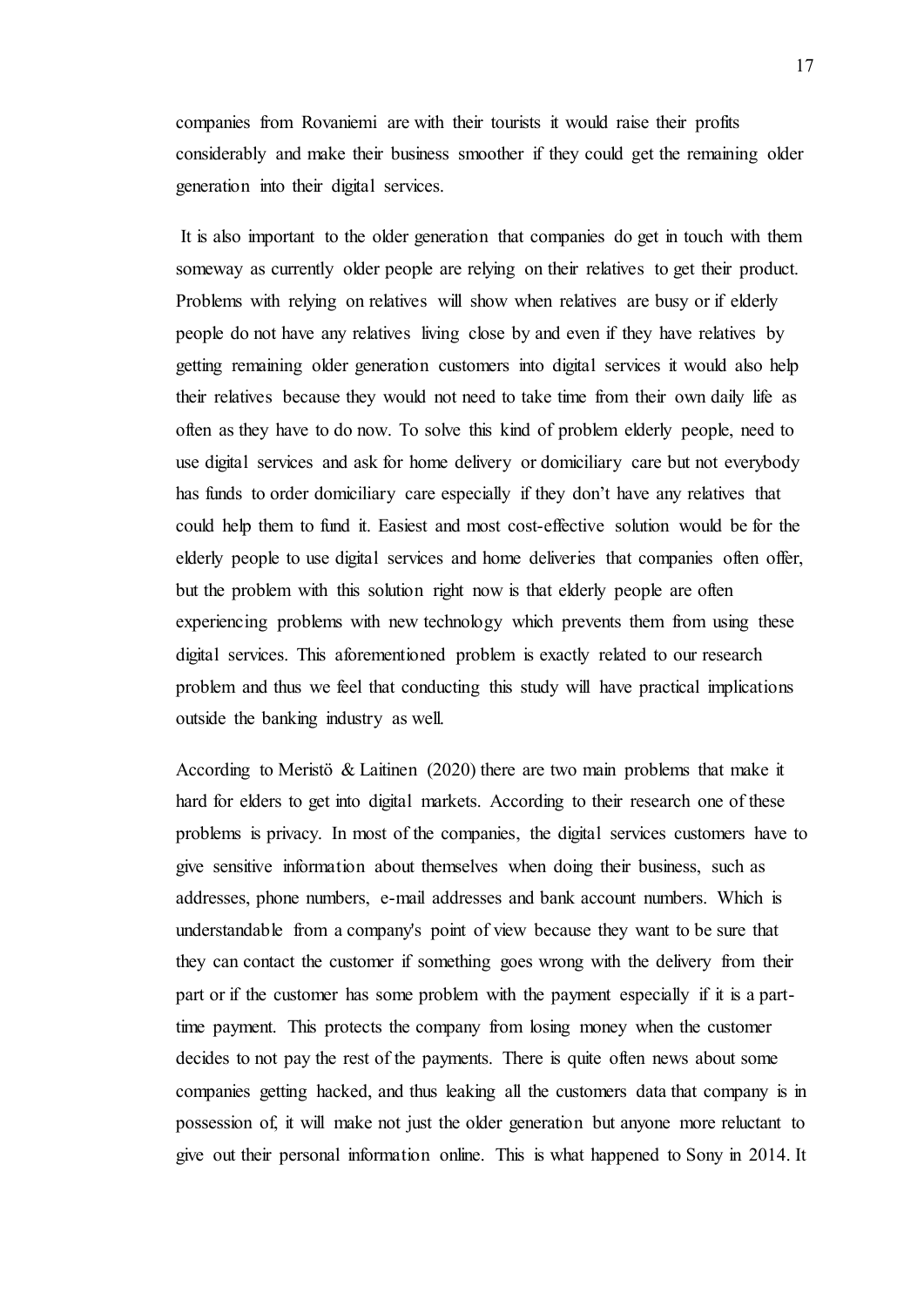is one of the most famous data breaches that happened to this day. Sony got hacked in 2014 by the hacking group called guardians of peace which according to BBC news (2015) got thousands of social numbers and other sensitive information from their servers. According to Steven Musil (2014) the amount of security numbers was more than 47000 which included celebrities, current and former Sony employees and some of the customers who had bought games from their digital services. This just shows that if as big of a company as Sony can't make their servers hundred percent safe, how could any other company guarantee that the data they have won't be leaked. These kinds of events can make elders, or anyone else, skeptical about how many can see their information from these apps and services when they require your bank account number, password or even your home address. Which might mean that someone with dishonest intentions could take advantage of them

Second problem Meristö & Laitinen (2018, 2020) mentioned was about security according to their survey from 2018 and study from 2020 if elderly people are not skilled enough with the digital devices, they can cause the safety and security problems themselves, i.e., logging into a fake bank site. This is related to the last problem for example they could type their security number or password in the wrong place which would then allow anyone to see them which then would end up allowing dishonest people to take advantage of this situation and steal their assets. For example, one of the interviewed elders from Siren & Knudsen (2017) research said that if there is anything that needs to be taken care of on the internet I will go to my daughter or son because I am afraid that I will do something wrong. This kind of problem can be avoided by getting proper help when the elderly are practicing to use this digital service. This kind of help can be obtained from relatives if there is one or usually a company that provides digital services that has some people that can be contacted for assistance. But according to Meristö & Laitinen (2018, 2020), continuously relaying for help from other people will reduce their autonomy and it is commonly known that Finns really don't like to ask help, especially people that possess a more conservative mindset. Siren & Knudsen (2017) also mentioned how the older generation does not trust the internet. According to her article some of the elders that were part of the research felt insecure about making money transfers over the internet. These elders probably do not trust the internet because they cannot be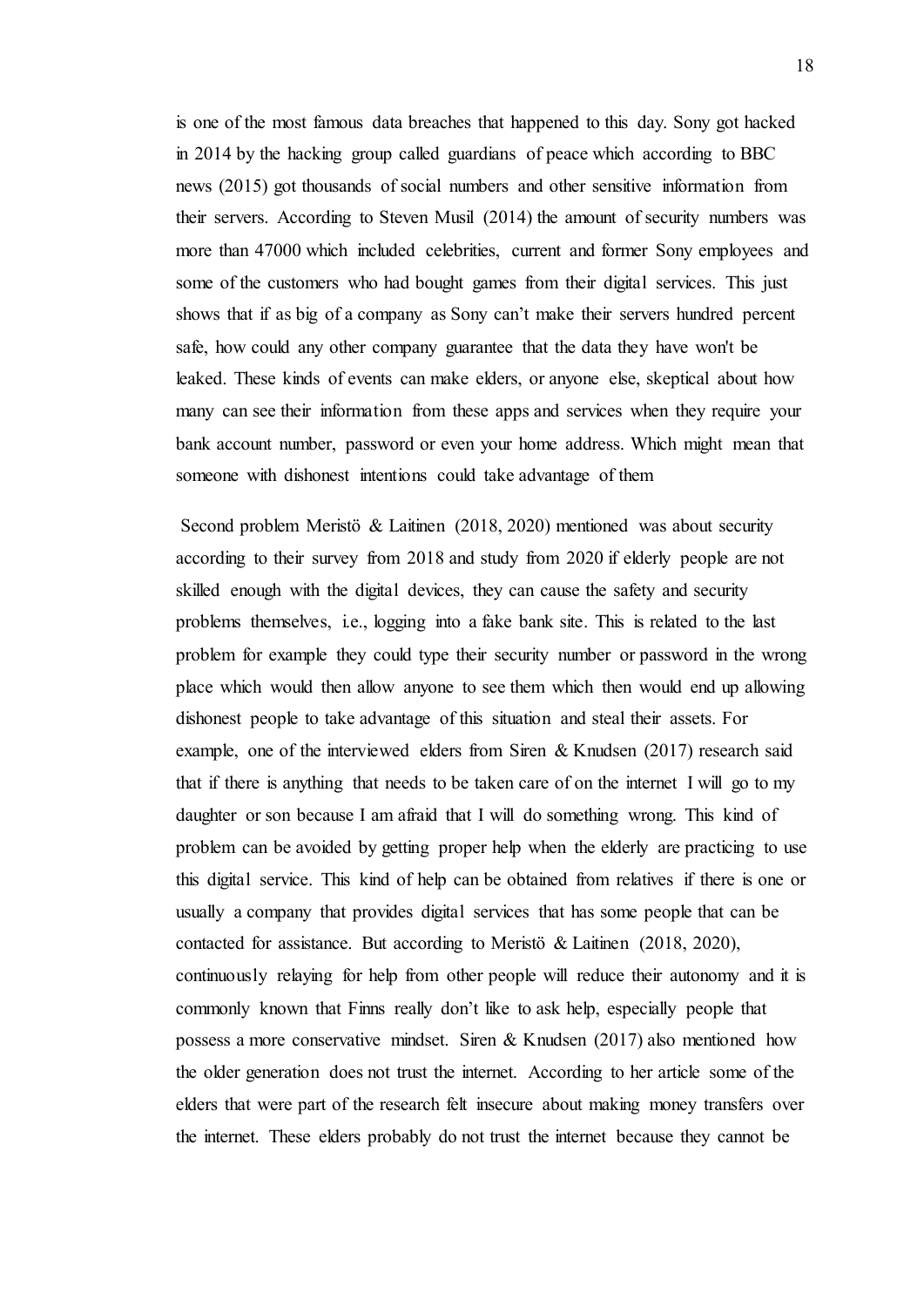sure where their money goes, because there is no physical contact so they can not physically see that the money goes to the people it is meant to go to.

This goes along with the third problem which Siren & Knudsen  $(2017)$  found while doing their research. According to them, the most often agreed disadvantage of eservices or digital services was that the older generation loses personal contact. According to the survey that Siren & Knudsen did, most of the elderly, the over  $65$ year-olds, did value personal contact highly and losing it would make transactions harder to do. According to the article, the older the customer was, the more they disliked the idea of losing personal contact. This is probably due to elders' lack of confidence in using the internet or the digital services. According to Siren & Knudsen (2017) just like the dislike of losing the personal contact increased with the age of the customer, also the lack of confidence in using the internet also increased with the age which is understandable because those who had lived their working age without internet and computer might have problems to learn them just because suddenly, they have to do so to be able to live normally.

According to study by Mbama (2018) it is very important to understand that certain people see digital banking as a supplement, not a replacement to normal banks. Mbama (2018) also came to the same conclusion that it is the problem for banks to get these people to use the digital services. Mbama (2018) also highlighted that it is especially these customers that value security and service personalization very highly. Therefore, in order to get these customers into digital services, these customers must be informed about the benefits of using the digital services, and it is the banks' role to get them informed.

A recent study by Leichsenring (2020) found out that the use of digital services in Germany within the age group of over 65 years old increased by 107%, and especially digital banking had increased significantly, due to the Covid-19. This study, among the rest of the previous knowledge, we would like to argue that the most efficient way to get the older generation to use digital services, is by actually leaving no other options. Because of Covid-19, the German people had to start using digital services, because it was basically the only option for the risk groups, and thus it shows within this study. If there is no need to use the digital services then the older generation would not be interested in trying to use new methods in banking, if the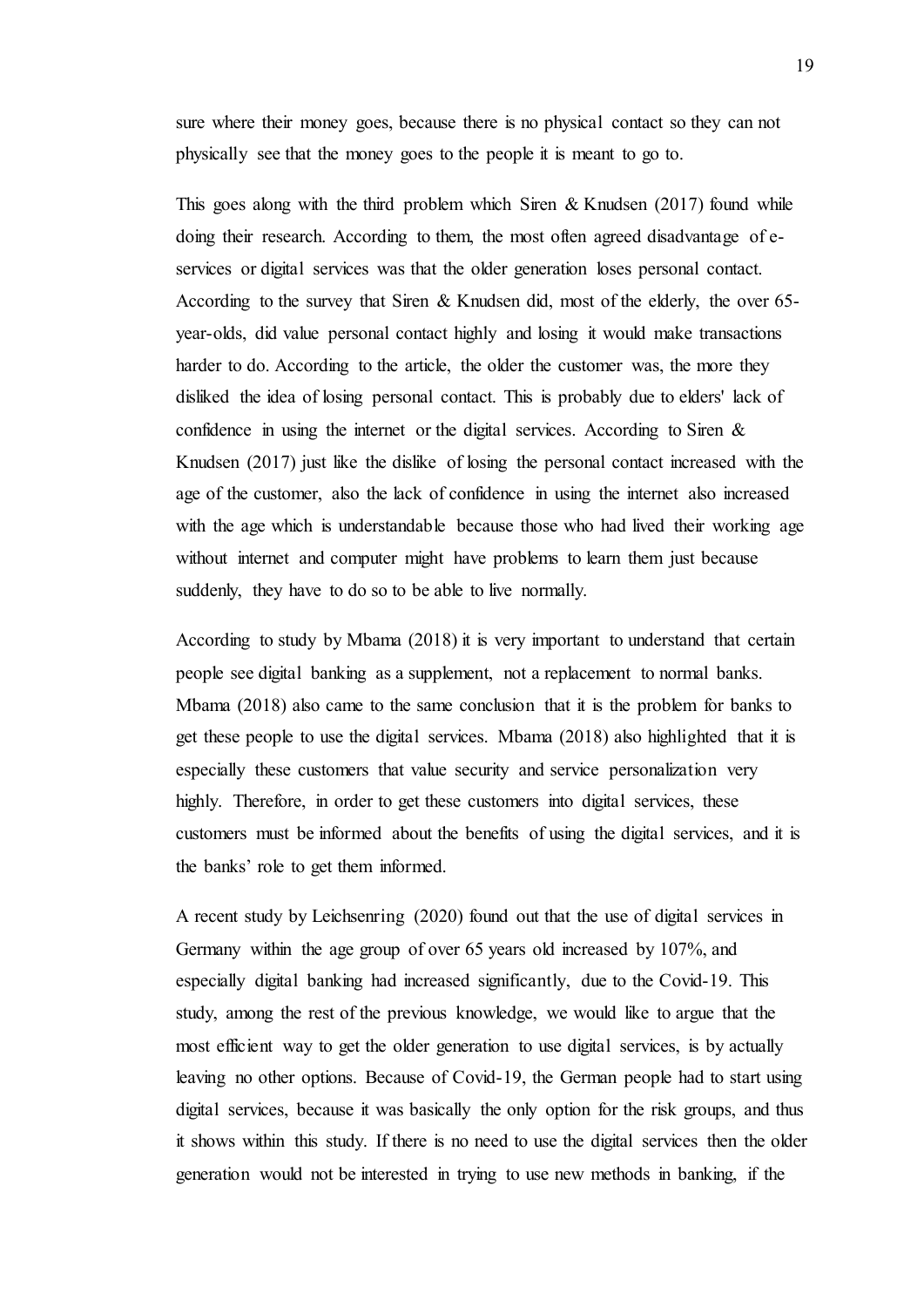old method works fine. Like Knowles & Hanson (2018) argued, why would people need digital services if there are no problems that they acknowledge with the previously used physical ones.

It is also possible to find good enough incentives to get the older generation to willingly switch to digital services. Nevertheless, Incentives work differently for different people. Some people may be interested in trying free samples, whereas others cannot be bothered with those. Therefore, like Pirhonen et al., (2020) explain, it is important to make sure that the customers understand the advantages digitalization can bring to their lives, and thus they could justify the switch to digital services. Pikkarainen et al., (2004) describe how marketing efforts towards digital banking services should focus on explaining what the adaptation to digitalization provides, rather than brand building with less information about the advantages. The advantages such as cost savings and the ability to use these services where and when ever, should be clearly informed to the customer. A customer already possessing a mindset of digitalization does not need this information and the bank is better served with the branding type of marketing, but for those who do not possess it, are better targeted with informative marketing, in this case the older generation. So based on this there needs to be clear separation about the marketing targeted to the ones that are accustomed to the digital environment and the target group that is not digitally advanced.

So now that we have clearly identified issues regarding the reasons why people do not use digital services based on the previous literature, we should be examining how to face them. In order to do this, we will firstly be looking into previous literature to find what conclusions have previously been made, after that we will be doing our own empirical research on the issue.

# <span id="page-19-0"></span>2.3 IT-Service management

This chapter discusses the idea behind the IT-service management, ITSM and information technology infrastructure library, ITIL. We focus on how the need for ITSM started to rise in the 90's and how it has evolved since then. We look at ITSM analysis with ITIL, which is one of the most used frameworks for ITSM. We will be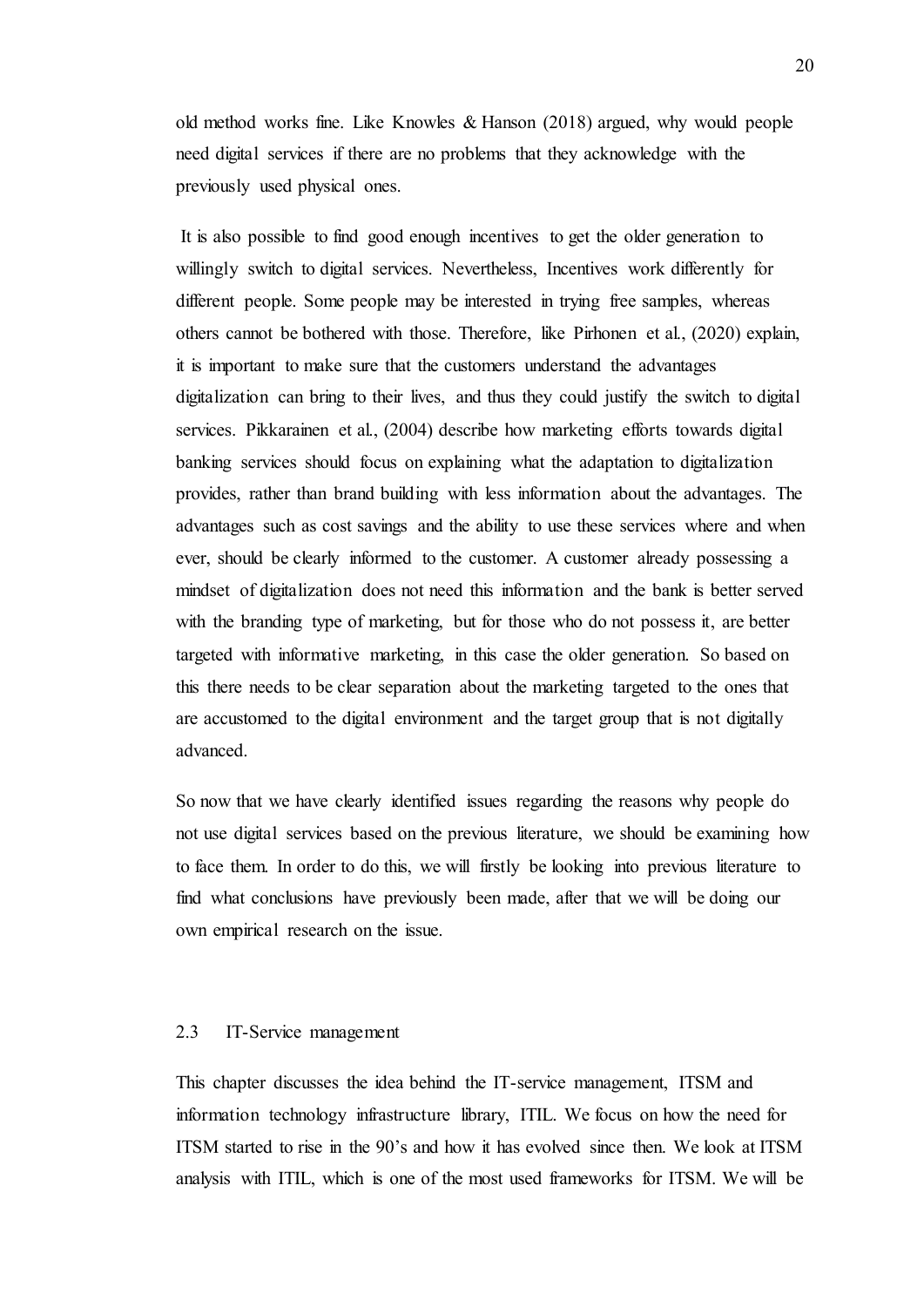also discussing ITIL's potential usage for OP's digital services, which also should be applied to the banking industry in general.

The role of digital services in business has been really important for the last decade, many different companies have either moved their whole business idea to a completely digital format like some of the mobile game companies while other companies have some digital services to support their businesses like many players in the banking industry. There are very few companies currently which do not utilize any kind of digital service in their business model. ITSM as a term is a relatively new term which is understandable because there was no need for it before companies started to digitize their services for their customers. According to Mathias Salle (2004) IT service management started to grow interest in people during early 1980 when disciplines like network management and applications management became the center of the IT management community. By the end of it had become evident to the companies that management of the IT function was very much needed because it was so expensive to upkeep IT functions without any management tools or principles. In 1989 The information technology infrastructure library (ITIL) was established by the United Kingdom's former central computer and telecommunication agency. Which is the most used framework for ITSM to this day according to Barreto et al., (2019). IT was established because this was the foundation to our currently existing IT service management and most updated ITIL version which is currently ITIL version 4 is still seen as one of the best tools for IT service management even though company cannot manage all of their IT Processes via ITIL it does cover the most important parts for the service point of view.

According to Marquis (2006) ITIL describes the most accepted guidance for enterprise IT operations and it does provide a roadmap that offers the opportunity to improve IT service quality, Efficiency, cost, and it helps to achieve business alignments. So, it is not a necessary requirement for ITSM, but it is the most used tool for it and even though it is really helpful for the company it does not mean that implementing it to the company is always correct. As the UK's office of government commerce which publishes the ITIL back in the days announced "there is no universal configuration to suit all" which means that it is impossible to make a framework that works in every single situation in every single company.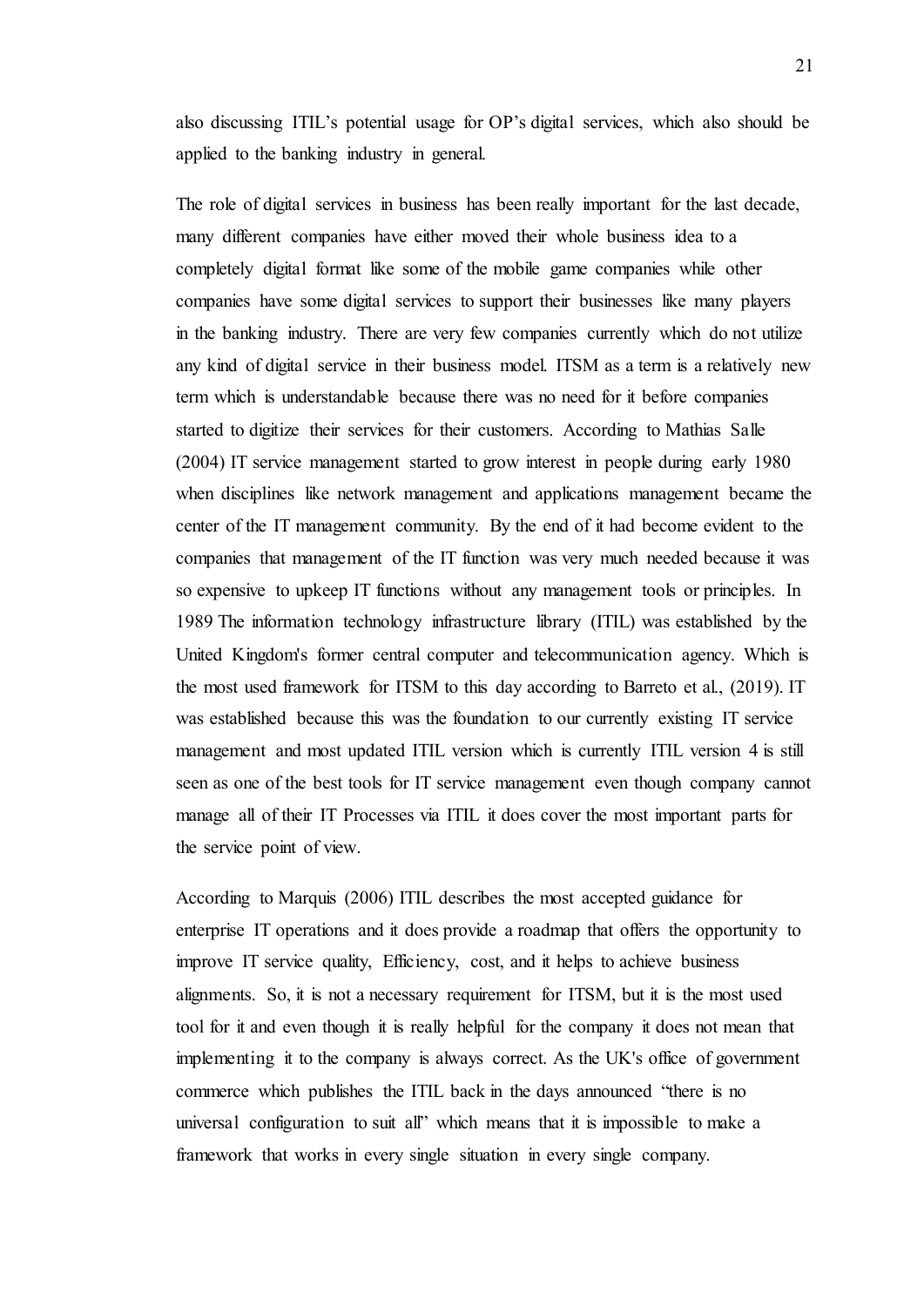The popularity of ITIL has recently been growing rapidly according to these articles by Mathias Sallé (2004) and Sukmana, Husni et al., (2019) in 2003 1800 IT managers responded to survey where around 41% of responded were familiar with ITIL and 44% of those under uses ITIL standards in during their work at the companies. This shows that managers have started to see how important ITSM is and appreciate ITIL as a ITSM framework. According to different studies implementing ITIL can improve service quality by reducing the server's downtime and improves response and resolution time to incidents and customers incalls (Jon Iden et al., (2013), Carter-steel, A. (2009), Marrone, M., & L Kolbe (2010) & (2011) and Wan S.H.C., & Chan Y. H. (2008)). With these kinds of improvements banks could offer better support for elderly people for the digital services which then would encourage them more to test these services. These improvements were mentioned frequently in the articles. Of course, there are other outcomes and improvements in implementing ITIL but because different studies use different methods and sources while looking for the conclusions there is no easy way to compare those findings with each other or state that in all situations ITIL would improve this or that. We pointed out just the most often mentioned improvements that many different cases found that ITIL improved. At this time ITIL is often recognized as the best practise for IT management, (Cronholm & Persson 2016).

There are many benefits to implementing ITIL in the company. According to Marquis (2006) ITIL's main point is about reorganizing the work so that it is easier and more efficient to do, and this way provides the company an advantage in the markets. According to a survey by marrone et al., (2011) they found out that IT executives think that ITIL helps them with service quality, customer satisfaction, server downtimes, return on IT spending and overall morale of the IT staff. Cronholm & Persson (2016) on the other hand identified the main strengths and weaknesses of using ITIL as an ITSM management tool, by sending questionnaires to IT managers of certain companies. They concluded that the main strengths lay within its reliability, cost efficiency, easiness to communicate and its ability to support structured work well. The weaknesses on the other hand lay within ITIL being too abstract and not being as concrete to a certain task, but they also explain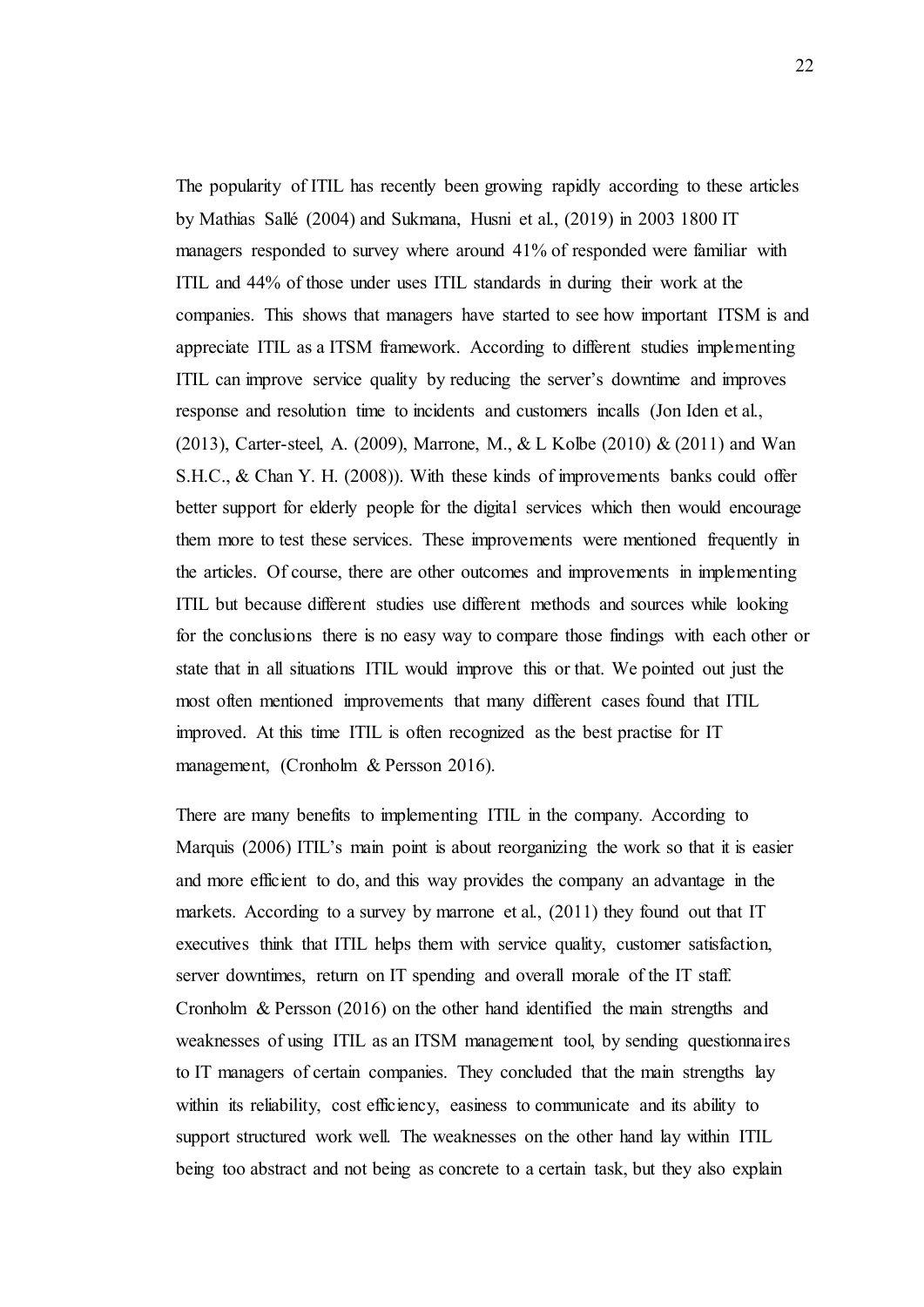that this would make ITIL less adaptive to a variety of tasks. Another problem that Marquis (2006) brings up is that implementing ITIL to the company business model is not always easy and if it is done wrong, it usually fails completely which then causes the company unnecessary losses. Cronholm & Persson (2016) also explain that some also experience adaptation difficulties with the ITIL, and some experience that it is too heavy to comprehend, as the ITIL material concretely consists of nearly 2000 pages of information, required to be understood.

To get more practical with ITIL, it is basically a set of guidelines that helps an IT practitioner to deliver the best possible services. It consists of seven guiding principles that are to guide an organization to keep on focusing on their chosen path. First principle is to make sure that every task is to focus on creating value for stakeholders and to focus on creating the best possible experience for users. Second principle is to start where the company is at the current moment and analyze the current situation and improve from that current situation accordingly. Third principle is to progress iteratively, in a sense that collecting feedback and adapting the new information to the operation and doing this repetitively, after each modification, will create a loop that keeps on improving the operation and processes of the organization. Fourth principle suggests collaborating and promote visibility for the organization, this is in order to create the maximal value for the company. Fifth principle recommends for the organization to think and work in a holistic manner. This is to unify organizational processes so that the different parts of the organization create value across their solitary parts and connect with each other. The sixth principle is to keep the operation simple and practical. This is to cut down unnecessary work and not to waste time and resources. Simplicity comes when just keeping the wanted outcome in mind and not making the process too fancy. Last, seventh principle is to optimize and automate. This means that the most flexible yet limited resource, which is people, should be put to work on tasks that cannot be automated. This to make sure that people are utilized in the best possible manner and automation is used in tasks where it is possible and thus save resources and money.

Next, we will be discussing ITIL's potential usage for OP's digital services, which also should be applied to the banking industry in general. We will go a bit more in depth on this topic, based on the ITIL 4 guide by Markos Symeonides (2020). Later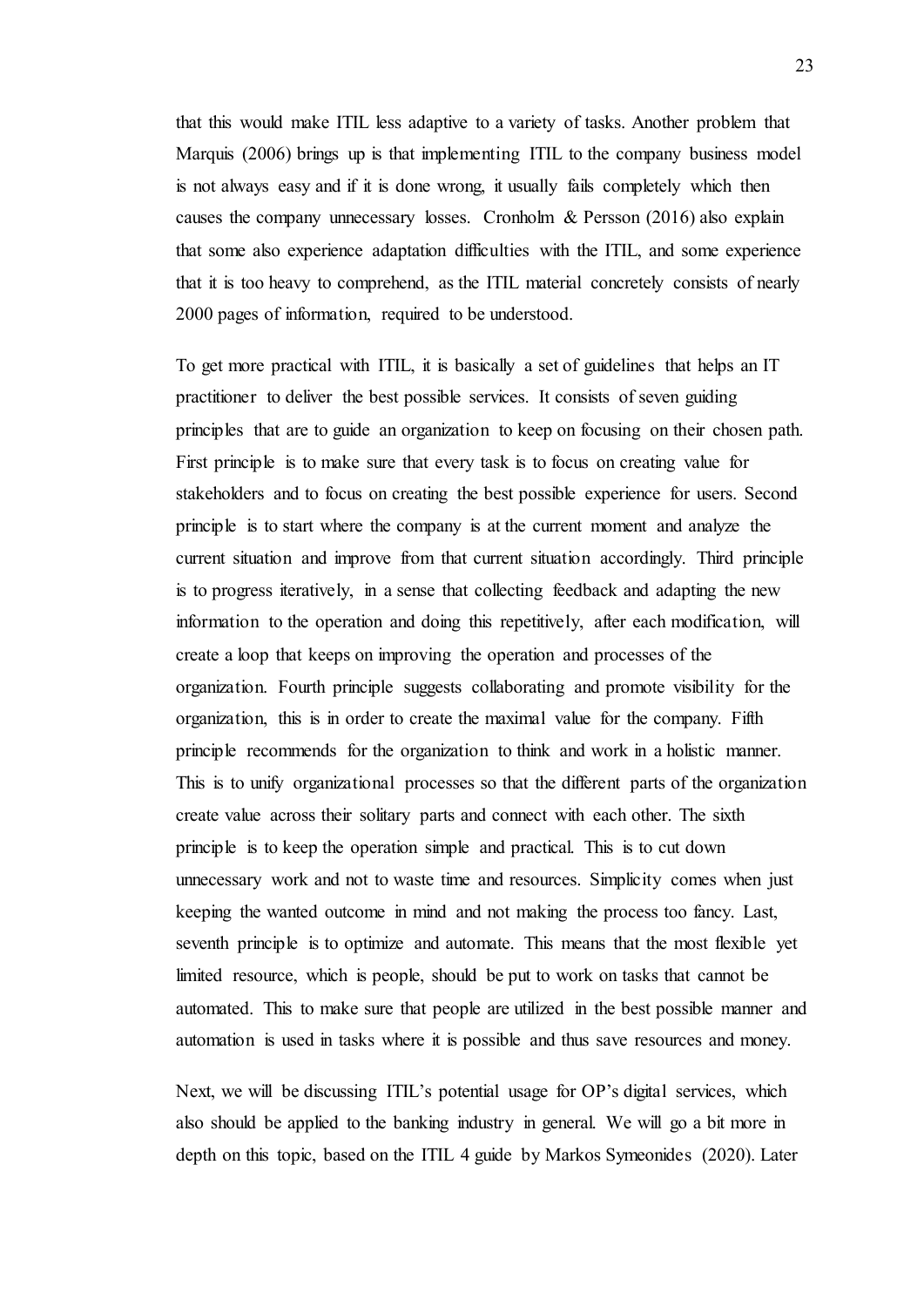on, we will compare our results to these utilization suggestions and try to find how it can concretely be put into action to combat the problems and obstacles we are to find within the digital services. This will also help us with the one problem that ITIL often has, that it is a bit abstract, and it may be hard to see practical usages to certain tasks.

First principle, to focus on the value, can be easily described that the bank should keep the main value of the service in mind at all times. So, for OP, they should keep in mind what it is that they fundamentally bring to their customers. In regard to their digital services, it should be as simple as giving the customers a platform to handle their banking in the online environment, rather than going to a physical bank. Here it then should be broadened to match what people do in the bank, which basically is to pay the bills, transfer money and maybe check your payroll etc. Basically, the focus on the value means that OP should focus on what the customers want from their digital service, and not trying to make it too fancy. It may not be too simple a task to find out the actual value of what the service brings to the customer and thus focusing on this may help OP to find solutions for this whole problem we are studying.

The second principle, to start where you currently are, should suit OP very well as they are already a big business and already have assets to utilize in bettering their digital services. To be more practical, conducting this research we are doing right now started with OP starting where they are and trying to conduct measurements with the help of this study for example, and making adjustments from there. This is similar to the third principle which was to work and think iteratively, as in by what we are starting to do by conducting our survey and thus gaining feedback on the problems people are having with the digital services. Based on this iterative principle, OP should continue to gather customer feedback after utilizing results from this study and putting them into action, and then using that feedback to improve their digital services constantly. The adjustments made to the services should not be too major, and feedback should be gathered fairly often on the new adjustments. This should be done in this manner because if a new adjustment is made and not gained feedback on, then the future adjustments made to the first one is harder to measure due to the fact that the first adjustment was not measured and thus it will be harder to compare these two.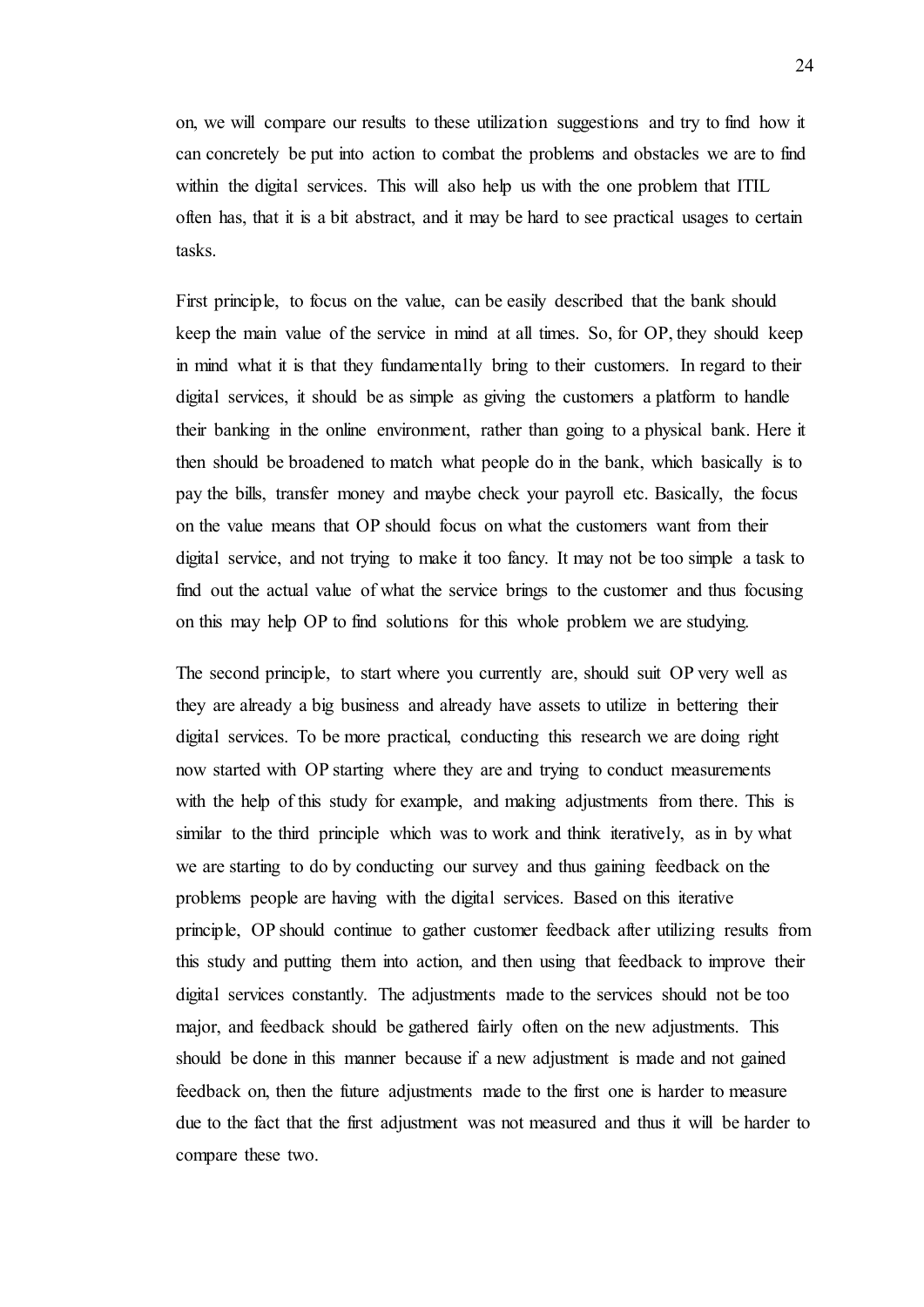The fourth principle focuses on collaborations and promoting visibility. This collaboration, especially amongst users of the digital services will help OP to cocreate services with their customers so that both parties can benefit from the activity, as the company finds out what the customers value and want with the service and customers get what they require. According to Markos Symeonides (2020) The collaboration should also occur between different teams and parts of the organization in order to find optimal solutions for different problems with many perspectives for the matter. Symeonides (2020) also explains that visibility factor comes into play when different teams do not know what other teams are doing and this halts the problem solution. So, when OP is to conduct solutions they should have clear visibility and collaboration between different teams in order to get many perspectives to choose from for the issue and this will also cut down any duplications, due to different teams working on the very same thing at the same time and coming up with the same conclusion. The fifth principle to think and to work holistically is quite similar in a sense that it emphasizes that the processes within the organization should be well coordinated and every part of the organization, at least those who are working to any extent on the problem, should be kept on track all the time. So, for OP when conducting solutions every part of the organization working on the solution should also know what the other parts are doing too. Symeonides (2020) describes a problem that may occur if different departments are not up to track with each other. He explains that i.e., an IT department may be sure that a change they are deploying will be surely beneficial for the company, but there is a business initiative made by different departments set to happen when the change is to happen and they would overlap in a poor manner with each other. Thus, the need for holistic working manners and visibility is clear.

The sixth principle was to keep things simple and practical. There is a clear need for this principle within our study, as we have hypothesized that the digital services may be too hard for elders to use and thus, simplicity could be key here. Symeonides (2020) explains that the focus of the service should lay on the mainstream demand and not to make it too fancy only because a small number of people would utilize the special parts of the service. On the other hand, these special cases that are not required by the vast majority should be handled case by case. For OP this means that a very unique and special request considering the services should not be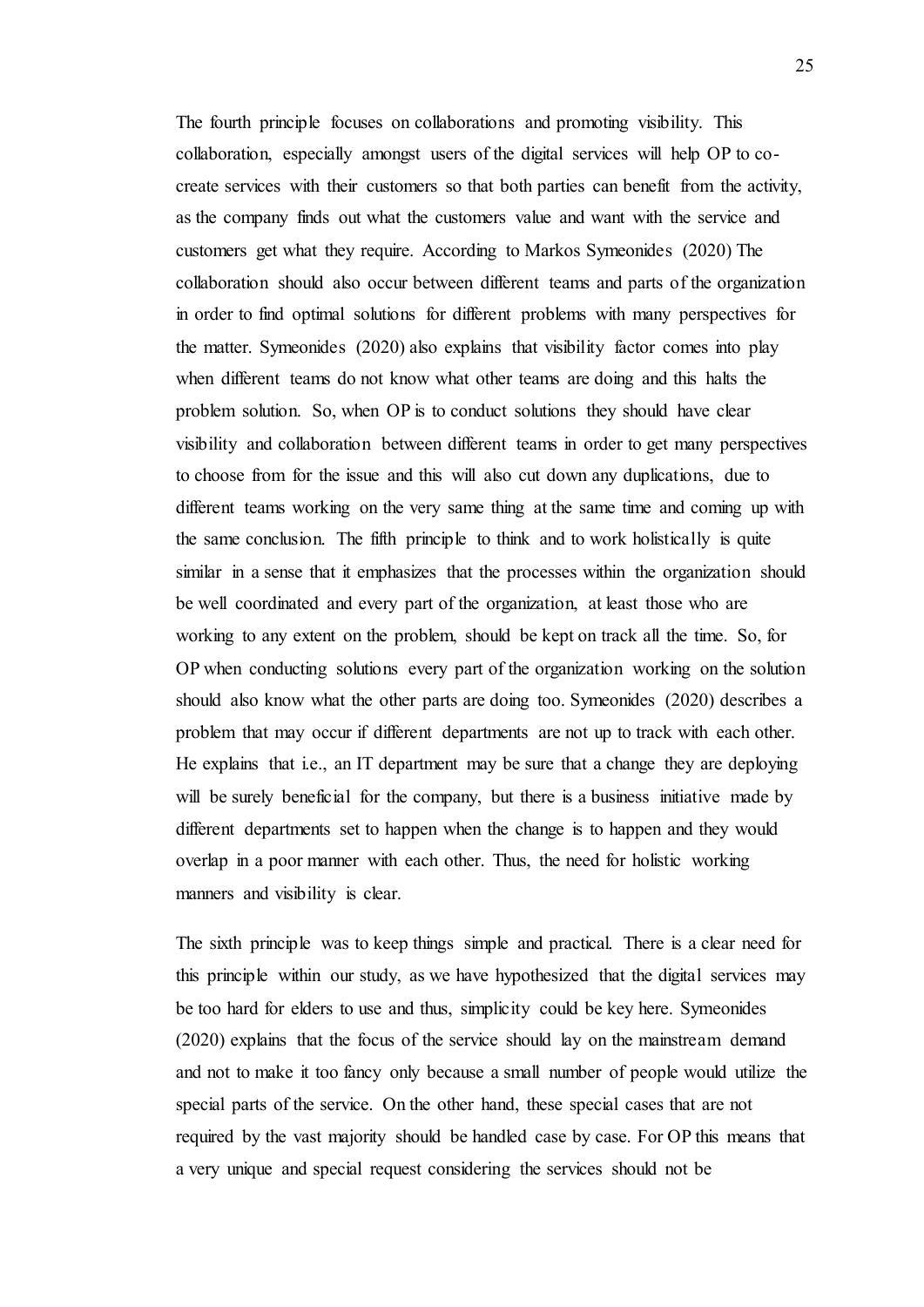implemented for every user, but when requested those should be handled uniquely. This saves effort when making and maintaining the digital services, but it also makes it less confusing for those who would never touch these said special parts of the digital service. All in all, the digital service should thus be as clear and easy to use as possible, especially for the elders that may find these confusing already.

Last step is to optimize and automate the parts of the digital services that do not require human labor. This part would be the hardest one for the OP or any other bank because people want to have some sort of human contact while doing their business in the bank to feel more secure to do the transaction via digital services. Even if it is just that they can ask questions in live chat if they have a problem. This step is important one because it can save lots of resources if done correctly but also lose extra resources and imago if done wrong OP should think carefully what part of the digital services, they can automate without making services more difficult or annoying to use for the customers. Automating the wrong part of the business can only make errors in the program causing malfunctions to the services which then again make customers trust the services less.

# <span id="page-25-0"></span>2.4 Trust theory

Trust has always been at the center of the financial industry. Even when using cash, the note itself has no value, but trusting that it holds the value it promises creates the value for the note. With paper money though, one can concretely see the wealth, whereas money being in electronic format, just numbers in your banking application, it is not as easy to trust it as having the value it is supposed to have. Therefore, even more trust is required in order for electronic money formats to function. As we have so far concluded, trust is a clear issue with the older generation adapting to use digital banking services. Like Vines et al., (2011) explained that it is especially the older generations that possess the lack of trust towards digital banking services. Therefore, it is important to find out how trust has been considered within the previous literature.

According to Grabner-Kräuter et al., (2008) analyzing the trust within internet banking should not focus solely on interpersonal relationships but should also regard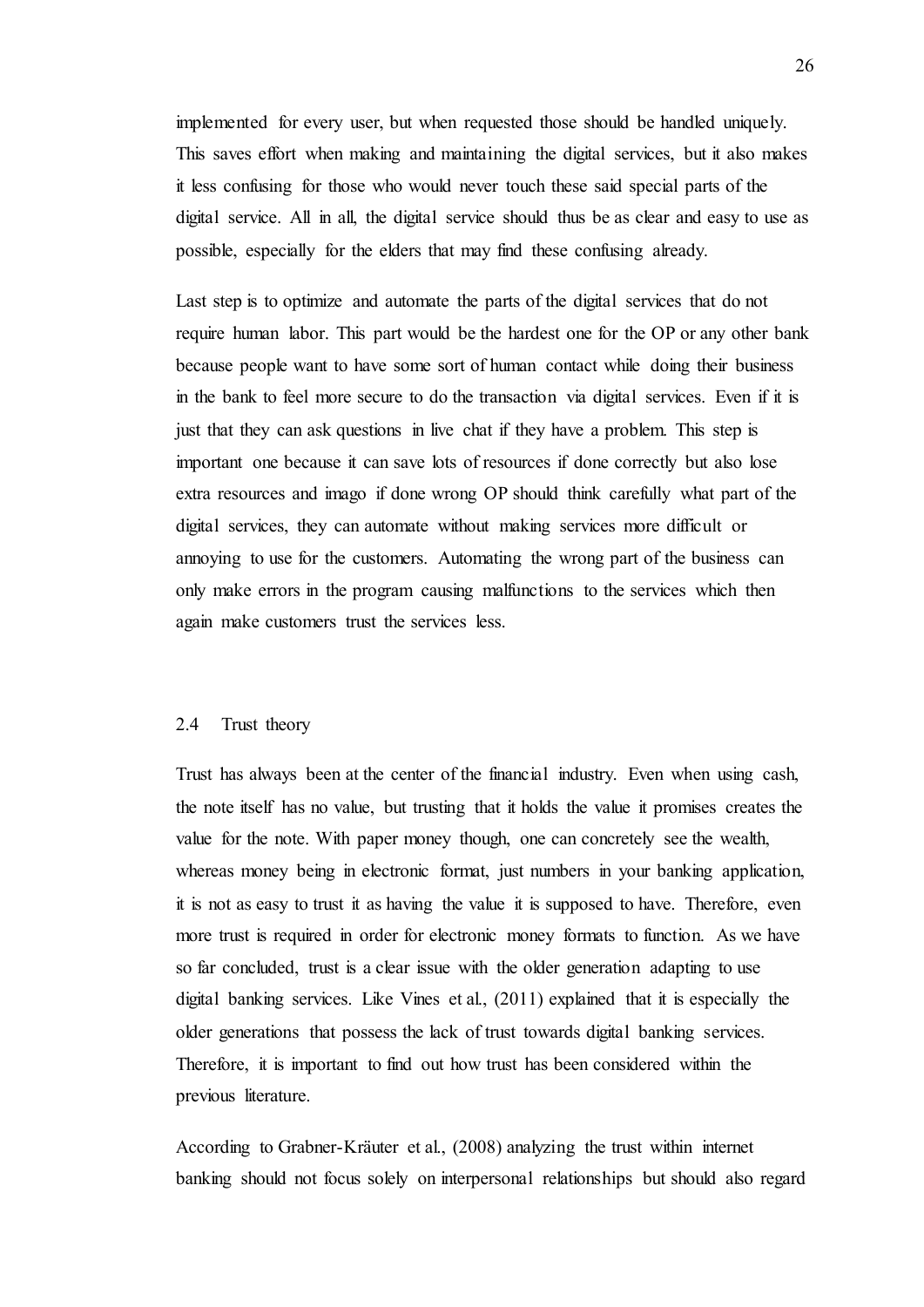impersonal ones as well. Therefore, the trust is divided into trusting the banks and people working in or managing the bank, and also trusting the machine, or the online environment, that is not a person. At the moment we argue that most of the lack of trust towards the digital services is caused by the impersonal issues related to the actual digital environment and not the trust towards the banks in general. To go more in depth in this issue, we also argue that the lack of trust is mostly related to not understanding the digital environment and mistrusting one's own skills within this digital environment. Like we previously mentioned, it is hard to trust something that one does not understand, and therefore again it is important for the customer to understand the digital services and the environment in general, and it is the services providers or the banks task to teach their customers about their services to reduce this problem.

Yu et al., (2015) Identify trust as an important challenge for digital banking. They explain that the lack of trust is clearly a major obstacle for people to use the digital services a bank has to offer. Grabner-Kräuter et al., (2008) also explain that in previous literature, the lack of trust has often been considered the main reason why people did not tend to use digital banking services. Therefore, we believe that finding out how to get people to trust digital services is at the center of this problem. The fact is that if one's skills in the digital environment are not very great, then it is harder to trust something that you do not quite understand.

Grabner-Kräuter et al., (2008) argue that trust in an online environment is harder to achieve than in face-to-face situations. Reasons for this is the need to also trust the digital service, but also the trust that one needs in a normal, non-digital situation is there. It could also be argued that it is easier to trust a bank official in a face-to-face situation, rather than in an online environment where the human is not actually concretely present, and even if they are, they would still be faceless towards the customer. So, there is more uncertainty in the digital environment and when this uncertainty reaches too high of a level, people will not trust the digital services. Therefore, reducing the uncertainty in order to gain trust is important in order to even get the customers to really consider the digital services.

Munoz-Leiva et al., (2010) studied how trust is gained for an electronic banking website and how different factors influenced this. They identified that all the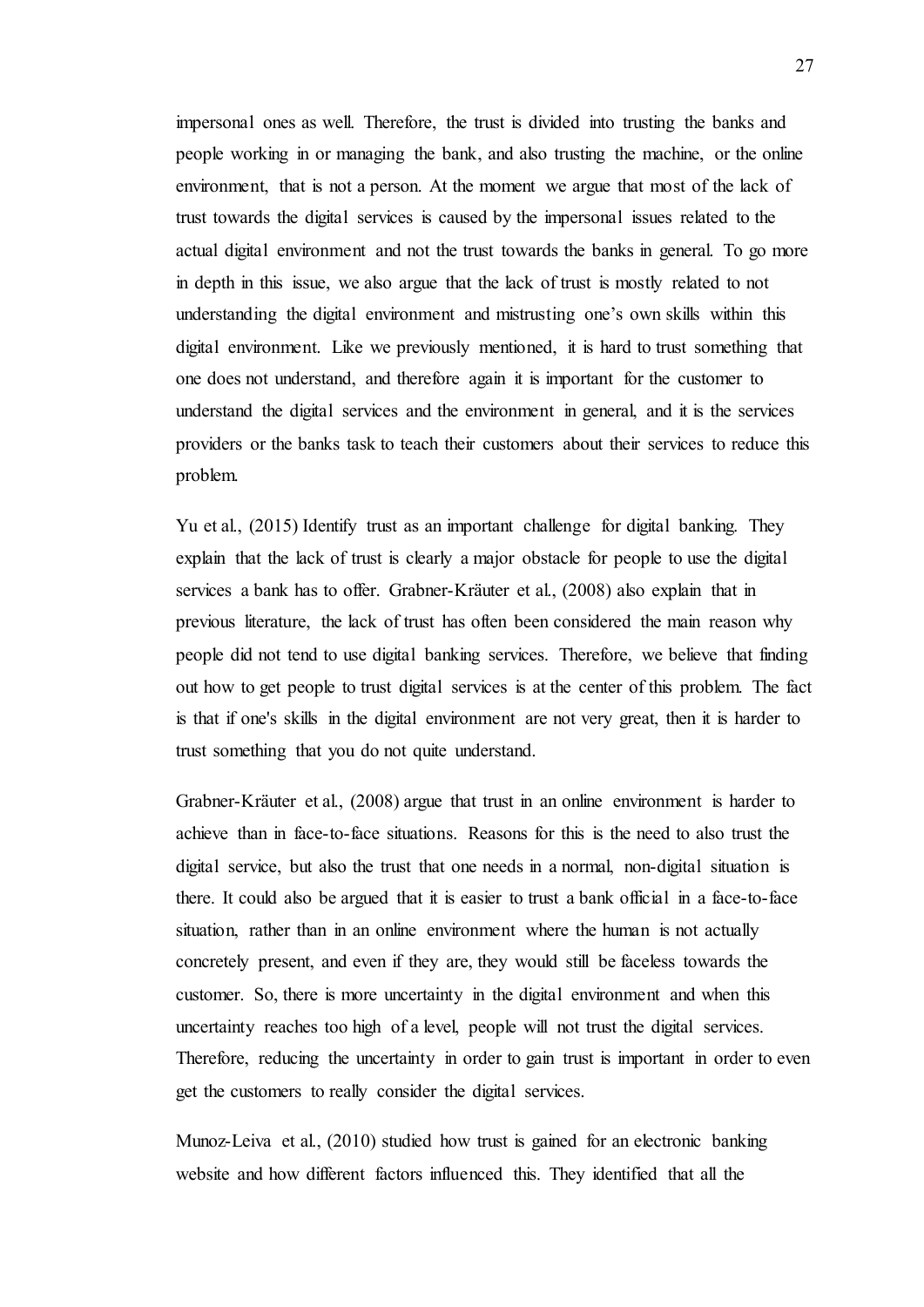problems that are preventing the adaptation of digital banking services are linked to the processing of sensitive, or personal information within the transactions happening in the digital environment. The trust factors Munoz-Leiva et al., (2010) used in their study were, customer comments, guarantees of money refunds in cases where a fraud has happened, applying rules that the public has recognized and security arrangements. Their study concluded that the use of customer testimonials, money back guarantees were especially helpful in order to gain the trust of customers. Also, the security arrangements such as security seals and them being acknowledged by the public and third parties were increasing the trustworthiness of the webpage. Pashkov & Pelykh (2020) also explain that the aspects of trust, such as authenticity, personal information and confidentiality are often not given enough attention in the financial industry's digital services, whereas cyber security is often the biggest thing that these trust issues mainly focus on.

Pashkov & Pelykh (2020) argue that the lack of development methods that are designed to digitally transform financial services, based on trust, is slowing down the whole process of digital transformation in the financial industry. Therefore, in order to develop better digital banking services, the trust of customers must be gained for it to reach the full potential. All in all, it is essential to keep trust as the biggest obstacle to overcome in this study, as it is preventing the development as well as being the biggest cause for people to not use these digital services.

Munoz-Leiva et al., (2010) also explain that the functionality of the webpage is very important in order for the customer to feel safe. If the webpage is slow and crashes often, then the customer may not feel very comfortable using it. Badly working webpages and applications may often feel shady to a customer, and they might even think that the webpages are slow because they have been hacked. A problem with this is the fact that it may not be the bank's application or webpage that is slow, but the customer's smartphone or computer. Therefore, even if the fault is not with the bank's side, a customer may still feel uncomfortable with the digital services. The bank and other digital service providers should also bring this to customers attention, even if it could be argued that it's not too hard to understand whether the problem is with one's device being slow or the webpage being slow, but for the people lacking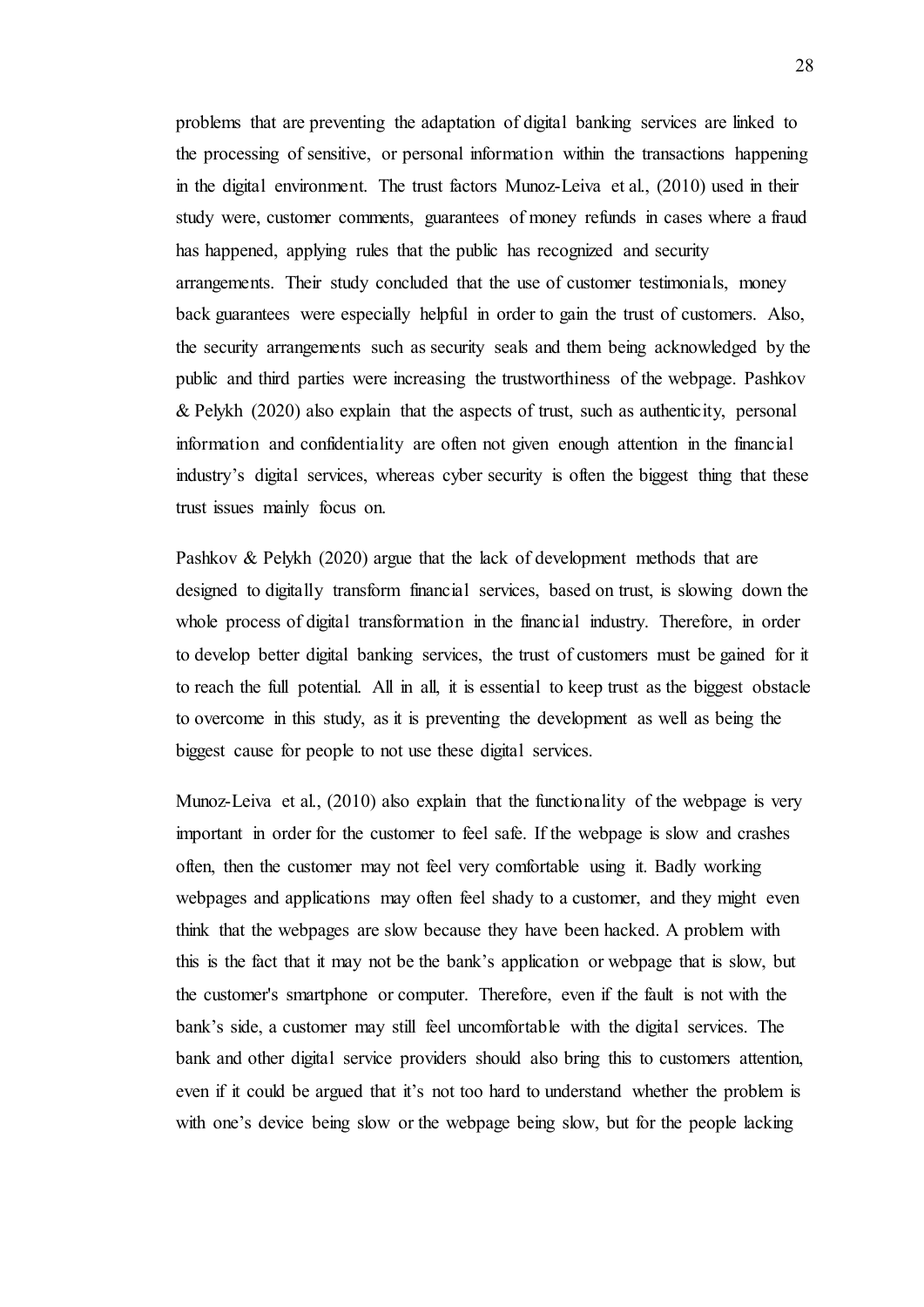the skill with this kind of technology, they should be informed about the reason for the problem still, rather than being uninformed about it, or even blamed for it.

Ho & Oh (2009) studied the effects of electronic security seals within e-commerce websites. They explained that it is important for these websites to show the seals very clearly to the customers to gain their trust. It is highly important for customers to notice these security seals within the webpage in order to gain their trust, even if it happens unconsciously by just seeing the seals on the webpage. A generalization of these seals amongst many webpages will create a network effect that when a customer sees the seal, they understand that it is the same security seal that they have seen on other webpages, i.e., online shopping pages, that they have previously used and had no security problems with.

As discussed earlier, many recent studies have now started to form a trust-based approach to development of digital financial services i.e., Pashkov & Pelykh (2020) and Munoz-Leiva et al., (2010). Therefore, trust has clearly been revealed as the issue behind the negative attitudes towards digital banking services All in all considering the aspect of trust with the digital services, we base our hypothesis from this aspect to argue that rising the trustworthiness of the digital services will increase the usage of them amongst the older generations. Therefore, we are to examine in addition to the previous theory, how could the older generation trust these digital services more. This will be done by conducting qualitative survey questions to the target group.

# <span id="page-28-0"></span>2.5 Reflecting on ITIL with previous research

The reason why we strongly believe that the efforts put into IT service management are necessary lies within the fact that these IT services are very complex in nature. Gil-Gomez et al., (2014) explain that there are many factors affecting whether the IT services are efficient enough at the given time, such as technological development and regulations, therefore managing these is highly relevant in order to optimize their usage. Also based on our theoretical research on the subject, we have so far concluded that the use of ITIL is the best practices at the time, and thus our hypothesis focuses on it being the answer for how management can enhance their actions towards efficient digital service management.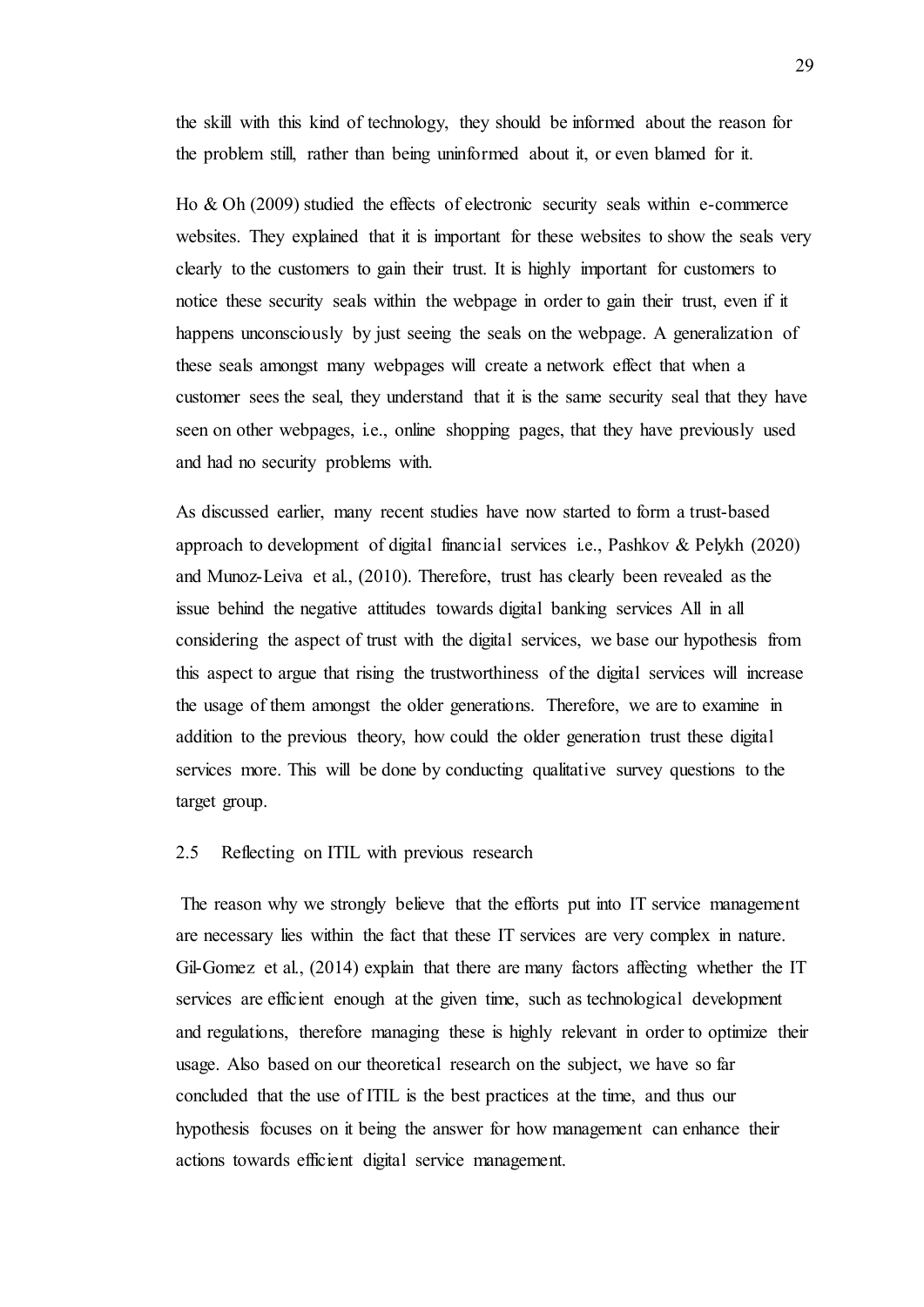Gil-Gomez et al., (2014) explain that the ITIL framework ensures the IT services of the organization align with the objectives and the business processes of the organization. Therefore, the service management and the organizational strategy as a whole is on the same page, and it is important that people within the organization know the overall strategy of the organization and act according to it. ITIL is therefore able to help to unify the IT services to the organization's strategy.

One of the strengths of ITIL that Cronholm & Persson (2016) defined was ease of communication. Related to our work, we have defined that communication with the customers and bank, in relation to for example, informing customers about the benefits of using online banking and assisting them in case of any problems occurring, in a way that there is a common understanding about the problem. As we have pointed out, trust comes from understanding the services and the platform, thus being able to communicate in the best possible manner, will bring the best possible results and thus enhance the customer satisfaction.

# <span id="page-29-0"></span>2.6 Concluding the theoretical part

At this point our hypothesis on this issue lies within the biggest obstacle being the lack of trust towards digital services, based on not understanding them and thus making them distant for older generations not used to them. To face this issue, we argue that the idea of ITSM and using ITIL would lessen this problem by making the digital services more clear and easier to access and understand for the older generations. Considering the way to implement the digitalization, our hypothesis is that the best way of doing it is via compulsory methods, but there must be good enough guidance to it and also good enough explanations why to use it.

To sum up our hypothesis, for the obstacles part, based on the theoretical research we argue that the major obstacles are the lack of trust towards digital services, caused by mainly not understanding them. Another obstacle we argue is preventing the utilization of digital services is lack of skills and the unwillingness to learn those. Lastly one major obstacle, which is also the easiest to solve, is the lack of knowledge on the benefits that using digital banking services would bring to one's life.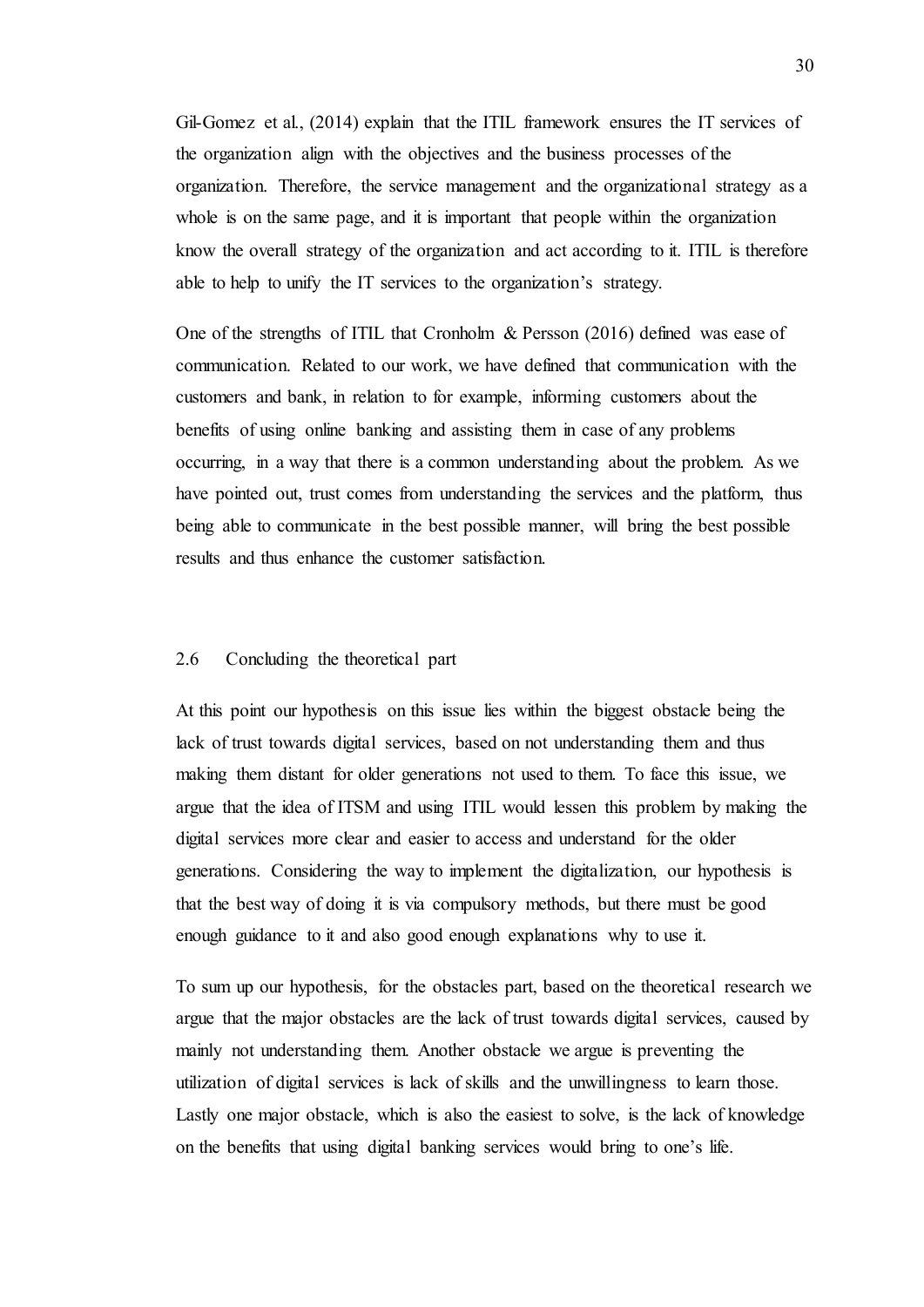For the solutions part we argue that bringing out the information why to use the digital services is the key. Another one would be implementing and following IT service management protocol, and thus enhancing the system, i.e., by following the ITIL 4 guidelines.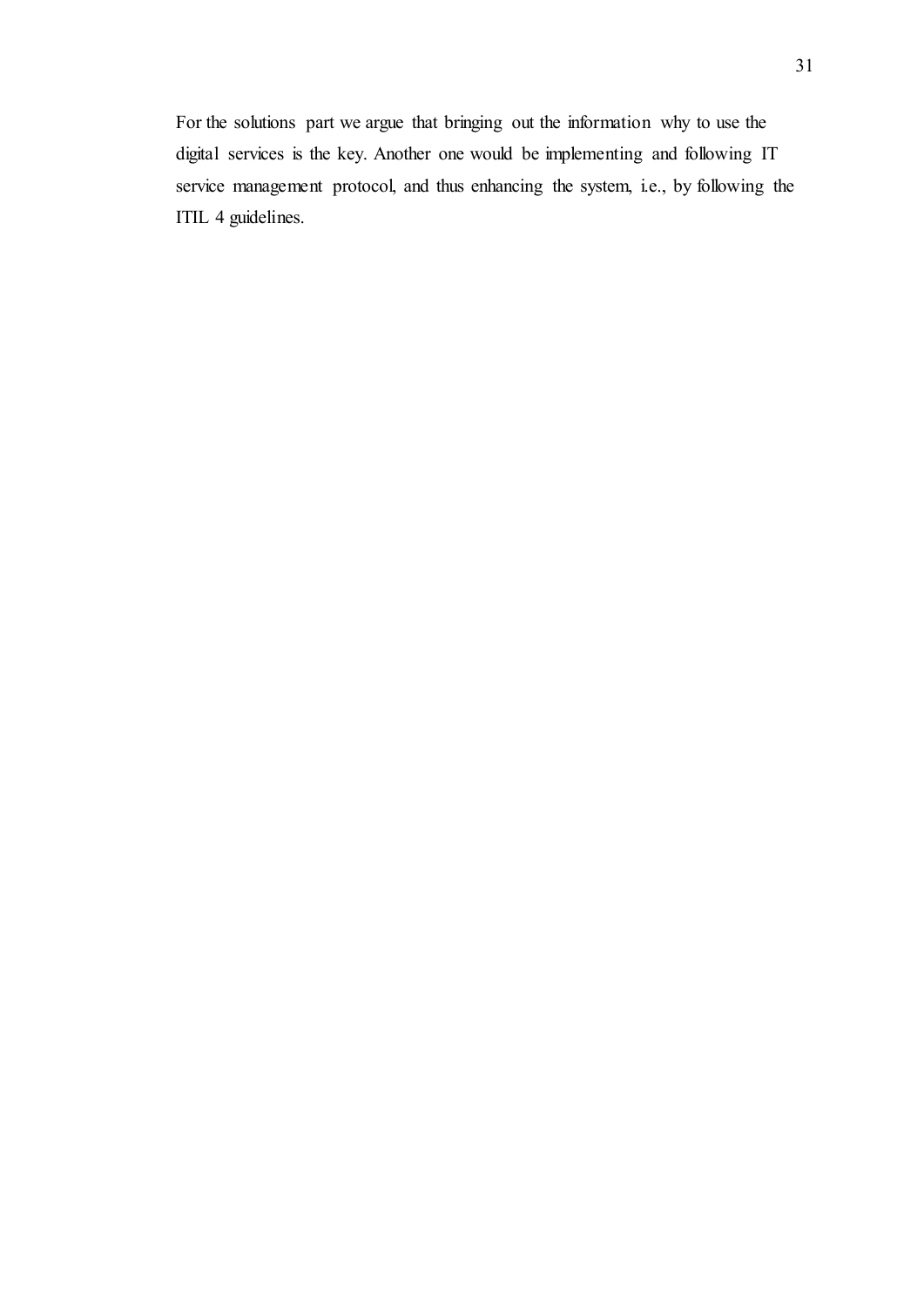#### <span id="page-31-0"></span>**3 CONDUCTING THE STUDY**

This chapter focuses on the methods of the empirical part of this research paper. The purpose of this chapter is to make the reader understand how the data has been collected and analyzed as well as explain why this kind of method has been chosen to be used during this study. This chapter will also describe the validity and reliability of the study

## <span id="page-31-1"></span>3.1 Mix of qualitative and quantitative

The survey for the data gathering in this research was a mix of qualitative and quantitative. The idea was to get qualitative data by interviewing people in the OP's office area to get answers to why people are not using digital service and what is the problem according to customers while gathering other quantitative data with surveys to get statistics about peoples how much people use digital services and what services they use. But because covid-19 and new regulations we were not able to go gather the data face-to-face, so we decided to do a survey via mail. In the survey, questions 1-9 and 11-14 were multiple choice questions that we used to gather quantitative data. For the research these questions' purpose was to find overall opinion of how easy it is to use OP's digital services and how many of their customers has a trust issue or problems to use their systems. While questions 10 and 15- 18 were an open question section for gathering qualitative data. Such as what kind of problems customers have while using digital services and why. We wanted to also know the reason behind the trust issues that articles like Yu et al., (2015) and Grabner-Kräuter et al., (2008) explain. By having customers explain the issues they are having with open sheet form make our result also more reliable because this way we got honest answer from the customer own opinion rather than having him forced to choose one of the few answers that we thought that might be the problem

# <span id="page-31-2"></span>3.2 Methods in theoretical part

The purpose of the theoretical part is to find the reason why elderly people have issues using digital services in the banking industry from already existing literature and trying to find answers to how to find a solution to these issues. In the theoretical part we are looking into ITSM and the main tool of ITSM which is ITIL. We decided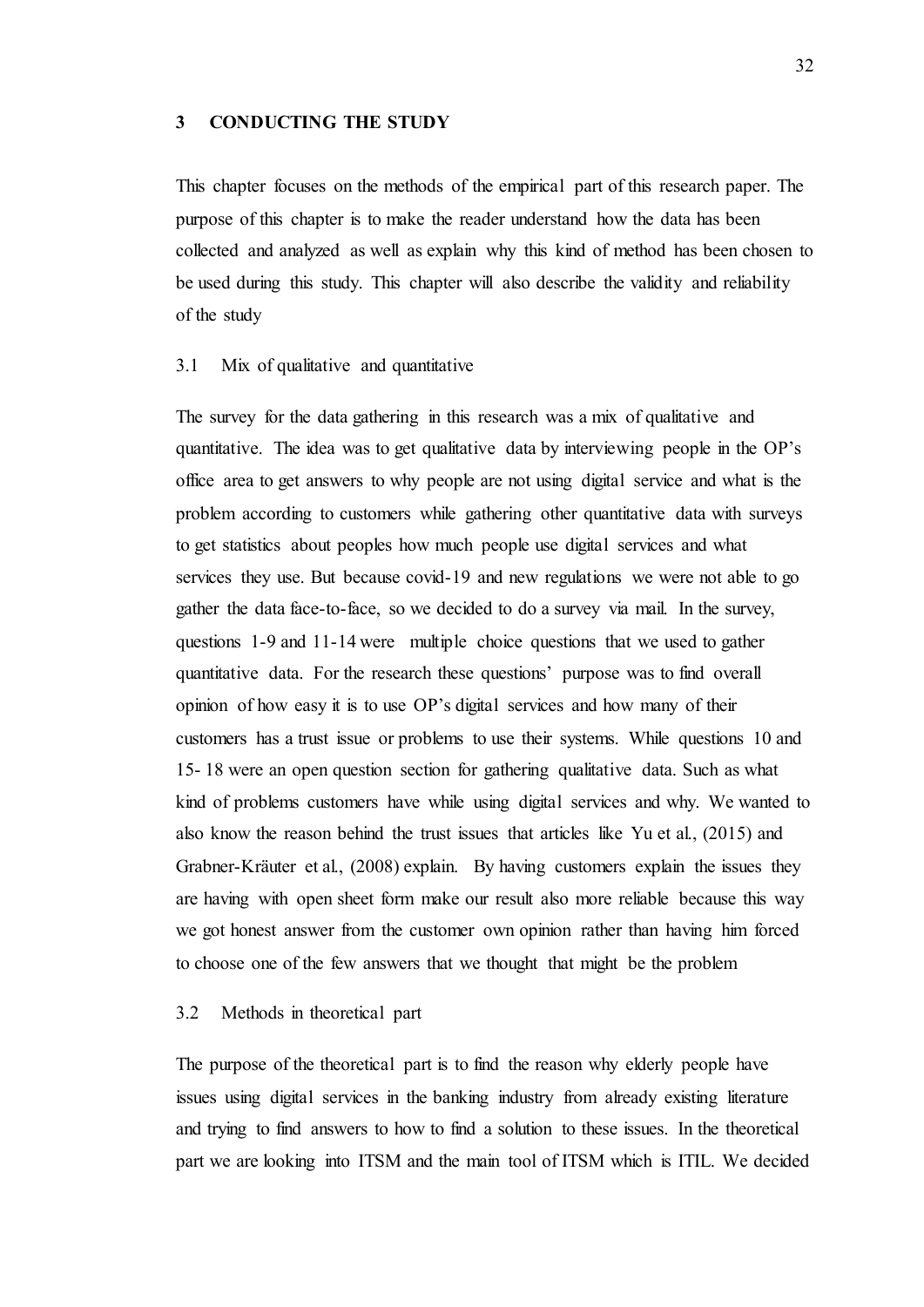to choose this as our main topic in the theoretical part because with proper ITSM companies IT-services should be easier to use which we thought would help our target group to have less issues with bank services. Research used scholarly databases, web databases and some news sites to gather the data for the theoretical part of the thesis which tries to find solutions to research problems from already existing literature. Databases that were used included Proquest, EBSCO and Google Scholar and Researchgate. All of the articles used in the theoretical part resonated somehow with our research questions to ensure as good validity as possible. During the theoretical part sources were double checked from another article to see that the information is reliable.

## <span id="page-32-0"></span>3.3 Methods of empirical part

To get customers point of view seen during our research the initial plan was to do our personal interviews by going outside of OP's business premises and interview their customers there and get more data about their opinion that way because we needed their opinion about digital services and the reason why they are using them or are not using them. Semi structured interview would have been optimal for our research because with this method interview could lead responders to our topic and still hear their opinion about the digital services more freely than with structured interview or survey with answer options. According to Koskinen et al.,  $(2015, p.104-105)$  semistructured interview most used way to gather qualitative data because it can be really effective for the researcher and effortless to responders compared to other qualitative data gathering methods.

Unfortunately, because of covid-19 and OP's new policy, which was implemented one week before our scheduled interviews, research could not be done this way which made us change our plan. In the end research was done by doing a survey form with OP staff, which then was sent via mail to three hundred elderly OP customers inside the Oulu area that were chosen with a random sampling method. The empirical data of the study was gathered from surveys done via mail that were sent to 300 people. The data we got back from the survey consisted of 45 answers from OP's customers where they gave their opinions about OP's digital services by answering our 19 questions survey frame about how easy they are and how trustworthy they think OP's digital services are. These questions were made so that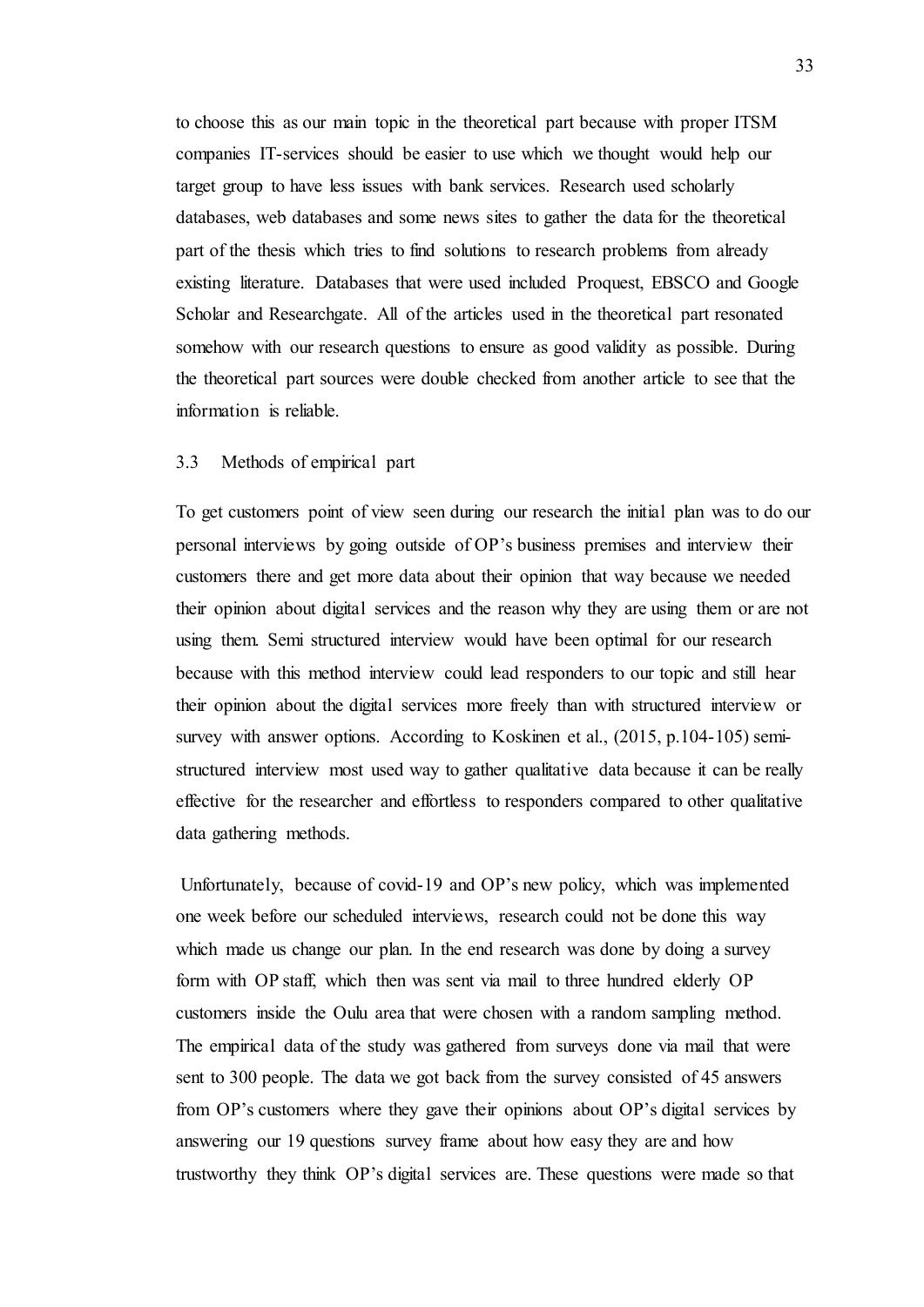they could not lead people to answer certain questions in a prescriptive manner, because we wanted to get as honest answers from people as possible and questions that lead to people answering certain ways would make the data not reliable. Then customers then send the answers back to OP where then the OP employee brought them to us to analyze. These answers then were changed to digital form where it was easier to see correlations between answers and do different kinds of analyzes via computer software's. The research survey frame (appendix 1) was 15 to 19 questions long depending on, depending on if the interviewee had used any digital bank services before or not. Out of 300 surveys sent we got 45 answers. From the 45 people that answered our survey 10 people were below 65, 5 people did not want to give their age and 30 were 65 or older.

# <span id="page-33-0"></span>3.4 Building the questionnaire

Considering our question, we first asked whether the respondent has used any digital banking services before. If they had used any, they would then answer questions two to five, and if they had not, they would go straight to question six. Questions two to five were answered from a scale of one to five rating, and questions six to nine were in a yes or no format. Questions ten fifteen and sixteen were open format questions where the respondent could give us more precise feedback regarding the issues and digital services. Questions eleven and twelve were about preferences of using banks. Questions thirteen and fourteen were about skills in the digital environment and question seventeen was about asking how trust affects these problems they have faced and question eighteen then gave an open space to commend what kind of factors affect the said trust placed on the digital services.

More in depth about the questions, two to five, we believed that those elders who are not accustomed to digital services would rate them very low, but when they gain somewhat of an understanding of these digital services, and the digital environment in general, their ratings on the services would grow significantly. As we have discussed, understanding is a basis for forming trust towards the services and this grants the user confidence in using them. We are to measure this in our research by asking the levels of satisfaction towards the services and also by asking the levels of trust the respondent has towards these services. Lastly, we are to use a common question of to what extent would the respondent recommend these digital banking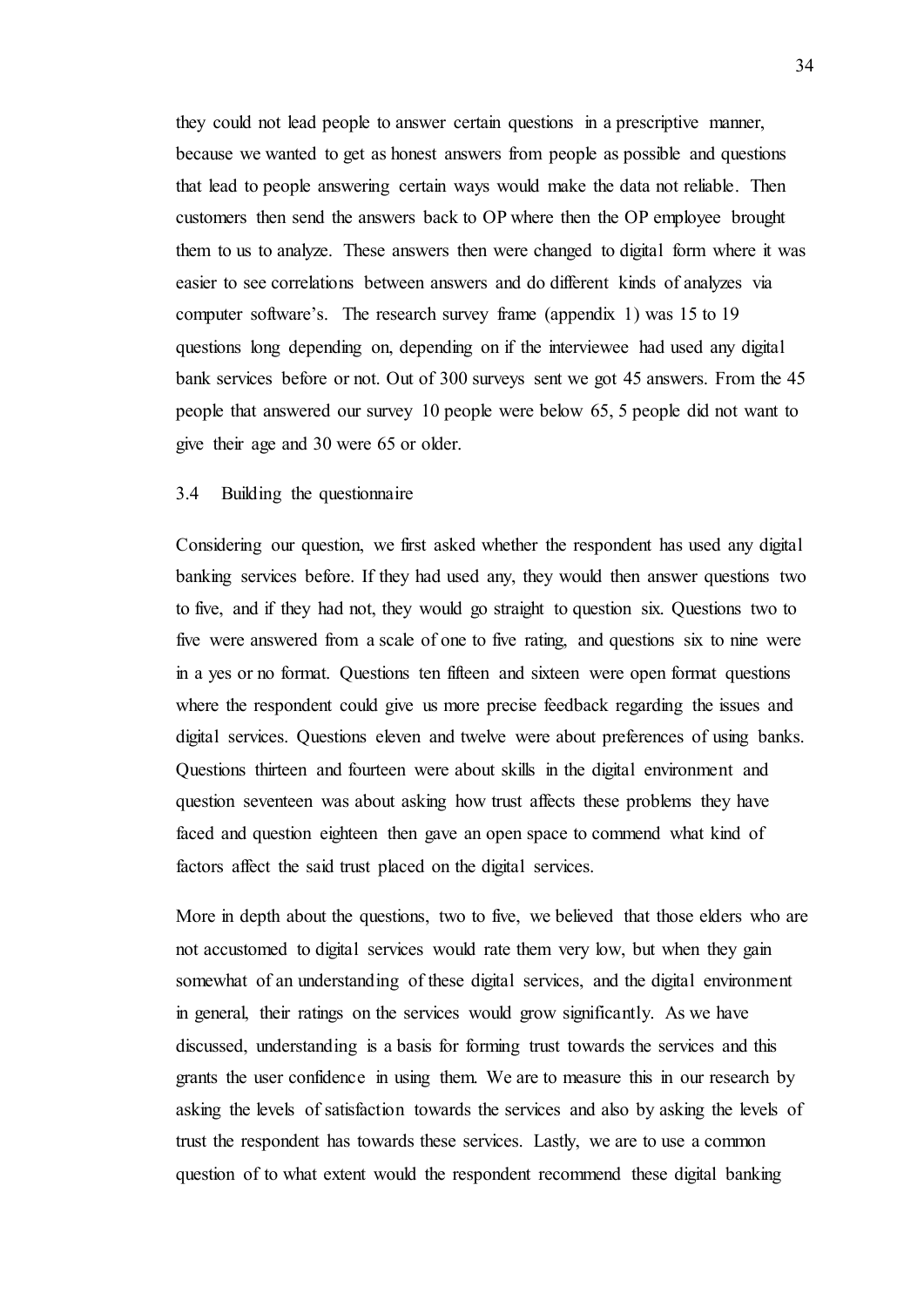services to others. This way we can gain support for our hypothesis that understanding digital services is the key.

The purpose of our questions from six to nine is to find out whether the respondents had had any help with using the digital banking services, and whether they would be interested in gaining assistance with those. We are also going to ask whether they had received information about the benefits of digital banking services from the banks side, which based on our theoretical findings was found highly important, based on studies by Pirhonen et al., (2020) and Pikkarainen et al., (2004). Asking about this matter is also highly relevant when conducting solutions, as it gives us clear information whether OP has done their marketing efforts correctly towards digitalization. It is not enough that they just tell people about the benefits, but they will have to make sure that the elders understand these benefits and can see practical use in relation to their own life.

In the next part we are to ask what kinds of problems the respondents have had with digital banking services, and how they react when facing these problems. These questions may give us new information about problems that the elders might be facing, and they have not been discussed in previous literature. We also believe that finding out how they are trying to overcome these problems is relevant information when conducting the answers to our research questions.

In the next part we are asking some basic information on how the respondents rate the importance of bank facilities in their local area and how they like to pay their bills in general. This is to find out how much the bank facilities mean to the older generation, and how cutting down their numbers would affect their lives. We are also asking about the security risks and how the respondents see them affecting their will of using digital services. Lastly in this part we are asking the respondent to rate their own abilities within the IT field.

In the last part of our survey, we are asking what kind of problems the respondent sees with the digital banking services, so we could find new problems we have not really considered about, based on previous research and also to complement the previous research by finding out that the problems mentioned are indeed very common. Lastly, as we chose the trust theory as our basis about why these problems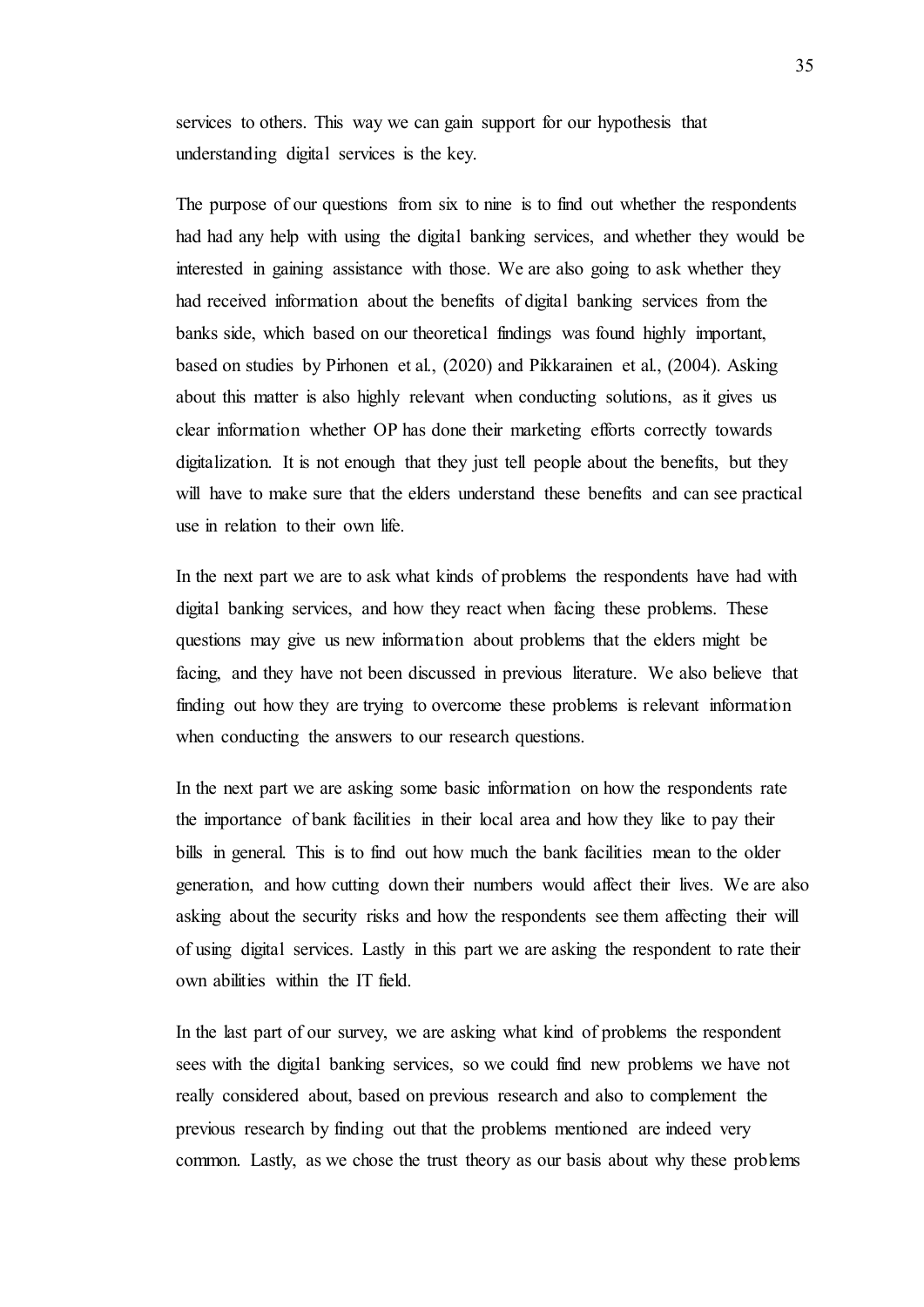exist, we are to ask whether the respondent feels they lack trust towards the digital services, and if they want to comment on the issue.

This method, of sending out surveys, was not as optimal for our research as face 2 face interviewing would have been because people usually don't like to write as long explanations about their reasons to do something than they would with face two face and quantitative surveys like surveys via mail are not the best way to obtain answers to questions like why or what, because usually to get answer to questions like why or what, researchers use qualitative data gathering method like in-depth interview or half structured interviews. Also, there is some problem with the reliability in surveys done via mail because they are not as trustworthy as doing the interview face 2 face. One reason is that people might want to look better to the outside than they are and lying to the paper is much easier than lying to people. Others can be that people are just answering randomly and sending our survey back hoping to get the reward of 50 euro which OP agreed to draw between all who answered our questions. But because covid-19 did limit our ways to get answers from OP's customers. It was the only way to get answers from them legally without risking their health during the process.

#### <span id="page-35-0"></span>3.5 Validity and reliability

According to (Koskinen et al., 2005, p.252-254) very rarely findings in scientific literature are absolutely correct or completely wrong which is why according to Koskinen, it is important to make sure that the scientific literature results can be trusted. Best way to make sure that the results are trustworthy is through reliability and validity.

Koskinen et al., (2005, p. 254) explains in his book how validity is a measurement of how much of the data gathered represent the chosen subject. In this paper it would mean how well the survey questions are made to get validity data out from the interviewees and then how useful this data is to the research. Koskinen also explains how validity can be divided to many types of validity like internal and external.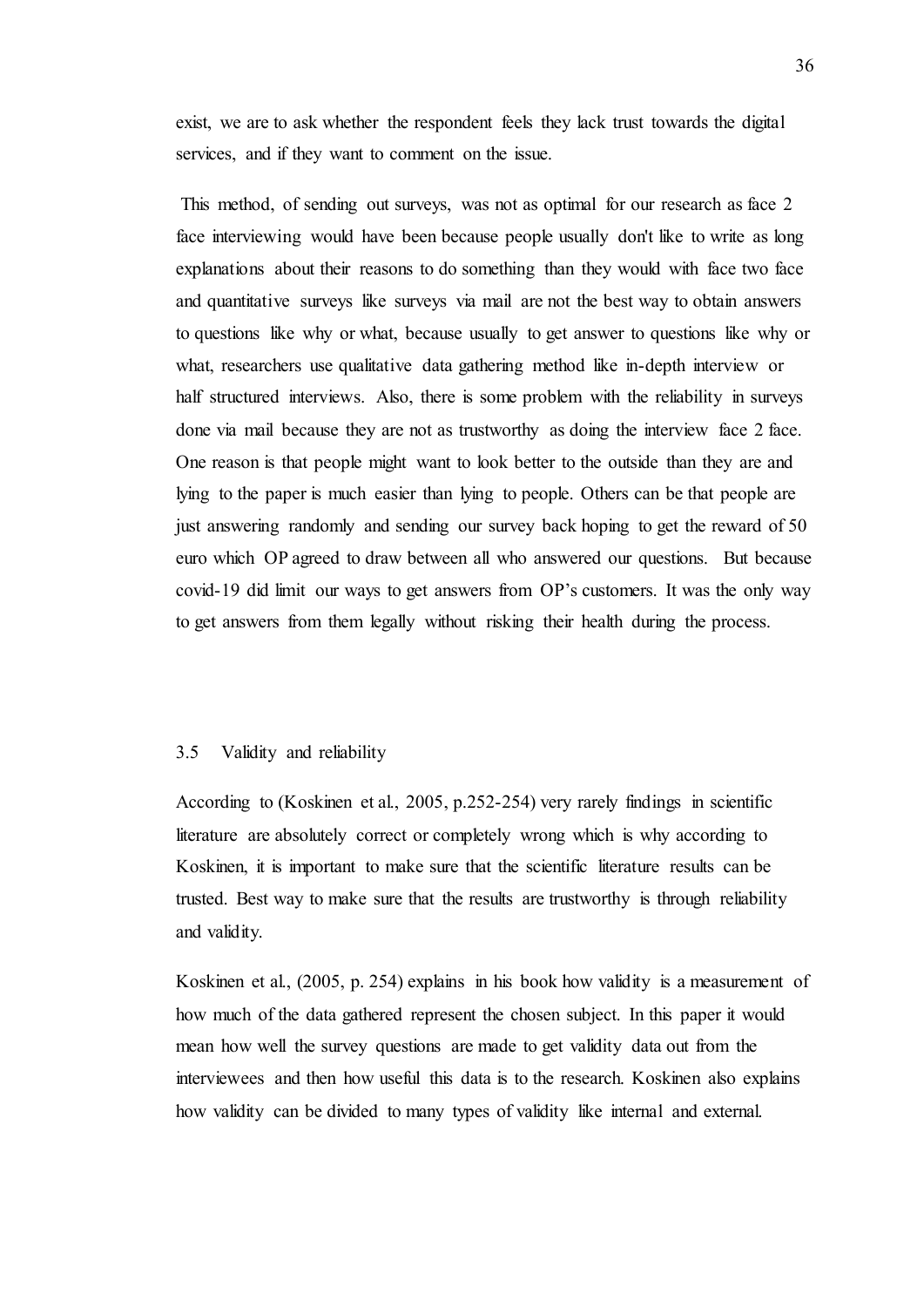Internal validity means that the research is logical and does not have internal inconsistency or conflicts inside the research. External validity means that the study can be generalized in other cases than the current research (Koskinen et al., 2005 p. 254-267). In this case it would mean for example that this study could be done in different cities or to different banking companies.

Reliability measures how reproducible and trustworthy the data in the research is. According to Koskinen et al., (2005) one way to make sure that the data is reliable is to ask many questions that answer the same question or ask the same question in different formats. This way researchers can see if the responders are just answering in the questions randomly or putting false answers. In this survey we did use this method to find what problems the older generation had and to understand how familiar they were with digital devices. Of course, this method can't alone make sure that the data is 100% reliable but, as said earlier there are very few cases where scientific literature can prove something to be absolute truth.

To make this research reliable and valid the research is structured logically so that it can be seen what methods were used while gathering the data, then presenting the findings. Furthermore, during the data gathering sending 300 randomly selected elderly OP customers to get big enough sample size so that the data would be more valid.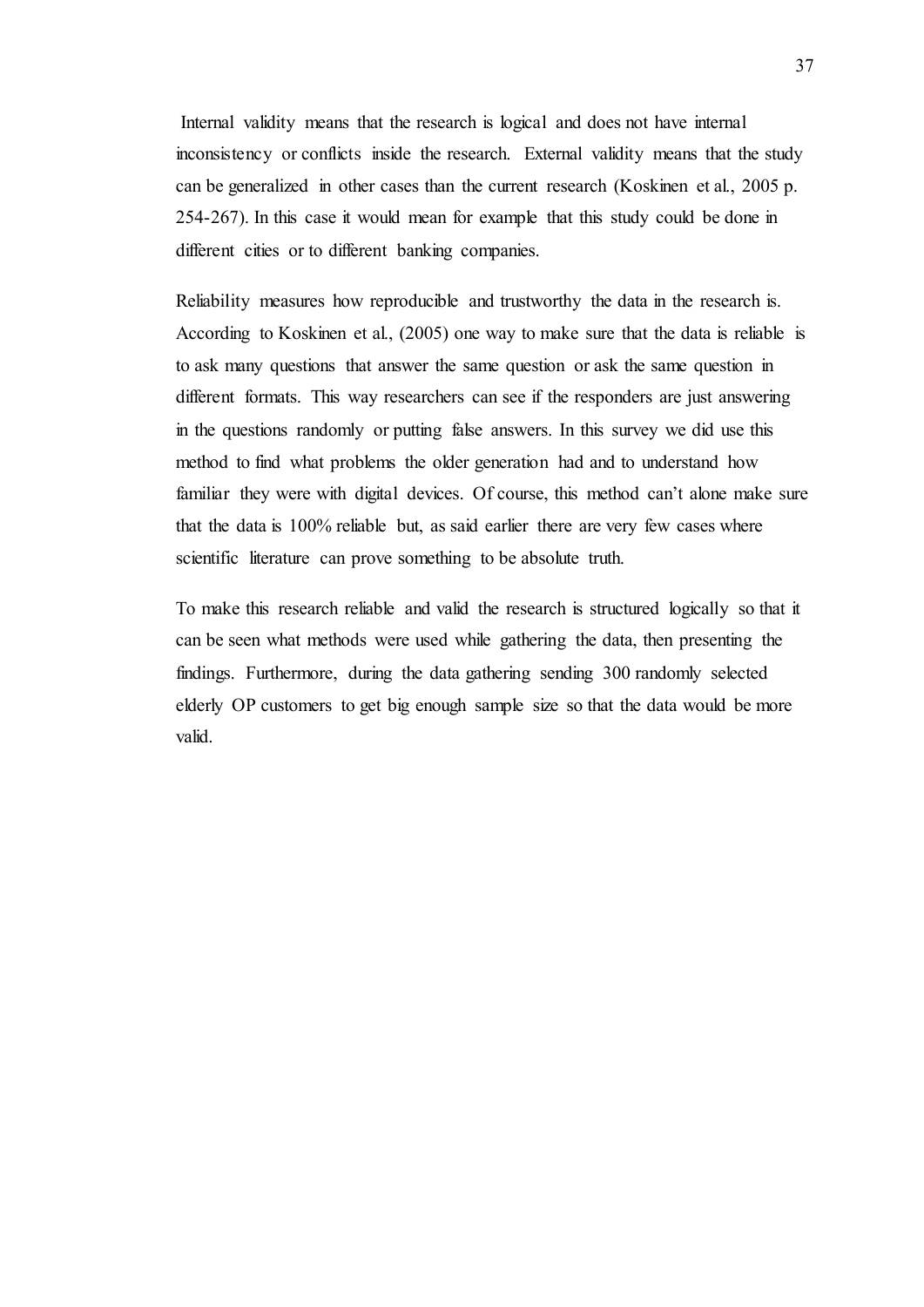#### **4 FINDINGS**

First part of the questionnaire focused on finding out how many in our target group were using digital banking services in general, and how those who have used them felt about them. The results showed that 82 percent of respondents had not used any kind of digital banking services. This tells us that although digital banking services are very commonly used in general, the older generation tends to avoid them. Only about 5 percent of the respondents had used OP's mobile banking application and 13 percent had used internet banking on their computer. Although we expected that older generations would use fewer digital services, we did not believe that the usage would be at this low level.



Based on this information we can clearly confirm that there is a need to find solutions on how to move this older generation towards digitalization, as we can clearly conclude that the digital banking services are not very popular amongst the elders.

The next questions regarding how those who have used digital banking services felt about them, were answered from the views of those 18 percent of the respondents who had used digital banking services. One thing to note is that in most of these questions the respondents left some blank answers, and we took those into account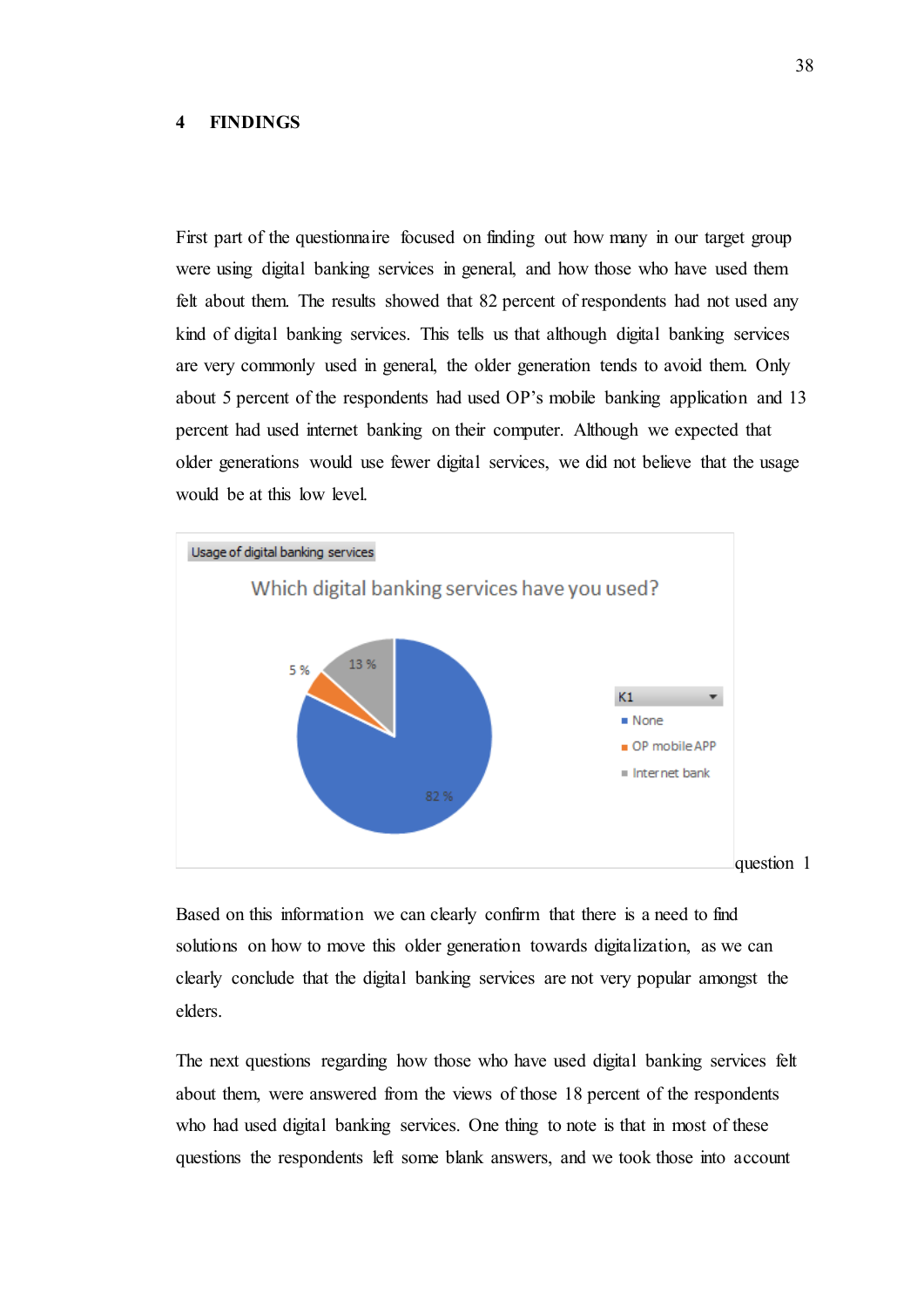by making them represent inability to say or rate their opinion in the diagrams. Although there is not much to conclude about these answers, we still feel that those need to be represented in order for this research to be coherent. As mentioned above in the research methods chapter, we had to send out these surveys, rather than doing face to face interviews like we had planned, and thus some questions may have not been answered to the extent we wanted. This is especially a thing within our target group as the older generation may not understand the questions fluently due to their age and doing the interviews face to face would have allowed us to open up the questions more to combat this problem. This explains the reason why some blank answers were given in certain questions. Another problem with these questions now was the low number of answers for these upcoming four questions, as only 11 of the total number of 45 respondents answered these questions, due to these ones needing to have experience with digital banking services in order to give out answers. Also, to note, a couple of respondents who previously mentioned that they have not used digital banking services answered some of these questions based on their understanding of these services. Here we can assume that they still had some experience with these but did not find it sufficient to say that they had actually used them, and thus we decided to take into an account these couple of answers too. Here again had we been able to conduct these interviews face to face, we could have had more information about this reasoning, and we could have explained the questions more clearly.

First, we asked how satisfied people were with OP's digital services. Although the mode of the answers was very unsatisfied, most of the answers were still placed within the neutral to very satisfied area. Therefore, we can conclude to some extent that those who understand the services are often satisfied with them and those who cannot understand are very unsatisfied as they cannot even use them at all. This can also be somewhat identified by the fact that no one regarded their satisfaction level as unsatisfied which also follows the conclusion mentioned above, that after getting the hang of things, or understanding the digital service, people's attitudes towards them grow significantly, and thus they go straight, from being very unsatisfied to neutral or satisfied with the service. Therefore, when forming our definite conclusion on the question of how to overcome the obstacles preventing the older generation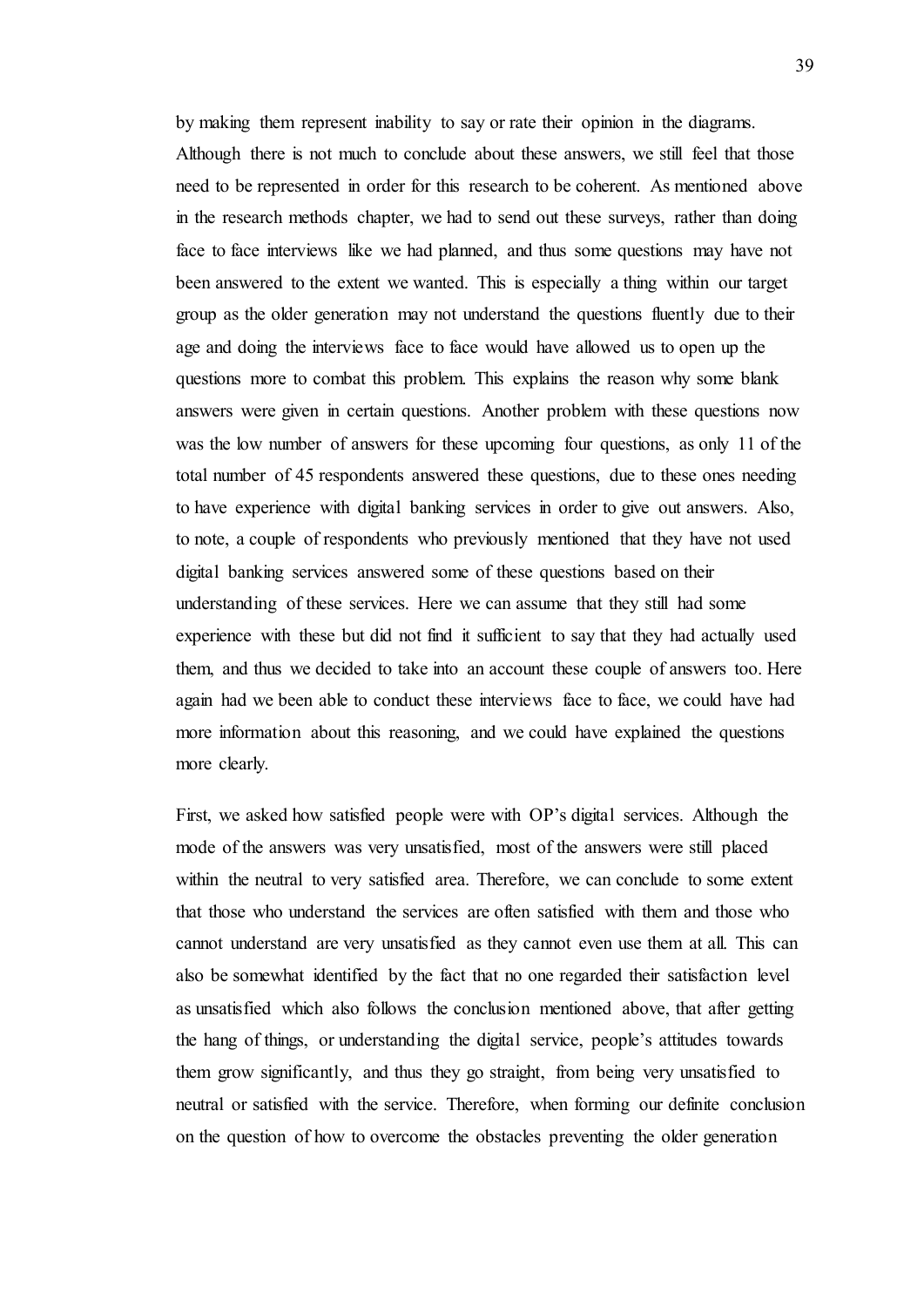from adapting to the usage of digital services, we need to keep this in mind, as the first step seems to be the hardest one to climb.



In the next question we asked the respondents to rate the ease of usage of the digital banking services in their opinion. Here we can see that like in the previous question, very hard has had many votes, but hard relatively few and then the neutral option has received more again. This somewhat follows the previous question's line, where the step from very hard to neutral kind of skips the hard placement. So here we again suggest that the first step is the hardest. The difference here lies within the fact that the growth of the easiness somewhat stops after neutral level, and thus we feel that the banking services should be made easier to use, as the majority here feel that it is either very hard or neutral. Although it is the majority, the fact that 18 percent feel that it is very easy to use again suggests that after learning how to use it people feel very confident with it.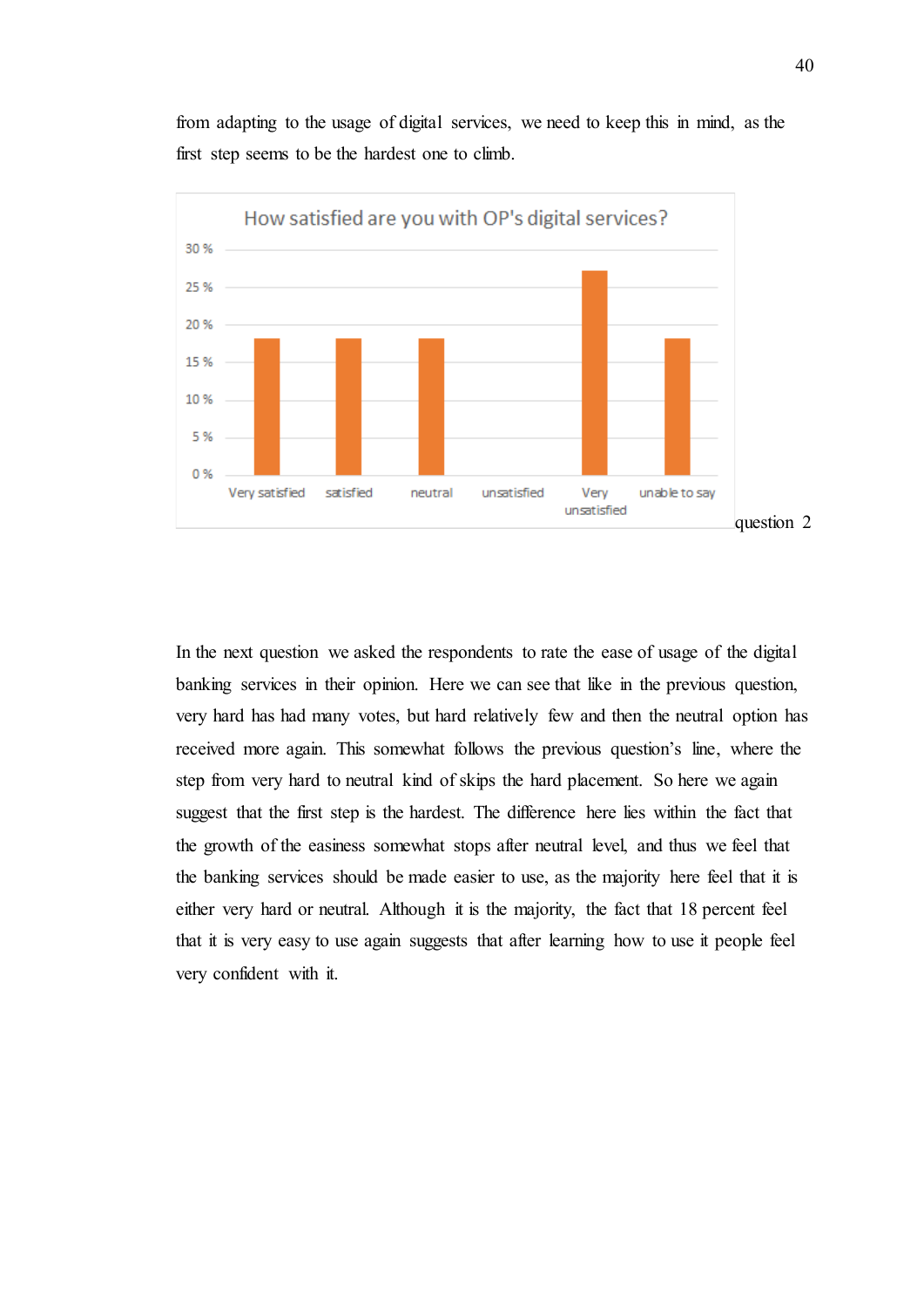

Next, we can identify the steps here skipping the levels of easy and hard, and therefore we can see that people have either strong, weak, or neutral levels of confidence in their abilities. This could suggest that when people learn to use the services, they either learn them very well or only moderately. Moderate level of learning and being able to use the digital service could be sufficient to some extent, but we feel that raising the level of understanding here will increase the confidence and this will then increase the motivation to use the digital services rather than going to the bank. As our problem in this research was to find how we can get the older generation to use digital services, we can argue that those who only rate their level of confidence in using the digital banking services neutral would still rather use the oldfashioned methods.

We also asked in our questionnaire the preferable method of paying bills, of which we will be going more into later. This question was targeted at every respondent rather than the ones who had used digital banking services, like in this question. When comparing these answers, we found out that everyone who rated digital banking as being very easy to use, said that their preferable payment method is through online banking or the mobile application. Only 25 percent of those who rated digital banking services being on a neutral level of ease of use said that they prefer paying their bills with online banking. As for the rest who rated this hard or very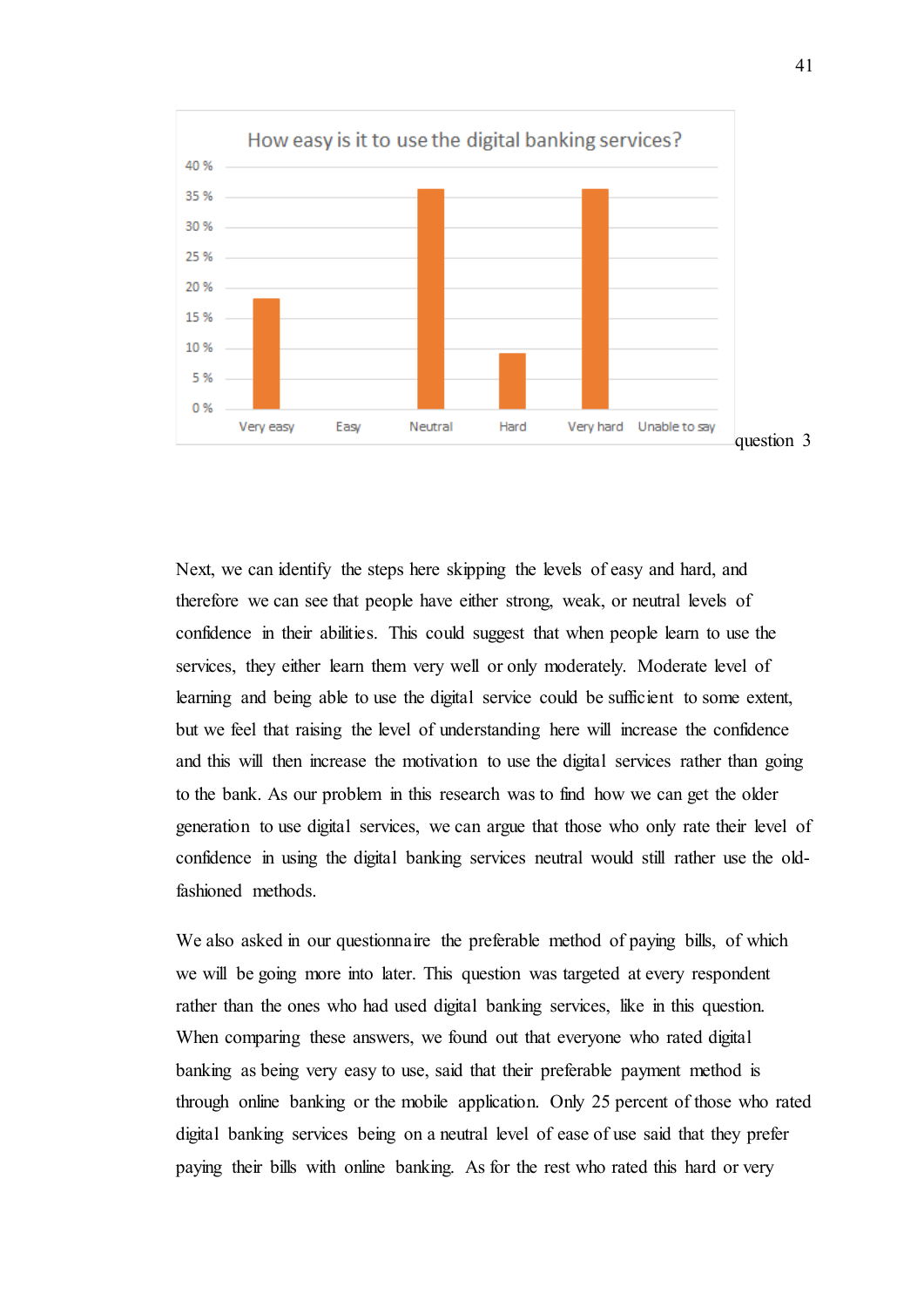hard, none preferred to use digital banking methods. Therefore, although people feel neutral in their abilities to use the digital banking services, they still do not prefer using those. Therefore, it is not enough for people to have neutral levels of confidence here, in order to get the older generation to use digital banking services. So, with the help of using ITSM, there must be a focus on giving out enough help and information to reach the higher levels of confidence on using the digital services, in order to get the older generation into using them.

In the next question we asked the respondents to rate their levels of trust towards OP's digital banking services. Here we wanted to find out how people trust these digital banking services in general and if it has an effect on whether they choose to use them.



Here we can see that in general people trust these digital banking services that OP provides quite well. As we have hypothesized, trust should correlate with the understanding of digital services. When comparing the answers in this question with the earlier one we can conclude that those who rated their ability to use the digital banking services highly also had strong or fair trust towards these services. Similarly, those who rated the easiness on a neutral level had mostly neutral levels of trust too. Interestingly those who previously had rated the easiness level being very hard here rated the trust a bit higher in relation, either with neutral or low trust, but not with no trust. This most likely means that people still have some trust towards their bank, although they do not understand the digital services, but it is not enough that they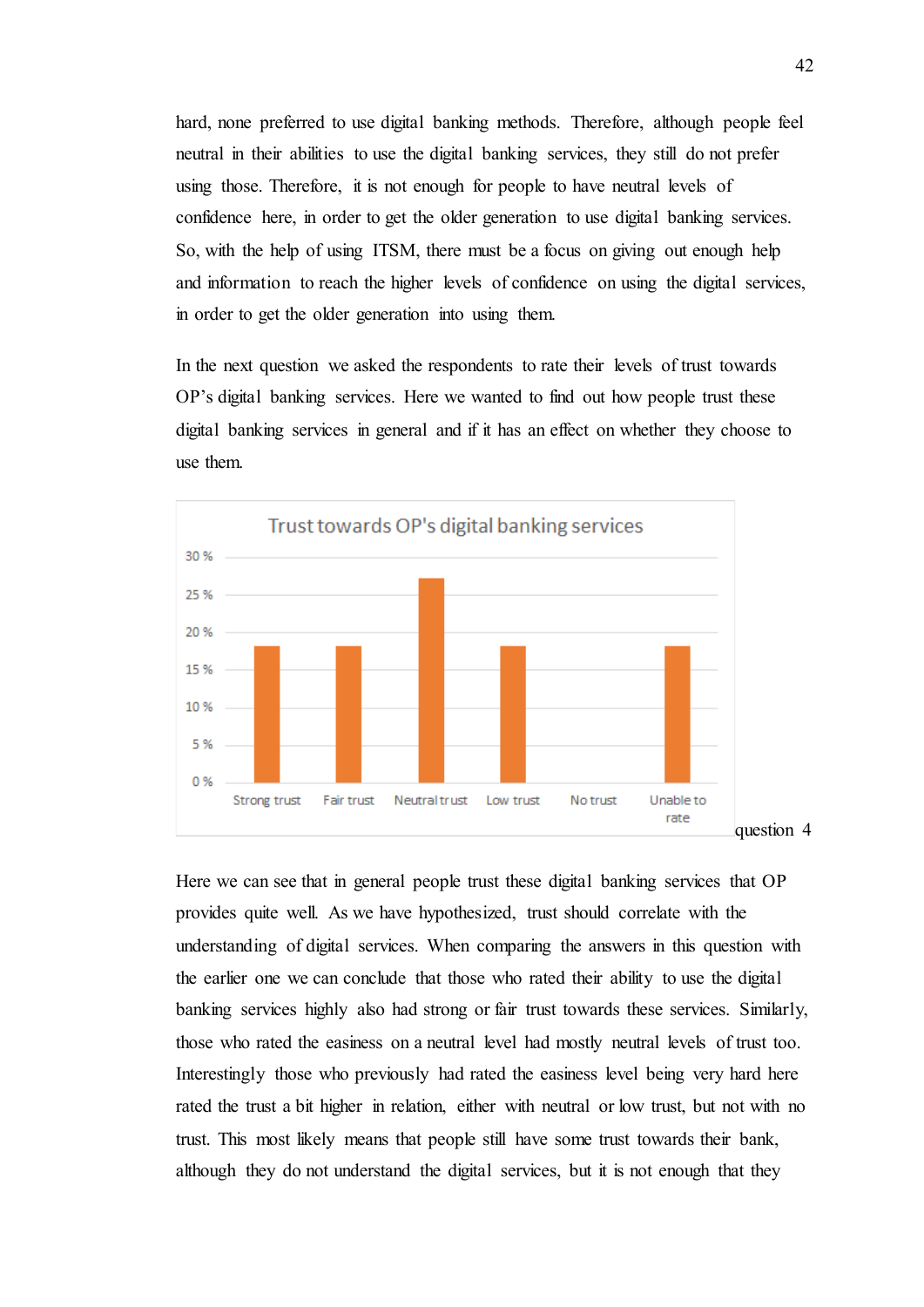feel confident about using those. So, thus we can argue that the issue of trust is not addressed towards the bank, but rather towards their own skills of using digital banking services. This also came up within the open format questions later on, where we asked factors affecting trust towards digital services. There the respondents explained that the lack of trust in their own skills in the digital environment causes them to stray away from these digital services. So, to conclude there is some trust towards the digital banking services, but for those who do not understand them, the trust is formed from the trust towards their bank. This is what we also argued before based on Grabner-Kräuter et al., (2008) theory on trust being divided into interpersonal and impersonal trust, as in trust in banks and trust in the programming or the machine. This is also supported in open ended questions of the survey where people explained that their trust issue is indeed faced towards the digital environment.

In the last part of these questions pointed towards only those having used digital banking services, we asked if the respondent would recommend OP's digital banking services to others. We did this again from a scale of one to five, to keep it constant rather than making this a yes or no question.

The results were quite similar to question two about the respondent's satisfaction levels on OP's digital banking services. Both had the average of three, neutral and this is expected, as the questions were quite similar, as in if you are satisfied with the service, you should recommend it at the same level. Similarly, those who were satisfied, i.e., said that they are very satisfied in question two, answered that they would strongly recommend the services in this question five. There were no big differences for any respondent between these answers, and those who answered differently had gone i.e., from neutral level to satisfied or recommended level, but no respondent changed their answers here drastically. Thus, we can conclude here that the answers about customer satisfaction levels are correct with a neutral average.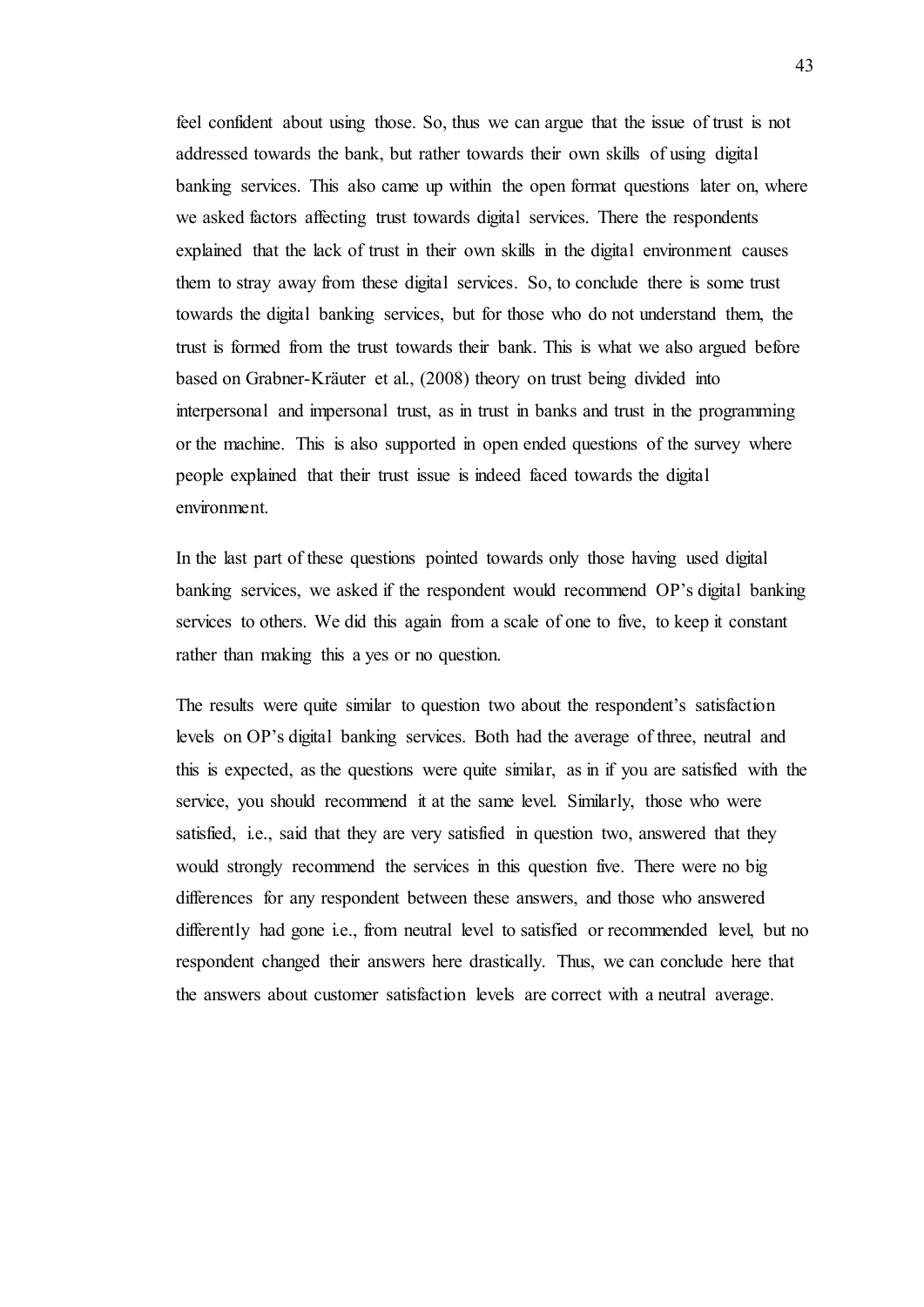

In the next part of the questionnaire, we took answers from all the respondents, rather than only those who had used digital banking services, like in the previous ones. This is because in these questions, experience about the digital services is not needed and people with no experience can give us information to gain a solution to the problem.

In question six we asked if the respondent felt that banks should offer more of a guidance towards using digital banking services.

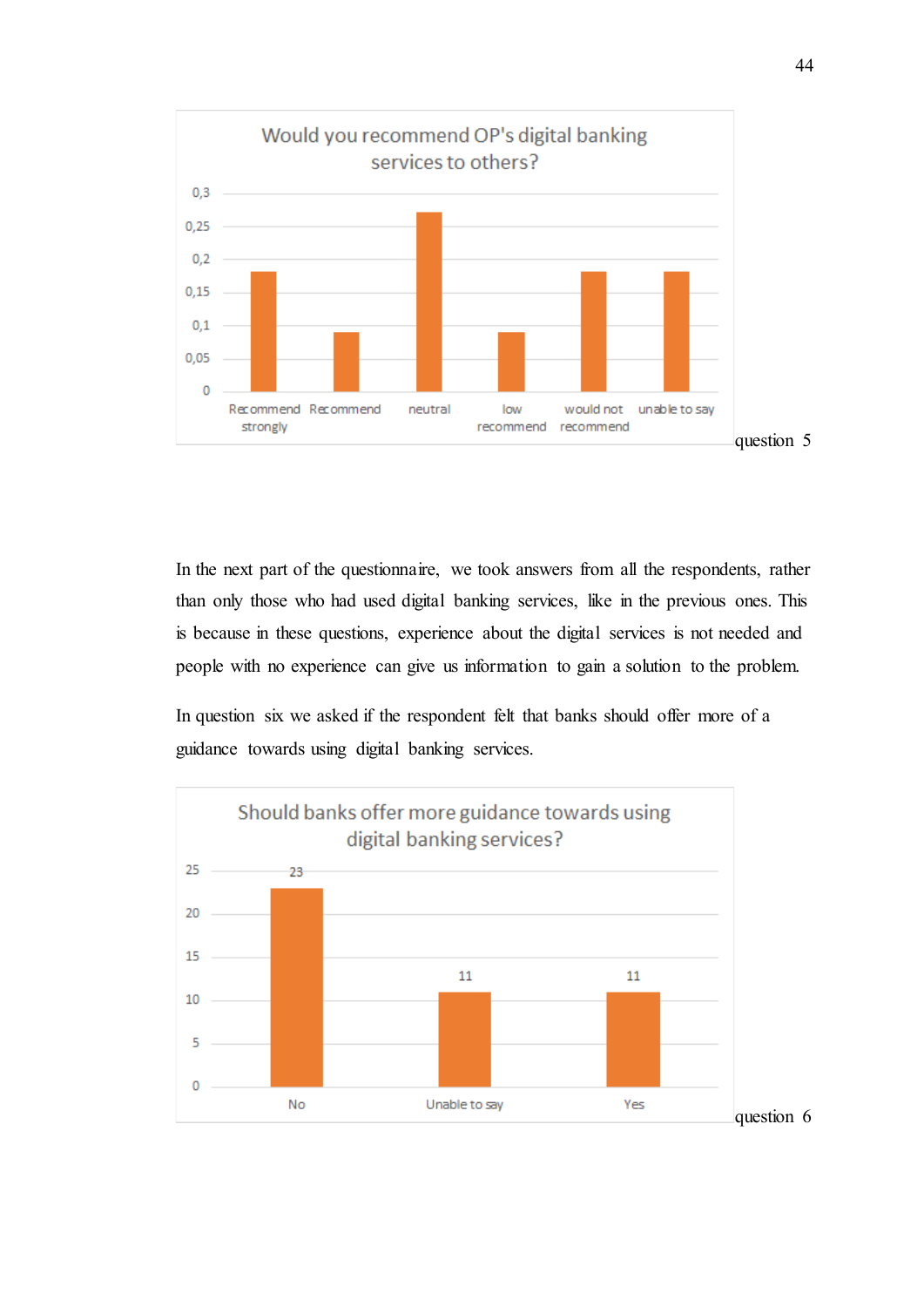Over 50 percent of the respondents felt that more guidance offered from the service provider would not be helpful for them, and roughly one fourth of them felt that it would be helpful. This tells us that the older generation feels very distant from the digital services, so that they do not even think that guidance would help them to use those. Although the one fourth who felt that more guidance would be beneficial often answered in upcoming question ten, about problems they have had with digital banking services, that they do not possess enough skills to use those. Therefore, we can argue that those people who mentioned having lacking skills as a problem feel that their skills could be enhanced from more of a guidance from the service provider's side. Thus, we feel that providing more information would be beneficial, although not everyone, like the 50 percent here feel so.

We feel that in order to guide the older generation about using digital banking services, the guidance should come from those who have learned to use them. We are not saying that the people with the most skills should not be teachers here, but those who understand the problems the elders are having, as they have faced them themselves, could be in a better position to explain how to use the services in a more understandable way to the elders. Many respondents rated their IT skills very low and explained that they have very little experience with computers in general. Therefore, the problems they are facing may be from such a basic level, that an IT expert or even someone who is accustomed to working in the digital environment could not understand the basis of the problem. On the other hand, someone who has been in a similar position as the digitally estranged elders, may be able to help them learn to use the digital banking services to a satisfactory level more easily. This method of teaching of the services also could make it less stressful for the elders, as they can see the teacher as somewhat of a peer to them and understand that he or she has also struggled with the problem. Also, the elders may also feel more relaxed and not as pressured in such an environment where they see the teacher as a peer. To conclude this, the one who teaches elders to use digital services, should not necessarily be the best at using those, but someone who is capable of understanding an elder's problems related to the subject, and we feel that experience of previously having worked through these problems could be very helpful here.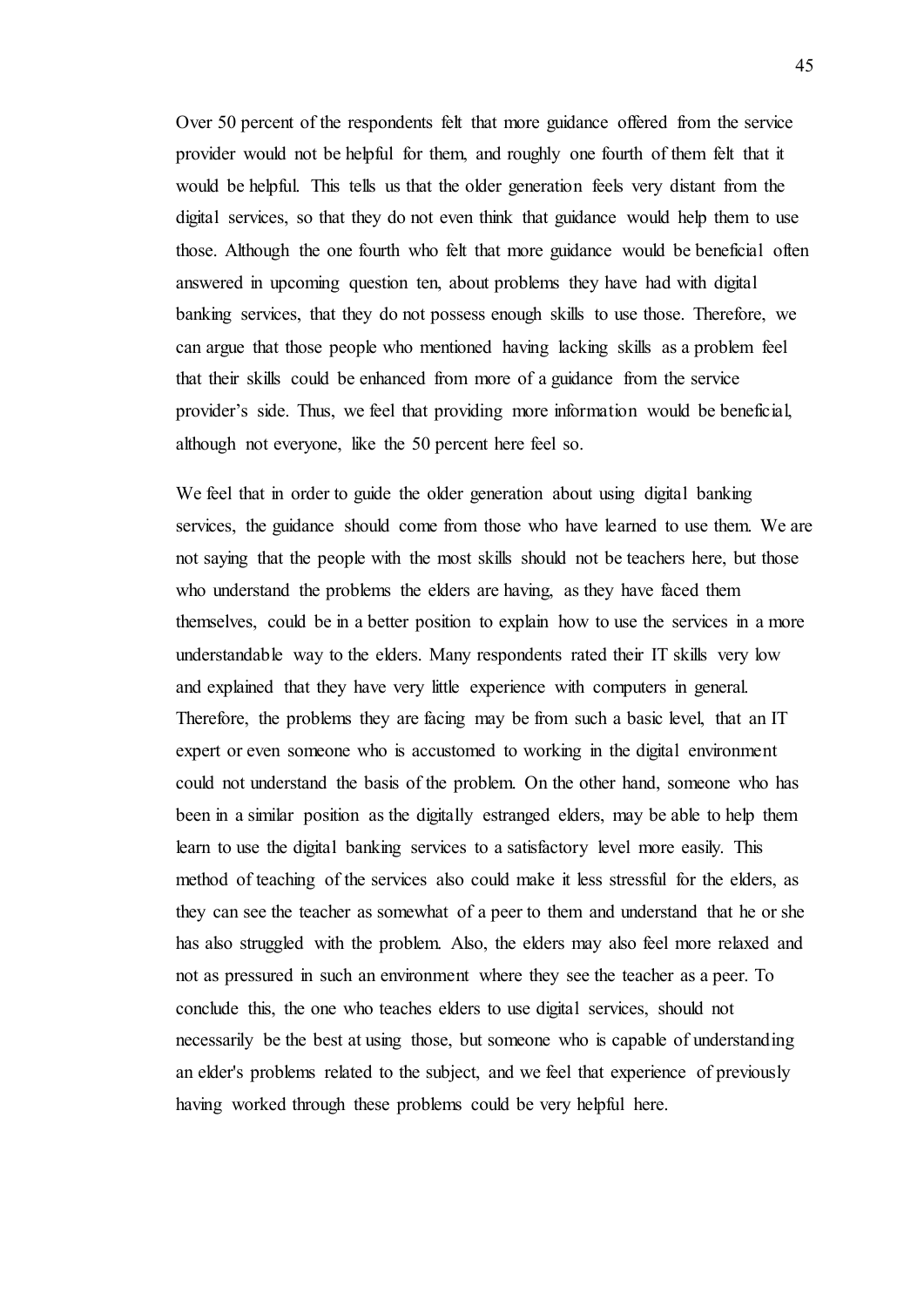In question seven we asked whether the respondent had received information about the benefits of digital services from their bank. Like we concluded in the theoretical part of this study based on Pikkarainen et al., (2004) the marketing efforts towards digital banking services needed to focus on explaining the benefits of adapting to digitalization. Also, the importance of the customers understanding the benefits is regarded as a key issue. Therefore, this question gives us concrete answers on how successful the efforts of OP has been in this matter.



These answers give us clear evidence that most of the respondents have not received information about the benefits that digital banking services offer them. It is not to say that OP may or may not have given the information to the respondents, but it at least confirms that most of them have not understood the information, thus it has not been given out in sufficient manner. This is clearly something that requires proper actions taken, as the importance of understanding the benefits is one of the most important steps in order to even think about switching to digital banking services. As we argued that it is hard to justify the switch to digital banking services if one does not understand the reasons behind it. Also understanding this gives more of an understanding of the digital services in general and, thus we argue this will have a positive influence in the trust aspect.

In the next question we asked whether the respondent had received assistance on using digital banking services from their relatives or friends. This question was based on previous literature where it was regarded that often the elders have someone to do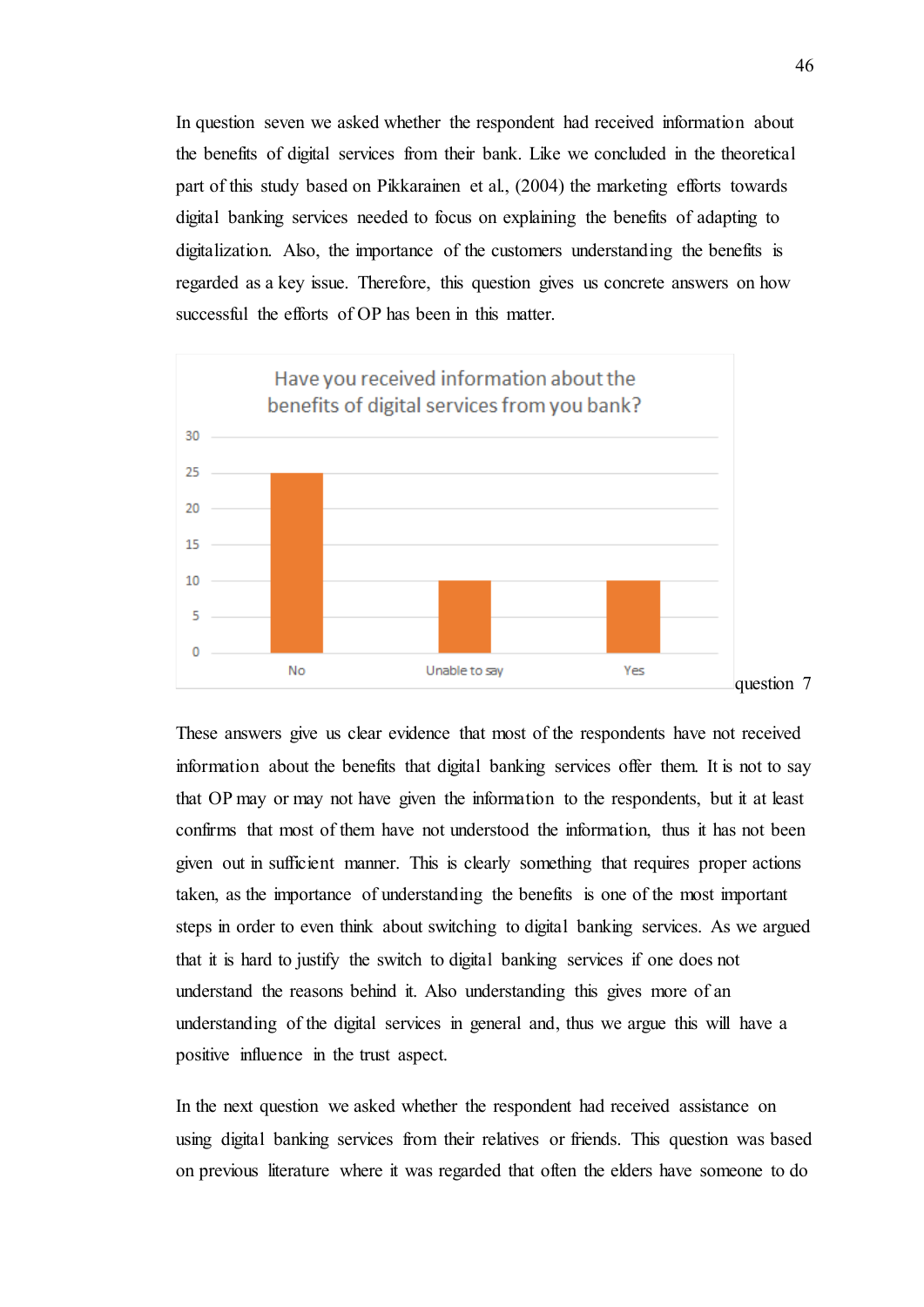this digital banking processes for them, and we wanted to find out whether there are those who actually use them themselves with some assistance, rather than fully giving it for someone else to handle. This gives us somewhat of an idea on to what extent elders still want to use them by themselves with assistance or do they just give up and let someone else use them for them.



This diagram's answers are quite similar to the one of question 6, where we asked about whether it would be useful to get more guidance from the bank. Around 73 percent of those who said yes to question 6 had said yes to this question similarly. On the other hand, around 82 percent of those who had voted no in question 6 voted the option no again here in this question 8. This can be interpreted so that those who think that it would be beneficial to learn, seek to learn. So, these answers also suggest that it is very important to show the older generation why it would be beneficial to learn these things, so they could again justify why to learn, and following this relationship between these answers to question six and eight, they would then be more willing to seek to learn.

This can also be interpreted in a way that those who had received some assistance from their relatives or friends, may have learned something about using the digital banking services, and thus can see the value of guidance being helpful. So, to develop this even further, it can be seen that taking the first step of the learning process is the hardest, but after that the user wants to learn more. This is something that needs to be kept in mind when conducting the solutions.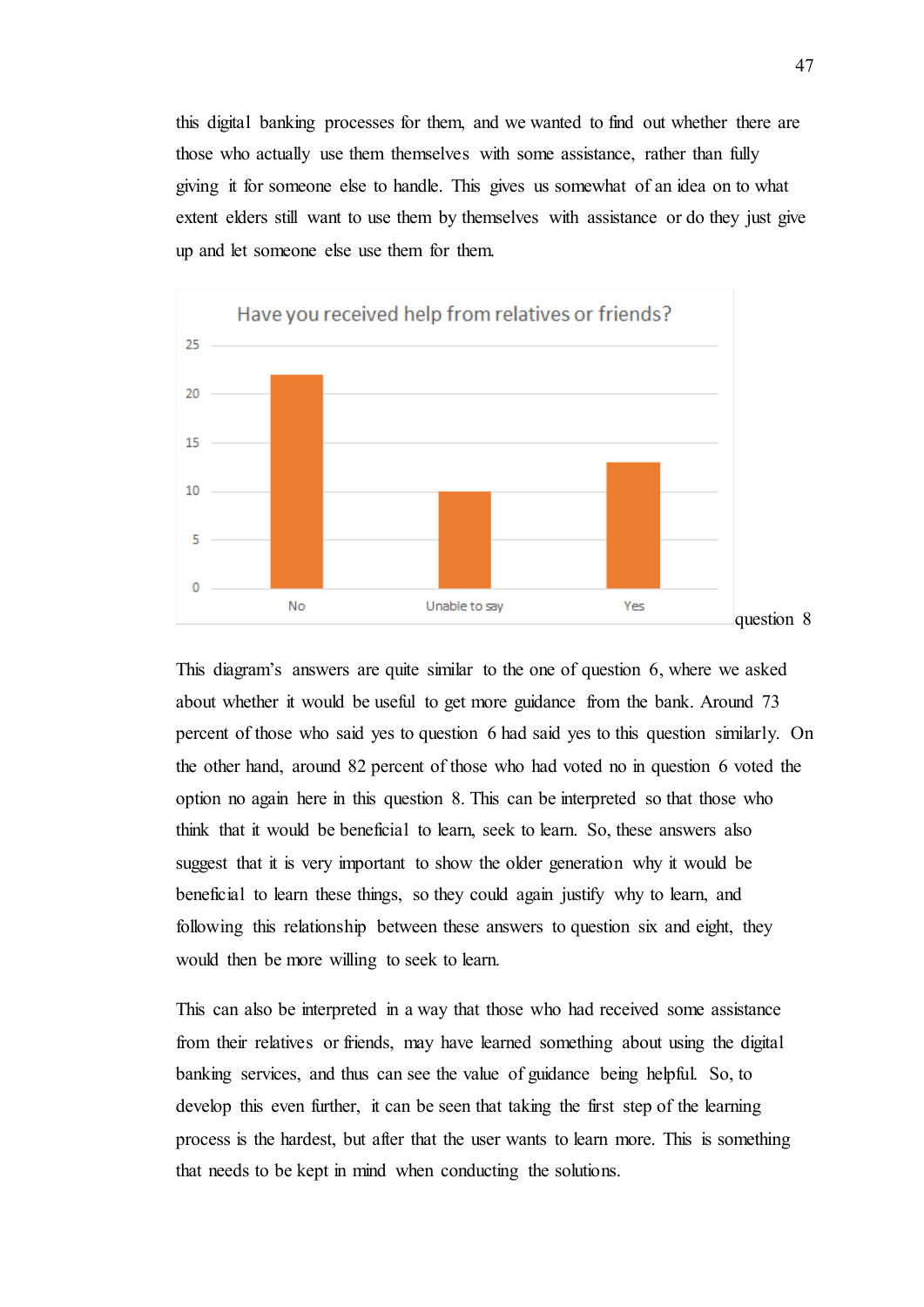In the next question we asked whether the respondent would be interested in joining a teaching session about using the digital services. OP has informed us that they offer these kinds of services already, so this as a solution would not require extra effort from OP's side.



Everyone who answered yes here also answered yes to question six about the necessity of banks offering guidance on using the digital services. This was expected as those who would like to join these teaching sessions should also find them useful, in order to justify participating in them. This does not correlate as well vice versa as 36 percent of those who said yes in question six, said no here in question nine. This is somewhat expected because although you might find something useful, the effort of joining a teaching session may be a bit too much and harder to justify than efforts with less commitment. Also, some people may not like participating in these kinds of activities in general, and this could also explain the difference here. Nevertheless, the 74 percent who voted yes to question six and also voted yes to this question nine, and this tells us that there is clearly an interest shown for these teaching events by those who see the value in them.

Also, something to note that follows our results from previous measurements is that only one out of the six people who answered yes here answered no in the question eight, and thus it furthermore shows us that those who had had some guidance before are more likely to seek more guidance rather than those who had had no guidance.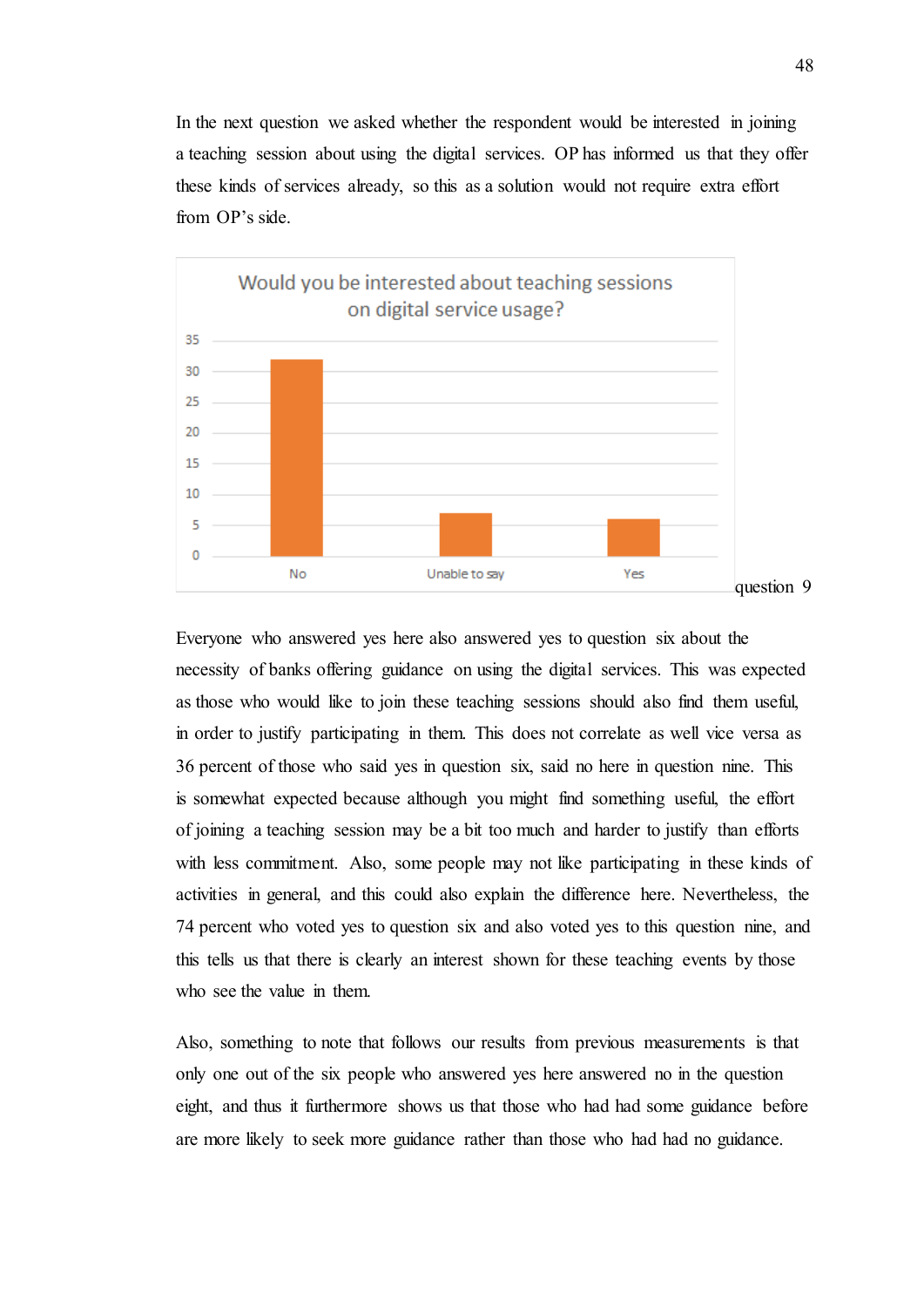In our next question, question ten, we asked our respondents to describe problems they have had with digital banking services. The main problem clearly seems to focus around not having experience with digital devices, by either never having really used one or having used one and finding them too difficult. Many also explained that the reason they are not using digital services is simply due to not owning a digital device, and feel that even if they owned one, they would not be able to use any digital services with it. Many people seem to feel that if they can do their monetary businesses the old-fashioned way, why would they change their ways. This follows the results of Knowles & Hanson (2018), who explained that if there is no clear reason to change the method, why would some do so. This is also reflected in question number nine where we asked whether the respondent would find the teaching sessions interesting, and there was little interest towards it.

Some people feel that they are already being pressured into using digital banking services and frown upon this. Although we concluded earlier based on previous literature that compulsory methods may be the most efficient way into a solution here, there seems to be clear resistance towards this, and thus banks may lose customers. This being said, OP still has clearly the most bank facilities in Finland, so going to alternative banks for non-digital banking services may not be possible for those wanting to switch due to forced digitalization.

Another thing the respondents mentioned was the aspiration for services being handled with personal contact. As discussed earlier based on Siren & Knudsen (2017), it is especially the older generation who values personal contact within services highly. Some respondents also explained that using digital services is time consuming. This may be the case to some extent, as those who are unfamiliar with this digital technology may have to take things slowly, to avoid mistakes and to understand what they are doing. Lastly many respondents had the fear of being hacked or making mistakes. Basically, all these problems originate from the lack of skills within the digital environment, and we believe that discourages the elders from using digital services.

Therefore, we can argue that the banks should give guidance to the elders to the extent that they understand something about these digital banking services and following this trend we discovered here based on these two questions, they would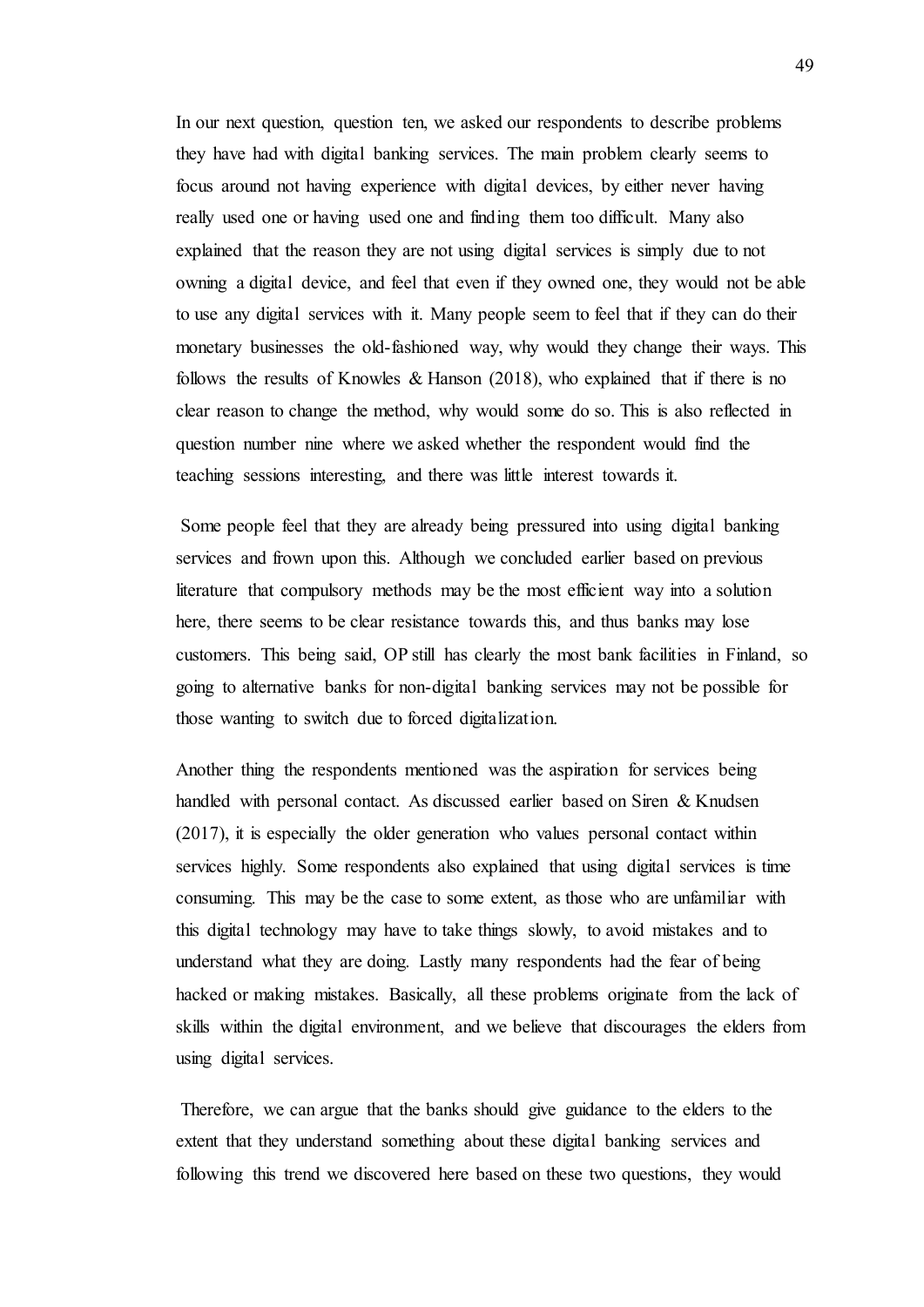then seek information on their own whether it is asking for assistance from relatives or looking to join a course about using the digital services.

In the 11th question we asked respondents thoughts about how important it is to have the possibility of going to the bank in their hometown and as seen in the diagram of the question eleven, most of the responders thought that it is really important to have a bank office in their hometown.



This was shown also later on in the survey when people were given the choice to write their opinion about the problems in the bank service. Many people complained about the removal of the bank office from Kiiminki because it made going to the office impossible for some of the customers because the closest office for them is now over 20km away. This kind of distance can be hard to travel for elderly people and without digital devices it might be impossible for some of the elders to make their necessary payments without help. That is why just like the survey showed us, it is important to have offices close by even though digital services are rising in popularity.

The 12th question was about responders' ways to pay their bills. These answers give us clear evidence that elderly people still even during the covid-19 prefer going to bank offices to handle their payments, rather than handling them from distance via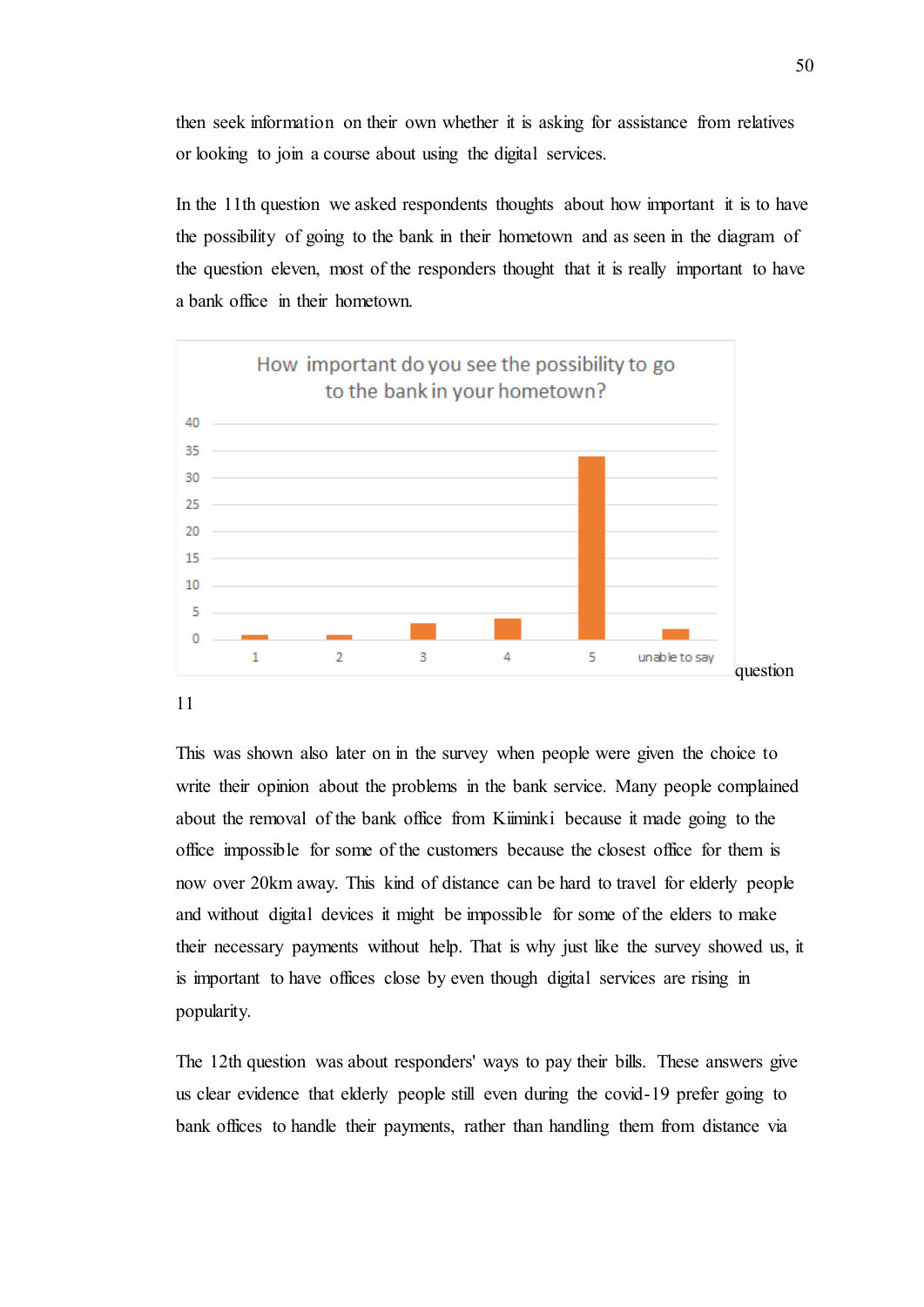

digital services which is safer because it reduces the amount of human contact during the transaction.

12

This can be explained by looking at the diagram in question 3 where responders made it clear that they don't know how to use digital services, but it does not explain why they would not use more other non-digital methods that can be done from distance, like envelope rather than risking their lives with covid-19. One reason we came up with is shown in Siren & Knudsen  $(2017)$  study is that the older generation fears to lose personal contact so we think that people prefer going to bank offices because that way they can have personal contact during the transaction. Some of our responders also expressed her need for personal contact and her disapproval of the digital services which, according to her, are trying to take away the personal contact she needs. One thing to note in this question is that the options were, using internet banking services, using mobile, bank office or other. So, the rest of the options were given under other and then written how i.e., the direct debit. Also, some respondents named multiple methods they often use, which was also the point, as this question wanted to see how often different methods are used and it did not really matter if one person uses many.

In question thirteen we asked the respondents to what extent do security issues within the digital environment affect their decision to use digital services. This question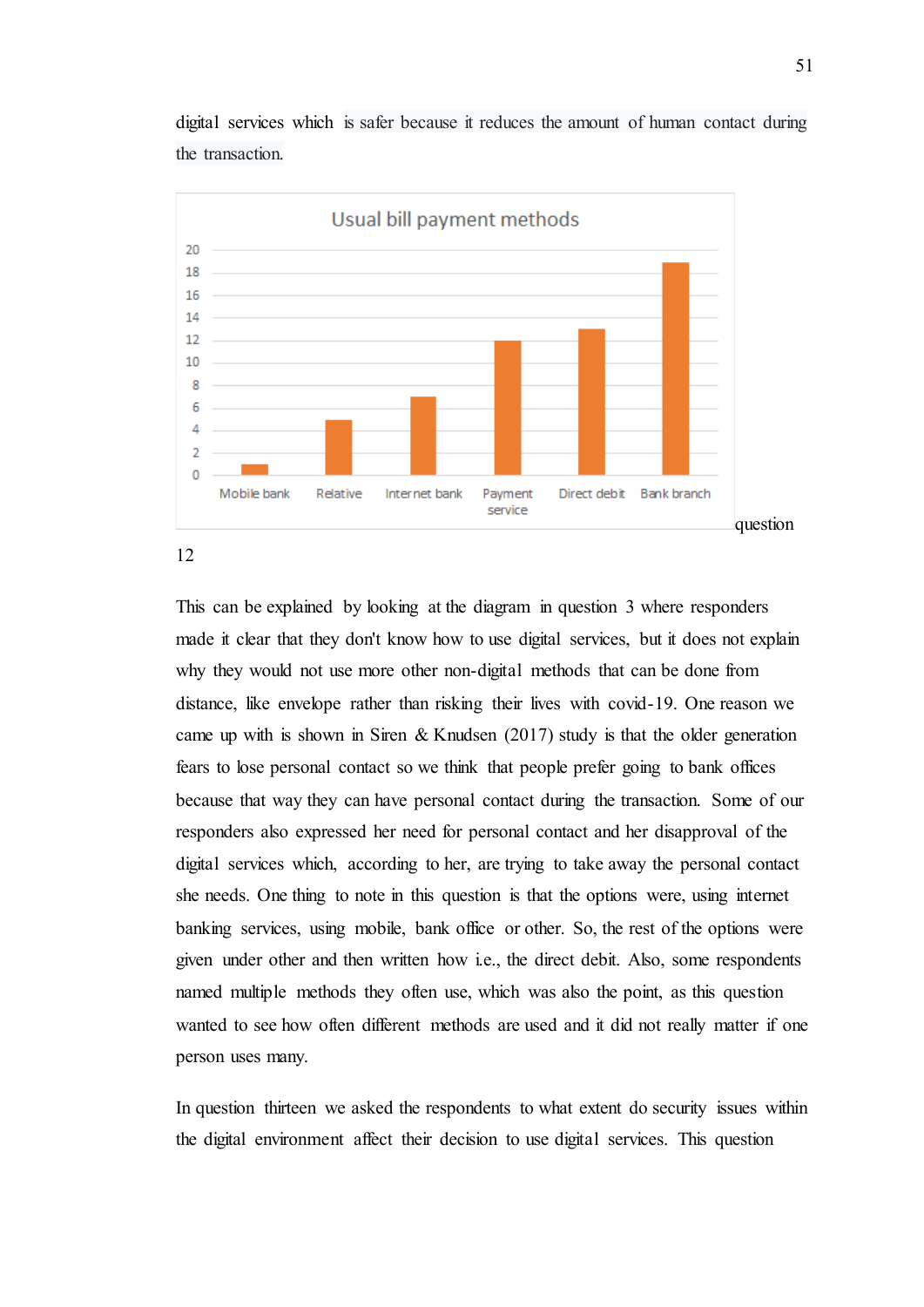should tell us about a concrete problem, the security issues, and how big of an effect it has on the elder's will of using these digital services.



Based on these answers the older generation rates these security issues highly.

As we discussed in this study earlier, based on Meristö & Laitinen (2018, 2020) study and survey the fact that elders are lacking skills in the digital environment cause them to suffer from the security issues more easily, i.e., falling for scams on fake sites and such. The security issues are also much discussed in the media, as very often a new form of scam has been discovered and reported on the media, and this makes the elders even more suspicious of the digital banking services, and any digital services in general, where they need to give out sensitive personal information. Also, due to having low trust in their skills in the digital environment may cause them not to want to take the risk of using them just in case they would be a victim of these said scams or any other security related problems.

Based on the fact that the elders rated security issues as quite big of an obstacle, we suggest that teaching about the digital service usage should take this into account. As we have discussed before, understanding things, in this case the security issues and how to safely use these services, will make the elders more comfortable in using them. We also suggest that not knowing how to use something keeps the elders from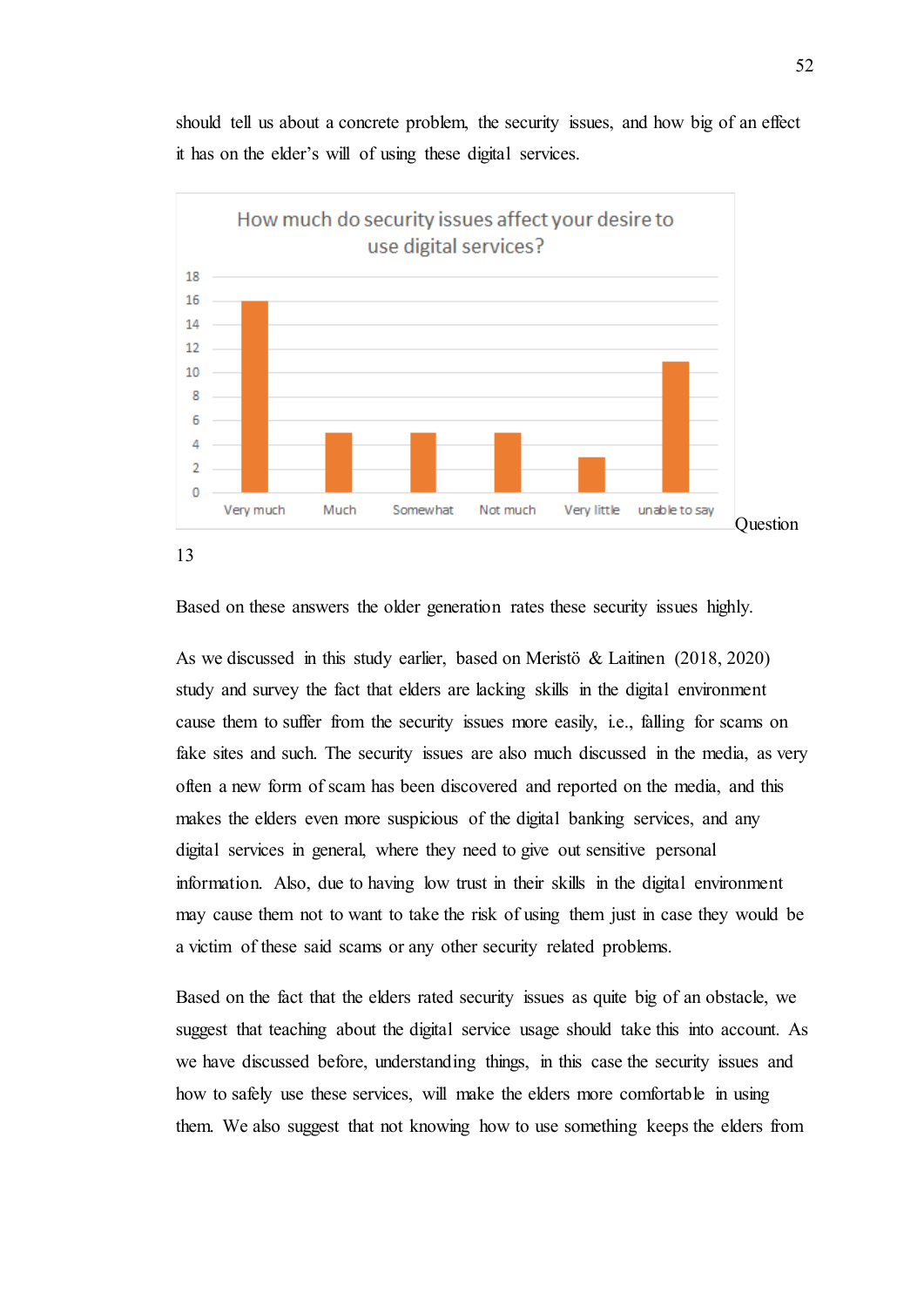using these things, especially when there is the possibility of mistakes leading to a financial loss, i.e., due to falling for a fake bank site scam etc.

In question number fourteen we asked elders to evaluate their IT skills in general. This gives us some information on what kind of starting point would the elders have when they begin to use the digital banking services. This is very important in order to know at what level should the information or the teaching given to these elders start from. If one is unable to navigate at all with their digital devices, then teaching how to use an application within the device would not be very fruitful. Thus, starting from the very basic level might be correct.



14

Based on the answers the elders rate their IT skills quite weak, as about 74 percent of those who answered this question rated them either weak or very weak, and over 50 percent rated their skill very weak. Based on these we can clearly see that the basic IT skills are at a low level, and this gives bad premises to begin to use digital banking services. Therefore, when conducting the solutions, it must be noted that the teaching or information of using these digital banking services should start from the very basics.

As seen in the results of question fourteen, the basic IT skills are at quite low level for the elders. As a result, the teaching of digital banking services should begin from making sure the elderly students understand their digital devices to an extent so that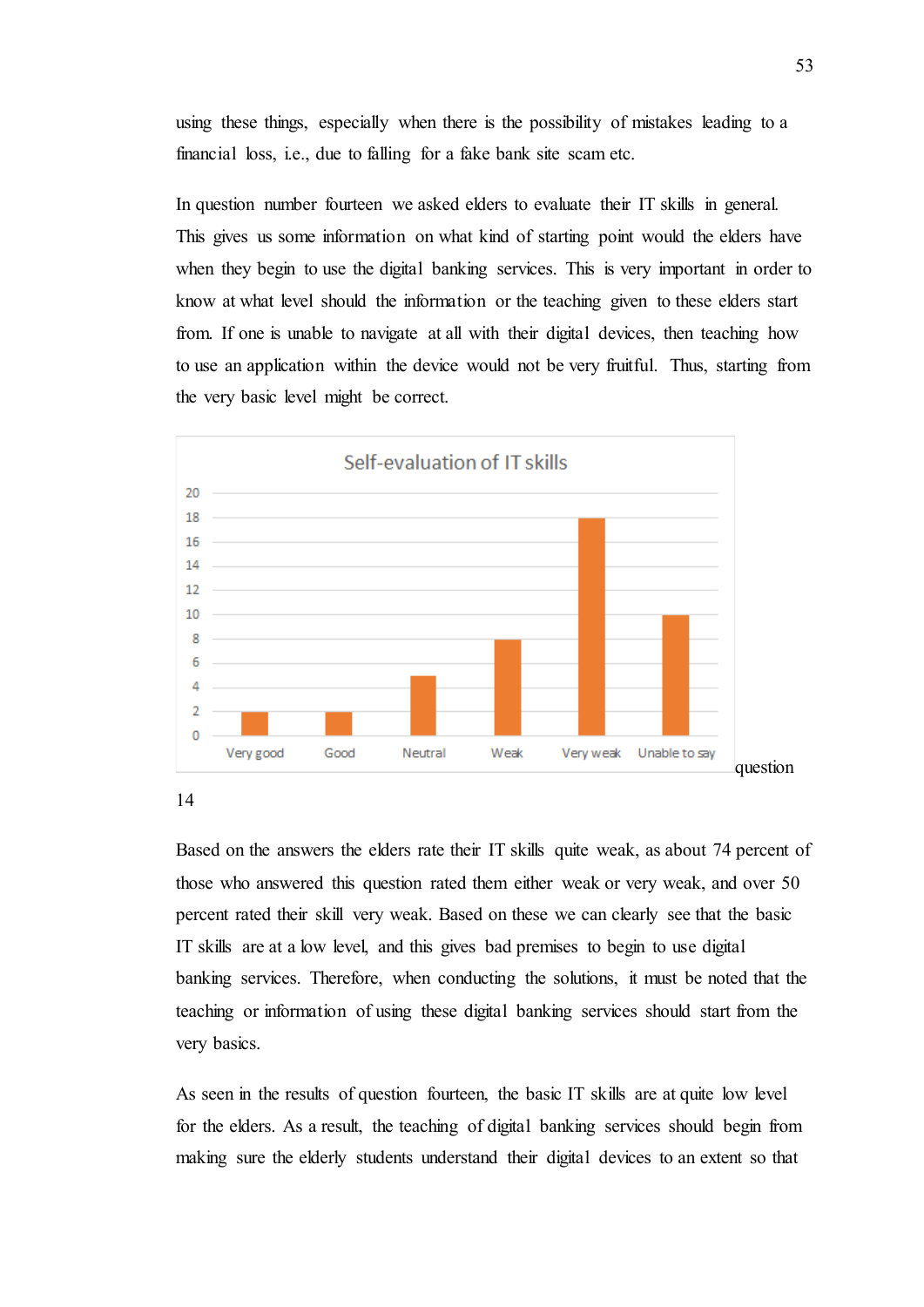they can take the next step of using the applications within their devices. We believe that a basic understanding is enough and even learning how to open the right application i.e., the OP mobile and being able to navigate around it, would make the elders comfortable enough to use it. So, OP should focus on teaching the very basics to the elders as the results in question fourteen showed that 74 percent rated their IT skills either weak or very weak, and thus the majority would benefit from the basic level of teaching.

In question fifteen we asked the respondents to explain how they react in situations where they have problems with digital services or any digital programs in general. This is to tell us whether the elders are looking for the answers on their own, or with the help of relatives or whether they do not even wish to try to solve the problems. This was an open-ended question and we asked them to personally describe their actions. Similarly in question sixteen we asked the respondents to describe what kinds of problems they see with using digital banking services.

Most of the answers for question fifteen were about asking for help from either relatives or customer services. Some respondents answered that they get frustrated and rather give up on digital services. For the question sixteen most answers stated that they lack the skills to use them and have issues with trusting the security of the digital services. Many people were also afraid of making mistakes themselves, and thus not trusting their own skills either. Some answers stated that the digital services are too complicated, and they do not have interest in learning them.

Based on this and other of our questions the elders do not really trust digital services and that they fear that they either press something wrongly which would mean they pay someone else the money and can't cancel the transaction later or that people take advantage of them by hacking or pretending to help them and then robbing them. This is similar to what Meristö & Laitinen (2018, 2020) found out during their interviews in 2018 where they found that elderly people are not skilled enough with the digital devices which cause elders to feel safety and security issues in digital services. Similarly, Siren & Knudsen (2017) found out from one of her respondents, "If there is anything that needs to be taken care of on the internet I go to my daughter or son because I am afraid that I will do something wrong". Therefore, the literature follows a similar path to our results, where elders are afraid of using digital services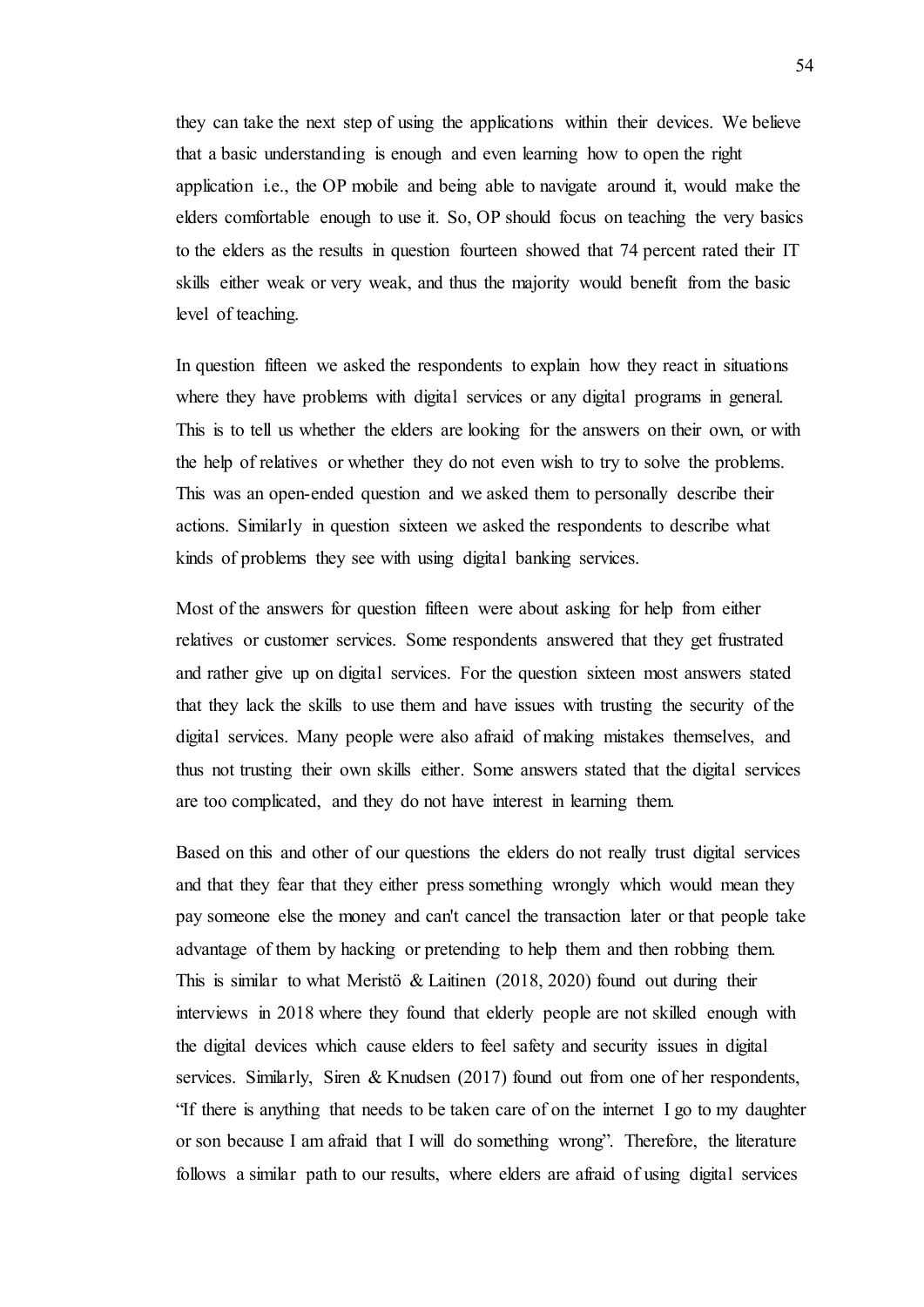due to the fact that they lack skills and feel that they could be easy victims for scams and such. Just like in Siren & Knudsen (2017) study, our findings also shows that elders usually ask help from their relatives when they face troubles or delegate all of their digital work to them if they don't want to use them because of the risk they bring within. Even though during the 8th question most of the people said that they have not received help from relatives they still explained during the 15th question that they usually ask for the help from relatives if they have problems, they cannot solve themselves.

All in all, the lack of skills and thus inability to trust the digital environment seem to be very clear issues that the respondents have identified themselves as the main problems they see with the digital environment. This supports our finding from other survey questions as well, and also supports our hypothesis that lack of trust is one of the biggest problems here. In the next questions we will be looking at the trust theory more deeply.

As we discussed earlier based on Yu et al., (2015) and Grabner-Kräuter et al., (2008) the lack of trust has been one of the biggest reasons why people did not tend to use digital banking services, we asked in question seventeen whether the respondents identify trust as a root cause for problems they have with digital services. Based on this we hypothesized that trust is indeed the key issue within this problem and thus this question was set to find out proof on this matter. Something we thought when conducting this question for the survey was that it is a bit harder to answer in a sense that identifying the correct sources for problems is not always an easy task, especially when it has to do with oneself. Therefore, this question may not be as simple as the others in this survey are, but we still believe that it has its merits, especially when we have placed a vast part of our hypothesis on the trust theory. Also, regarding this question, we originally meant this question to be solely yes or no, following the consistency of questions six to nine, but we decided to include the middle ground here, as this question is not as black and white. When we have received the answers, we should regard the partly ones as ones following our hypothesis.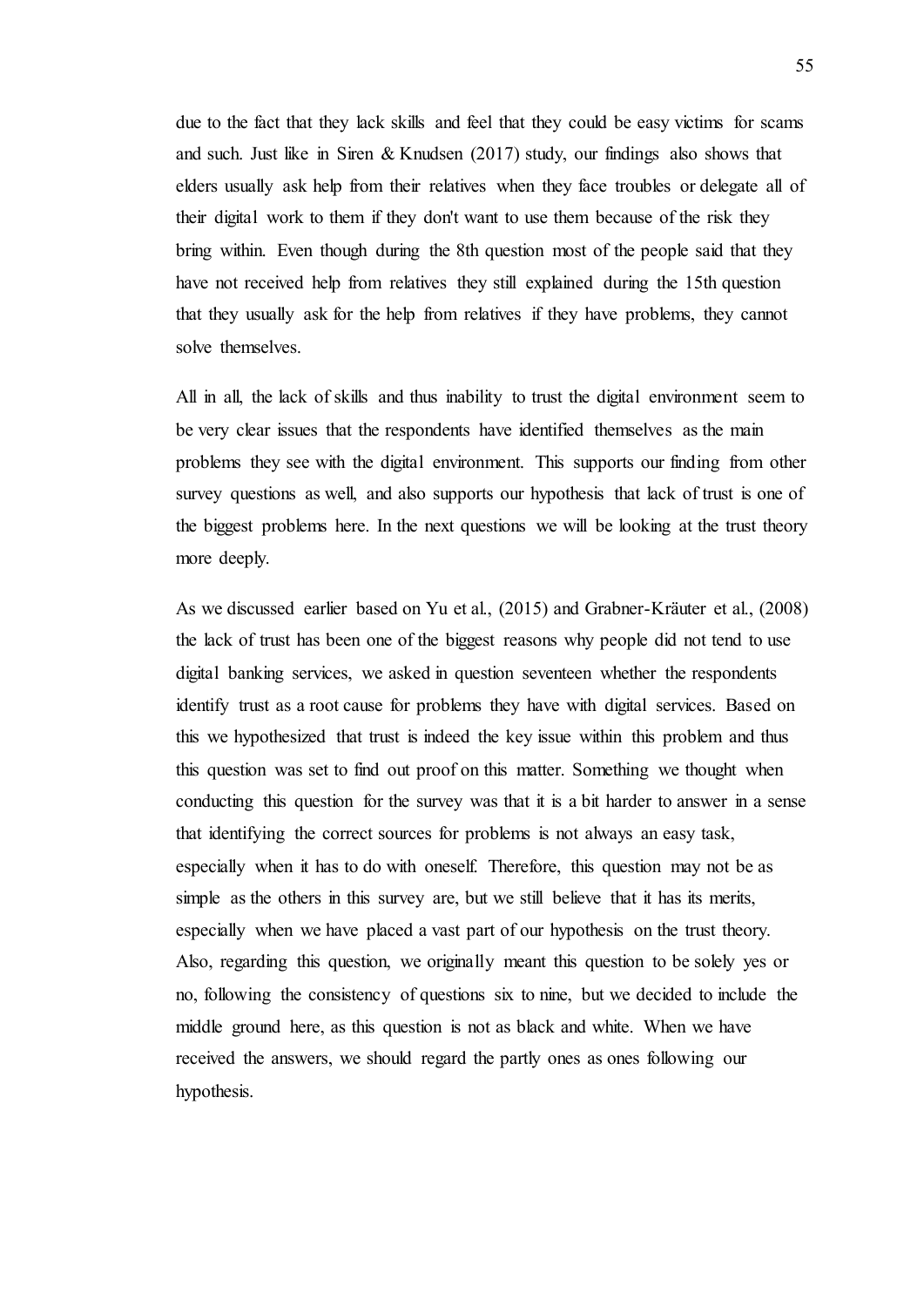



At first glance on the diagramme we can identify that many left this question unanswered. This somewhat shows that although trust may be an issue, the respondent had not identified it as one or thought about it very much, due to not having skills within the digital environment and thus they would not ponder about these deeper issues. Nevertheless, we can also note that 22 out of the 32 who answered something regarded trust as the fundamental cause to some extent for the problems they are facing with digital service usage. The results somewhat follow our hypothesis, but as discussed earlier, identifying the root cause of problems may not be an easy task as one may not always be able to see where the problem originates from.

As we have identified based on Grabner-Kräuter et al., (2008) the analysis of trust is divided into interpersonal and impersonal trust, as in trusting people and trusting the machine or the digital environment. Therefore, this question seventeen only measured the effect of trust in general, not to what it is placed at. In the last question, eighteen, we asked the respondents to comment on factors affecting their trust towards digital services. This gave the respondent more open space to tell us what causes their potential lack of trust towards the digital services. We believe that these open-ended questions here can give us more clarity on the reasons and thus be of great help when conducting the solutions or steps to take in order to get the older generation into using the digital services.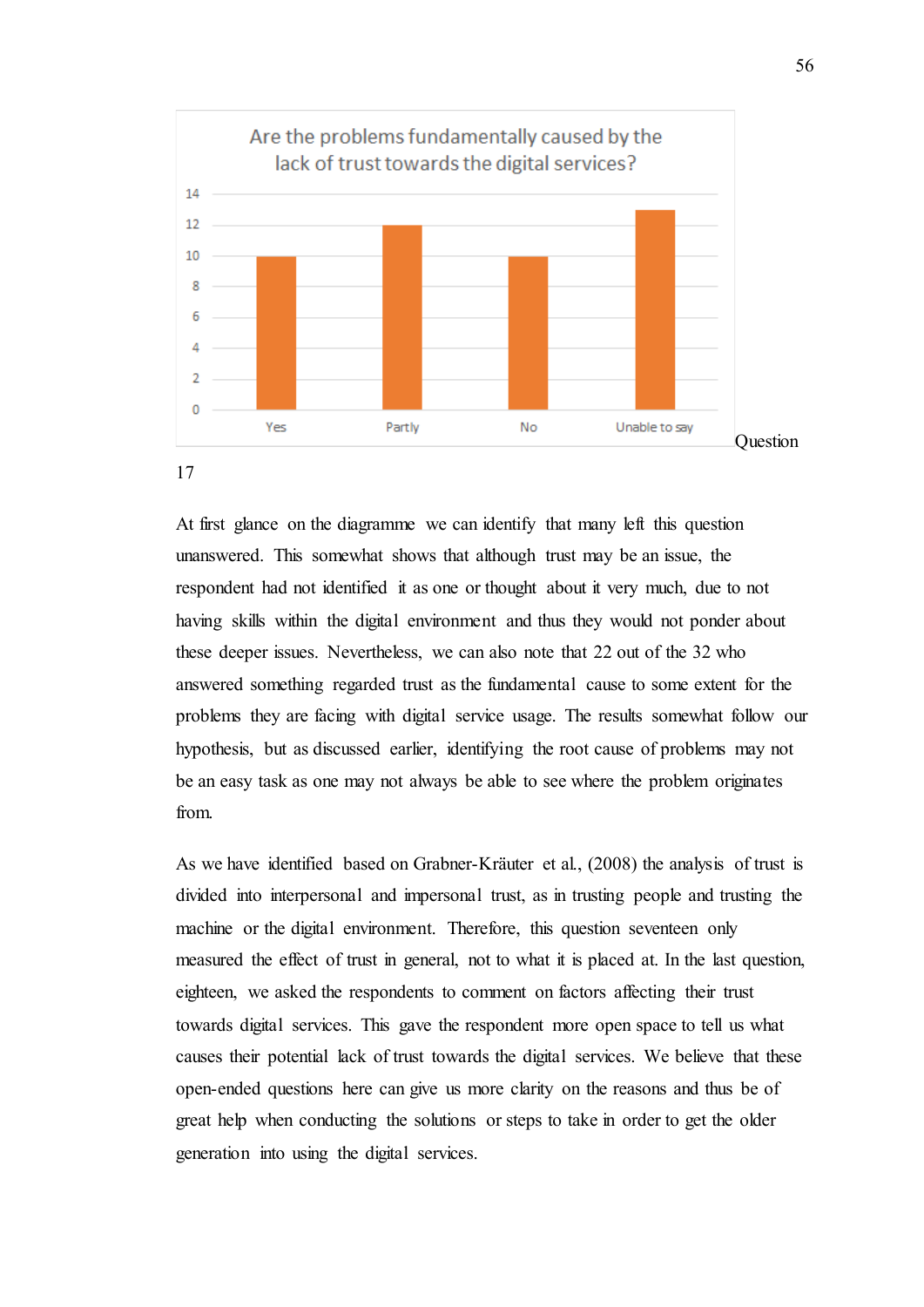Thus, in this question eighteen we asked what affects the respondents' trust towards the digital services. One most common answer was about different scams going on and how they are warned about these fake bank sites etc. in the media constantly. Another thing that popped out was that an inexperienced user cannot trust themselves within the digital environment and thus it is impossible to trust the digital services in general, due to not understanding them fluently. So, the fear of making mistakes is there along with the fear of being hacked and losing money, seems to be quite common for these elders. Others again thought that all of the digital services are not trustworthy because they lack in the security department. Some of the responders thought that these digital services are too easy to hack, and if they get hacked people using them would lose money. Some then mentioned that OP only has a few security steps during the authentication, which then make them not trustworthy and explained that some other banks have done it better, which has made them change banks from OP to another bank. All in all, the lack of trust here was mostly placed at the customer themselves or the digital environment, rather than the bank, although OP's services got their share of lack of trust placed at them to some extent, but it was far less common than the impersonal trust or the trust in the user's own skills.

Based on these answers some solutions were straight suggested to us. One was implementing more multi-level authentication for logging in to the digital banking services. Another solution given to us by the respondents was to focus on making the digital services clear and easy to use and making sure they work fast enough. One respondent also discussed the fact that constant changes make it hard to use and the changes made to the digital services should not be about changing the interface or the usage for the customer. Lastly the clarity was also recommended by another in a sense that there should not be any non-native words and no weird characters within these digital services.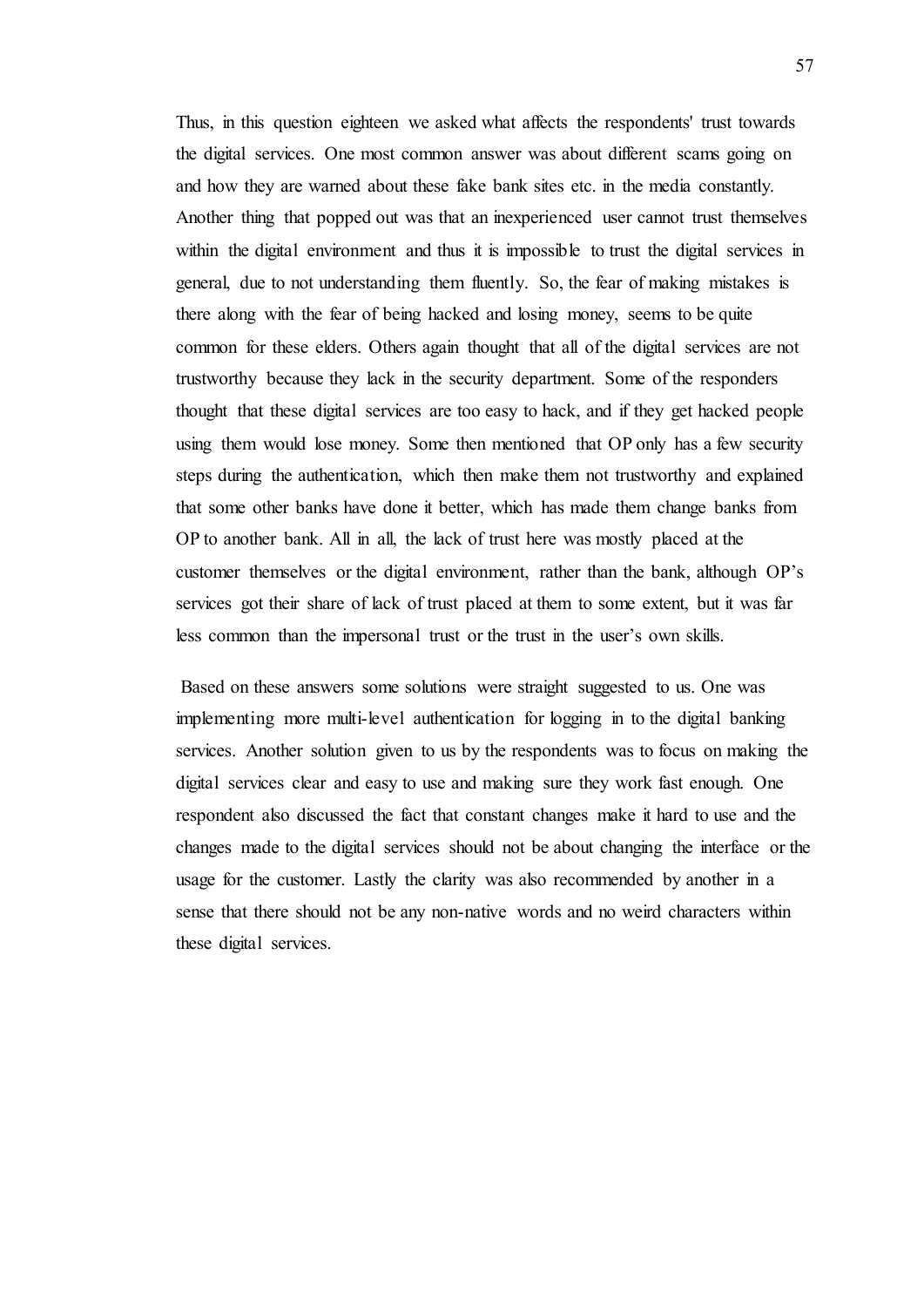## **5 CONCLUSIONS**

In this chapter we will be comparing our findings with the previous literature in order to get the actual solutions for our research problem whilst conducting a clear practical solution for OP. After that we will look at the theoretical implications of our research. After this we go through the limitations and discuss opportunities for further research

# 5.1 Practical implications

As it was our task to first determine the extent of the problem, as in how vast the negative attitude towards digital services within the older generation is. We easily found out that there was a clear lack of interest towards digital banking services within the older generation, as 82 percent of participants did not use either OP's mobile banking application or internet banking at all. Thus, there is a clear need to find solutions for this problem.

Now that we have indeed determined that there is a problem regarding the usage of digital services, we can justify coming up with answers for the problem, and here our survey and the previous literature will help.

People were not too satisfied with OP's digital services, as there were many who answered that they are very unsatisfied. To raise the satisfaction levels OP should follow ITIL guidelines and gather feedback from customers and step by step implementing often sought-after changes to the platform. Then again as we discussed in the findings part of this study, that those who do not understand the platform at all cannot really be satisfied with it, and thus the answer should be formed from teaching the elders the basis of using digital services or even platforms in general. Also, the ease of using the digital services was rated poor, thus using the same method of gathering feedback and implementing this into the services should be considered. Another aspect of ITIL, keeping things simple, should be utilized a lot here, as some respondents regarded the digital services as being too confusing and also some even said that they would like more simplicity as in no non-native words and such, and this should eliminate this aspect of the problem a bit.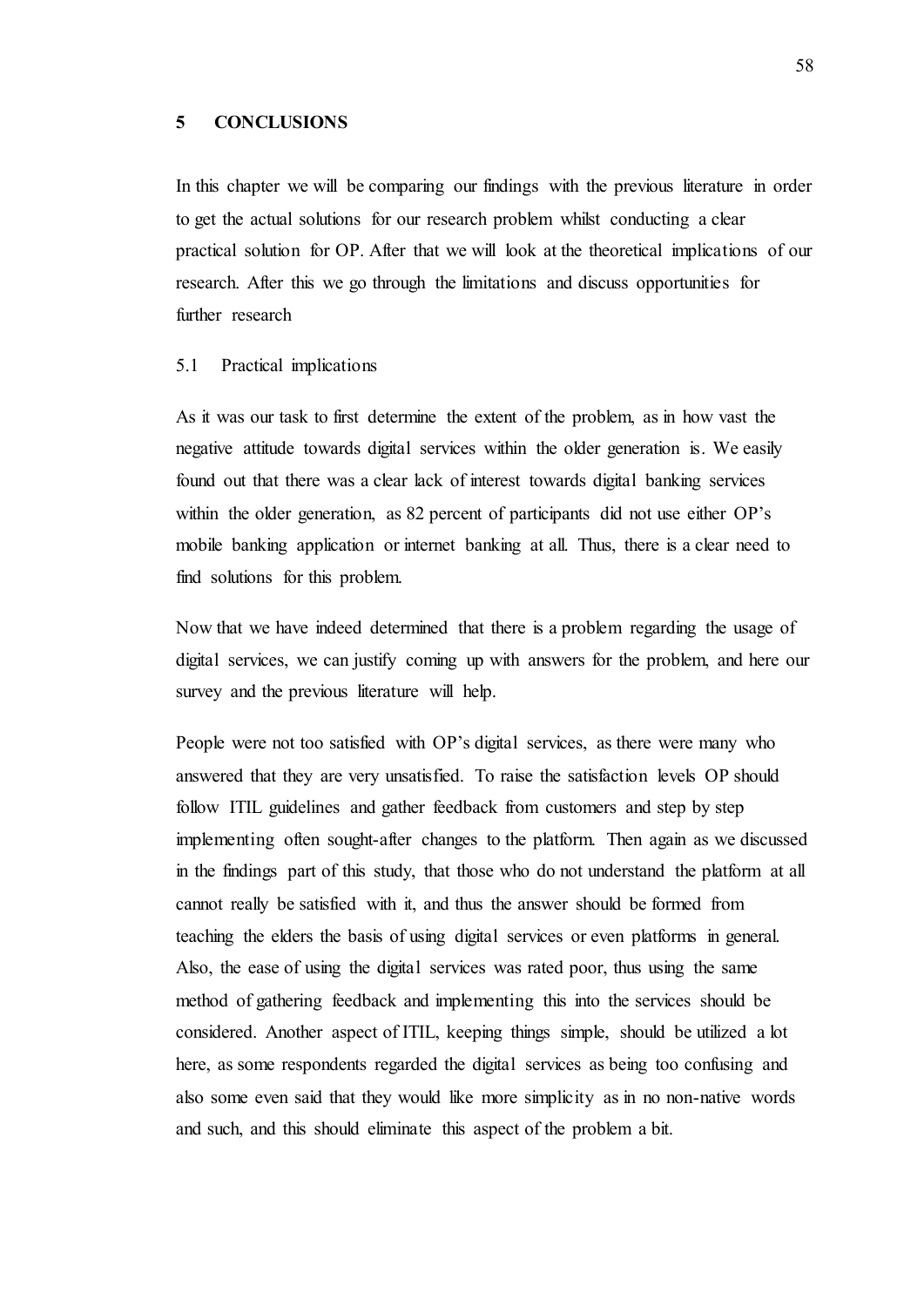Now based on our findings we are to examine the ways of how to get the older generation to be able to use digital devices and the digital environment. As we have earlier discussed, the main obstacle seems to be that the older generation does not find learning this skill worth their while or they do not believe they can learn how to use these skills at all. To tackle this problem, we suggest that first of all it should be explained that it is not impossible to learn these things and even it is quite simple. The way to do this could be done by having another old person, who have before tackled this problem and overcome it rather easily explain, i.e., via marketing strategy, their story. Older people, as people in general often tend to relate the easiest to their peers, and thus this would give them the assurance that they can indeed learn these things too. Our respondents also described that they are too afraid to try the digital banking services as they do not trust their own skills. By implementing the said marketing strategy, where their peers would describe how they overcame their similar problems should also encourage people with these problems. As Pikkarainen et al., (2004) explained about that the marketing strategy should not focus on brand building in these kinds of cases, we also argue here that brand building has little effect in this problem either, but to get the elders to try the digital services, the marketing here should be focused on encouraging these elderly customers.

Based on the results of the study we argue that after the elder takes the first steps into using digital services, they are clearly more likely to look to gain more of an ability to use those themselves. Therefore, we argue that the bank or service provider in general should focus on the very first step of using the digital services and very clearly teach the elders about that. This could be done i.e., when the elder comes to the bank, the clerk or should first clearly explain what the benefits of using the digital services are, this must be done very clearly so that the elder can justify the switch to some extent based on this new information. If the elder has a smart phone with them, the next step would be installing the app for him or her by clearly showing the customer what is going on all of the time and taking the process very slowly. Next, due to the trust the elders commonly have towards the bank, we believe that the bank clerk could show them through using the mobile application hand in hand and guiding them along very slowly and clearly. Last part of this would be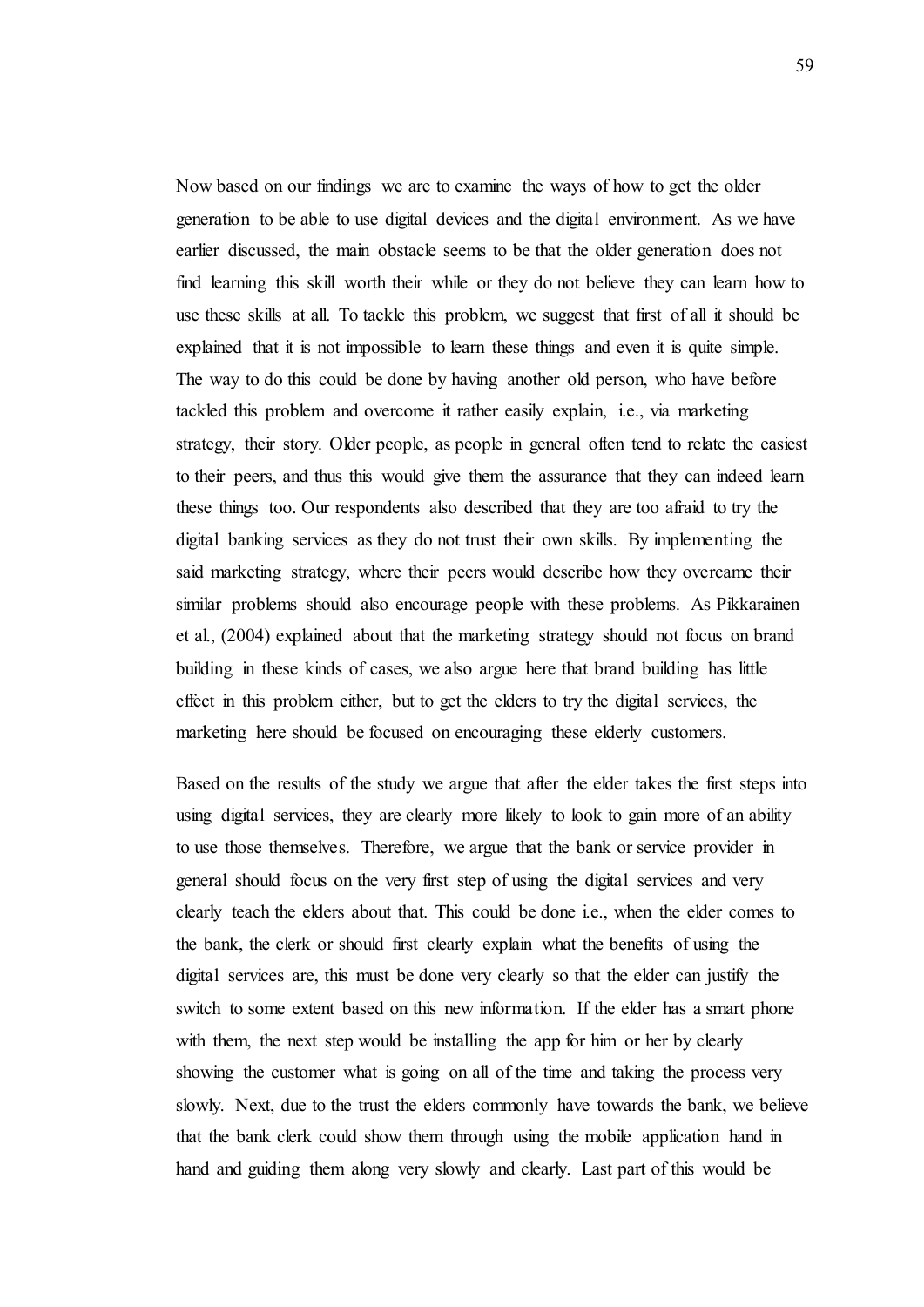making sure the elder is able to do basic bill payment for example with the app and assisting them in order to succeed in this. By carefully teaching the basics to the elderly customer, the first and the hardest step can be overcome quite fluently. Following the results of this study, the elder would now be more comfortable in seeking help with any problems they may have while going further, as the very basic understanding is now at hand.

In order to succeed in this said suggestion, the elder must be comfortable in the situation and feel that they are in charge of what is happening and not feel that the digitalization is forced on them. As this study revealed, the elders are not very comfortable with forced change, so they should be made to understand that it is not something they must do, but rather something they should try out. Therefore, it should be explained that if they do not like this digital banking service, they can still come to the bank like they previously have done. This should take a lot of pressure off them, and they should feel more comfortable in their attempt to learn this new thing. To increase the comfortability and feeling of being in control to some extent, the teaching should be done by taking the first learning process very slow and asking the elderly customer whether they have any questions along the basic teaching process constantly.

Another highly important thing is to show and explain the benefits of using digital banking to the customers. To our surprise the results of our survey showed that most participants had not received information about the benefits of using digital banking services from OP. As we found out based on Pirhonen et al., (2020), the importance of understanding the benefits which digitalization brings to people's lives is highly important. It seems very troublesome that there have not been enough efforts from OP's side in this matter. Why would anyone want to buy anything if they do not see any value in it? Thus, as ITIL guidelines explain, focusing on the value is key and making sure that the customers understand the value is one of the most relevant things. Also based on question five where we asked whether one would recommend OP's digital banking services to others, the neutral recommendation level reflects that the value OP's digital services provide is not seen by all their customers and thus they cannot recommend using these digital services. Again, it is not to say that OP has not informed customers about the benefits, but if the target customers do not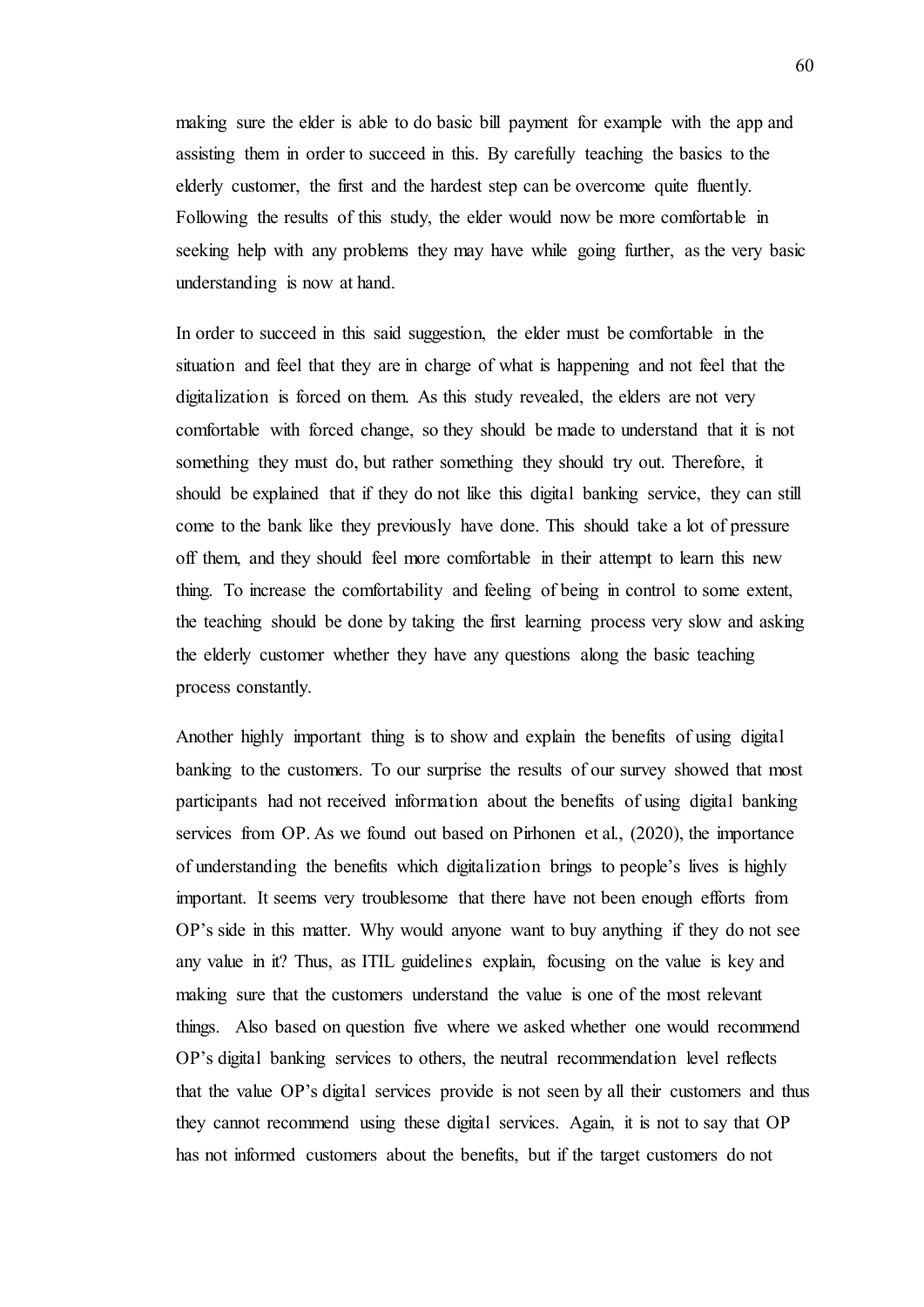understand the information, then the marketing has clearly failed. Therefore, OP should here focus on making sure that the marketing efforts are done correctly and should first test these things with their target audience to see whether they understand the marketing or not. As it was with the encouragement to trust one's skills the study of Pikkarainen et al., (2004) also has clear merits here, as the marketing efforts should indeed focus on explaining the value that switching to digital services provides to the customer, and not on the bank's brand.

Another aspect about how information or the lack of it affects the willingness to use digital services is that rather than knowing about the benefits of the digital services, they have only read about the negative parts of them, like how some sites have been hacked and people have been robbed from all of their possessions. When you add this kind of fear and lack of information about the benefits and the actual security it can make anyone fear digital services. According to our survey, security issues and distrust are causing at least 58 percent of our respondents to not be using digital services. This is partly new news because theories about these problems have usually just focused on the fear of hacking and never talked about how much the clients know about the service. While we talked to the OP representatives they explained to us, how they have informed how well their services work and what kind of benefits those give to the user but because users have not understood this information, they are still not trusting the system. So concretely explaining the benefits and giving correct information about the negative side of digital service usage, should greatly enhance the willingness to use the digital banking services.

After getting people to understand the benefits and the value that the digital banking services provide, the next step into using those is to teach the customers how to operate them. As discussed earlier this should start from the very basis, at least for some people, as 74 percent of our respondents rated their skills within the digital environment either weak or very weak. It would not make sense trying to sell scuba diving equipment to a person that cannot swim, and thus people should be taught how to use the digital environment and even computers in general before trying to get them to use a particular service within the digital environment. There was not very much interest towards the teaching sessions within our respondents, but we must keep in mind that these same respondents were not informed about the benefits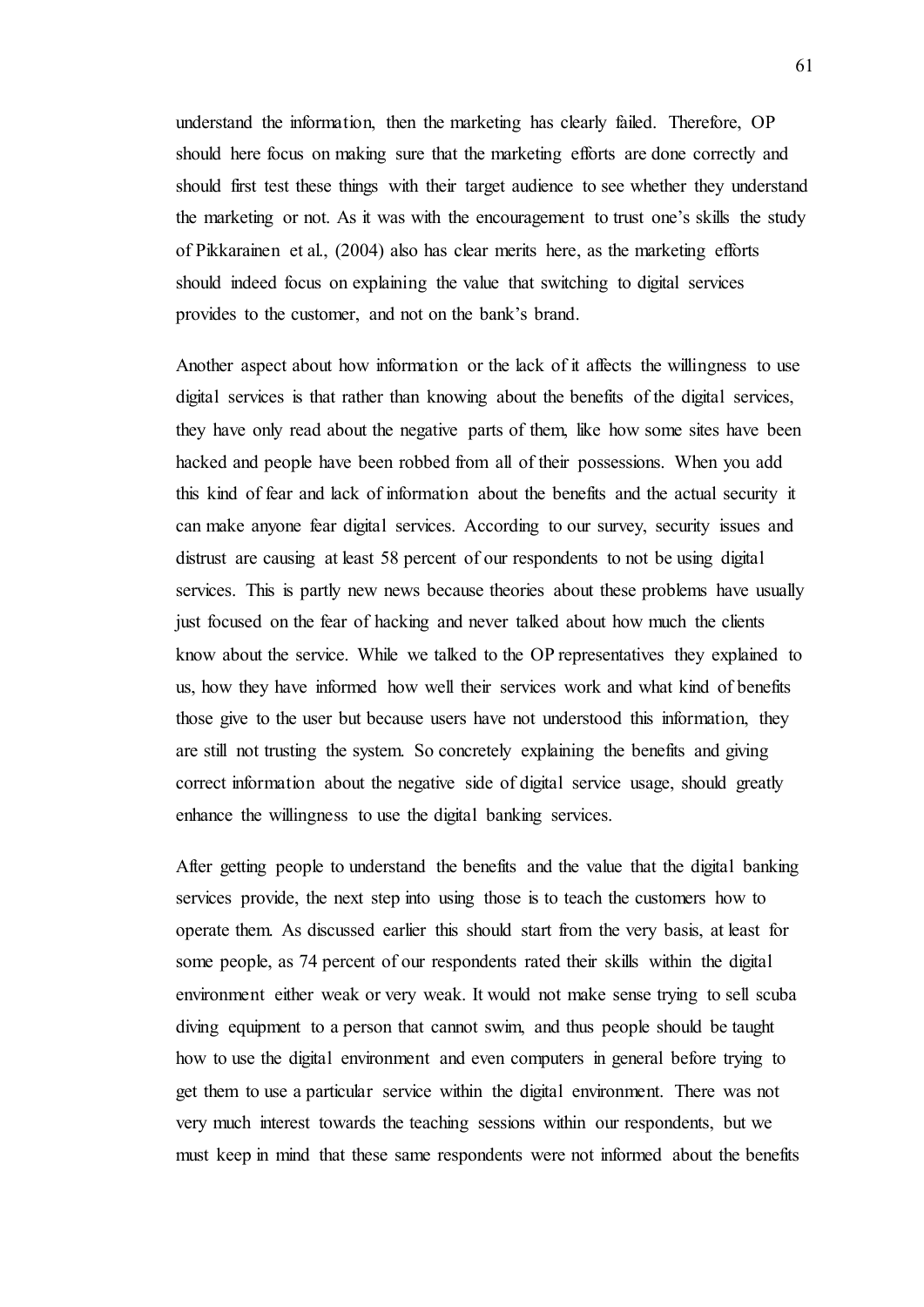of the digital banking services, and thus there were no incentives about learning to use those. We would argue that understanding the benefits will raise the eagerness to learn to use those, thus the next step, after successfully marketing the value of the digital services to the customers, would be getting them to join the teaching sessions, as they are now motivated to do so. Of course, the teaching sessions would not be for everyone, as it can be seen as a bit too much of an effort just in order to use a banking service, but for those people, the willingness to seek help from i.e., relatives should raise similarly when understanding the value, the digital services bring to one's life.

Trust placed towards OP's digital servicers was rated neutral. Here an action should also be taken in order to raise this rating. As we chose trust theory as the main theoretical perspective in this study, we feel that this is the biggest step OP should take, not just by making their image more trustworthy but the whole digital environment. Once again, the main goal is to raise the skill level of the customers to the extent that they understand and are able to use the digital services, without this any action taken seems pointless, as you cannot teach a baby to run, if they cannot even stand up on their own.

As our results about the trust issues pointed out, the fear of getting hacked and thus losing money was quite a common reason to stray away from using digital services. Based on what Munoz-Leiva et al., (2010) found out in their study, customer testimonials and money back guarantees are very helpful in order to gain the trust of customers. Therefore, in order to reduce the problem of fear of being hacked, the money back guarantees should be made known for the customers in these situations. Nowadays many of these scammers send very realistic looking links to fake bank sites where the victim is to type their credentials and pass the authentication steps very similarly to real bank sites. Therefore, if the scams are so good, it should be expected that an inexperienced user may fall for them. This combined with the user recognizing their inabilities within the digital environment, makes it very difficult for them to justify using digital banking services. Therefore, it is the service providers job to not only explain how these scams work to the customers, so that they could be aware of those, but also to include these money back guarantees and take it to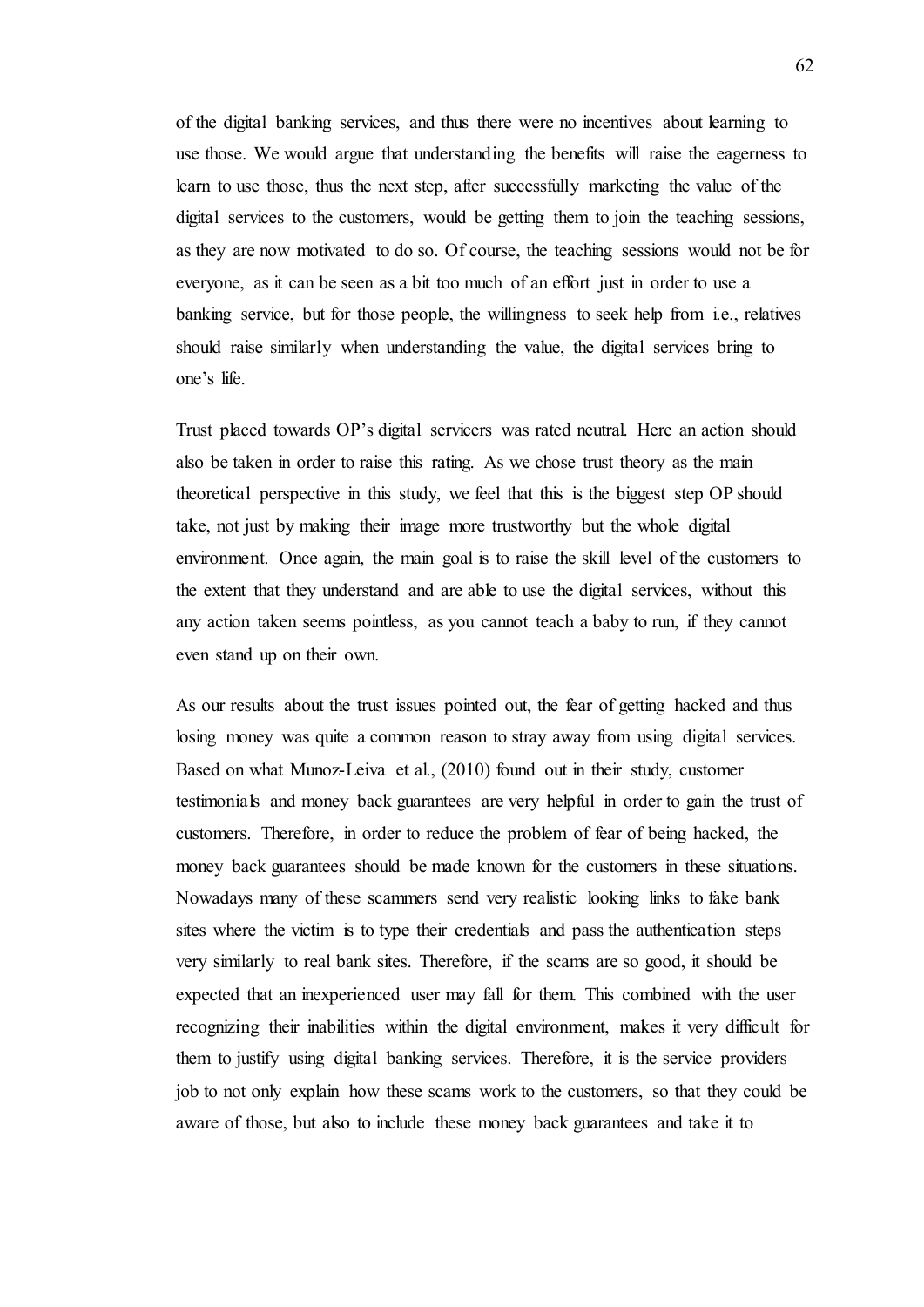themselves to solve these scam related incidents, in order for the elderly customer to feel safe to use the digital services.

The fear of making mistakes, which was often pointed out by our respondents as an obstacle for them to start using digital services, is quite similar to the fear of getting hacked in a sense that the customer here feels that they are pretty much on their own when these things happen. Many of the respondents explained that as they have little to no experience with digital devices combined with problems with vision and shakiness or clumsiness of their hands, they can foresee problems arising very clearly. Therefore, in order to get these elders for whom the biggest obstacle is the lack of trust towards their own skills, the teaching sessions should be valid to some extent. This is to say that some of these may benefit from it, but if the elder is unwilling to take the first steps or has zero interest towards the issue like some of the respondents we interviewed, then the teaching would have no effect. Also, if the problems that come with age, i.e., the vision related problems, are too great then there would not be easy solutions, except possibly trying a tablet type of device, which has a far greater screen than a smartphone and also can be somewhat clearer than a computer screen. This could be offered as a solution for those who feel that using smartphones and personal computers may be too difficult. On the other hand, suggesting buying a new device and having to learn how to use it, may be too much to ask for some people, but here again explaining the benefits of this adaptation in sufficient manner is something that will help.

About the security issues some of the respondents pointed out, more of a multi-level authentication could bring more feeling of safety for the customers, but it can also make the application that much more confusing. Also those fake bank sites do not really care about the levels of authentication, as the victim is voluntarily placing their information on the fake site, where the hacker uses them in real time, and thus it may not make any difference whether the hacker has to type more information which he or she is receiving in real time, but on the other hand the victim may notice that something is wrong if the process takes longer. To conclude this, more levels of authentication are good for security, but they may cause more confusion for those that find it hard to use these digital services in the first place. This problem can be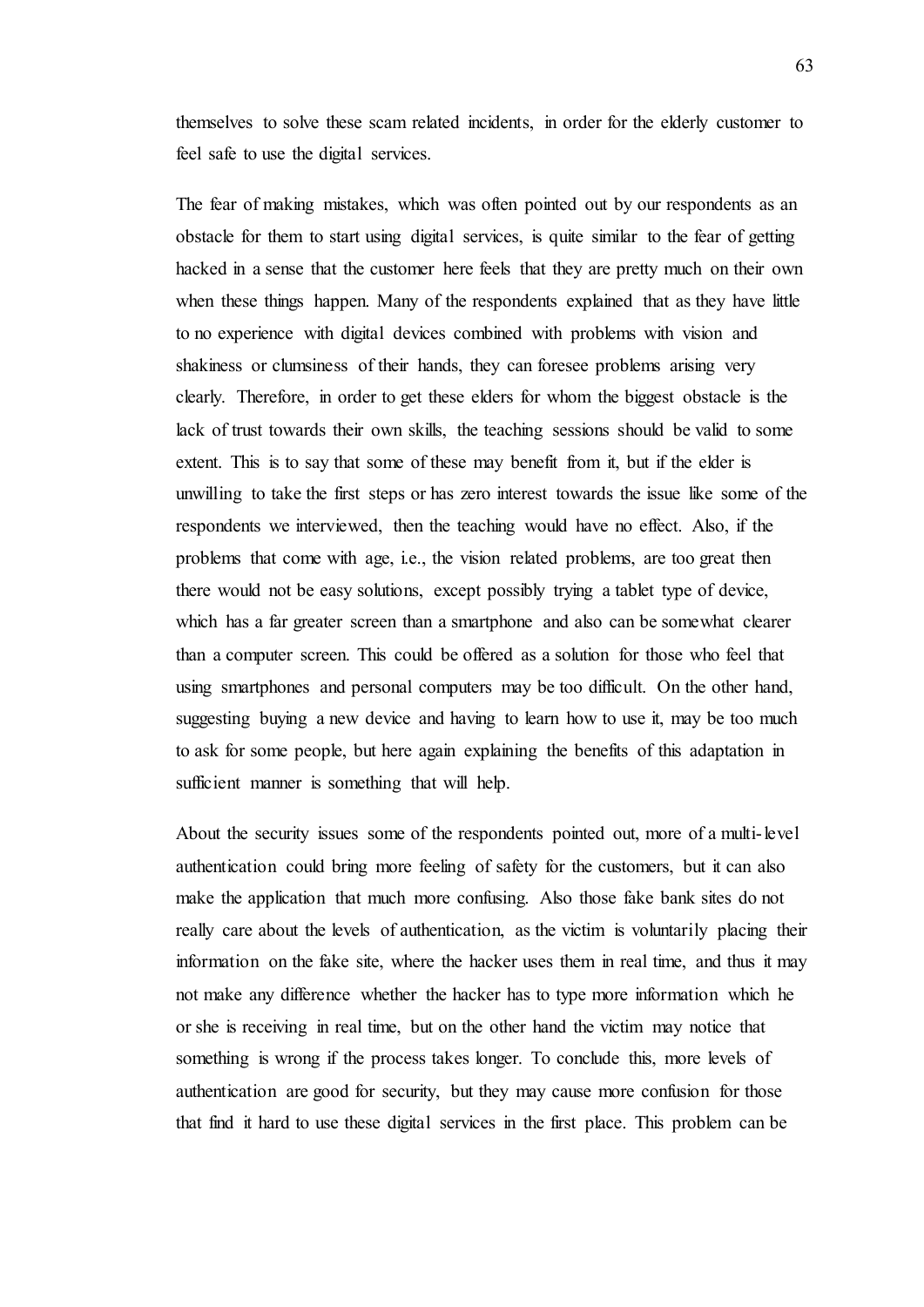combated by making these additional authentication steps optional, as an extra layer of protection.

The functionality, clarity, and ease of use of the webpage, were discussed as things that the respondents found important in open ended questions regarding problems and trust associated with digital services. As mentioned earlier Munoz-Leiva et al., (2010) explain that the functionality of the webpage is a key issue in order for the customers to feel safe within the webpage. Based on ITIL, OP should focus on creating the product in a manner that it brings the value people want in a most simple possible way, rather than making it very fancy and elegant. Simplicity often enhances functionality, in a sense that there are not too many options to choose the part of service from, and the elders are less likely to be overwhelmed by the number of different menus to choose from. In more practical terms the menu interface should be presented so the most commonly used options, i.e., bill payments should be easily spotted on the main menu, and the other services that are targeted towards more advanced users, that the elders are most likely not to use, would be behind submenus so that there would not be too much stuff on the main menu of the digital service.

To find out what services within the digital services the elders often use and what they do not, following the principalities of ITIL, one should conduct surveys regarding the usage of what service within the target group, and utilize that information to enhance the interface to be simple and clear. Cutting down the problem of the digital services being too confusing should increase the likeliness of elders trying them out.

As we talked about in the second chapter there were 3 main problems that we found from already existing literature. They were about requirements of personal information, security issues and isolation. During our own survey we noticed that security issues are still a major problem, and the elderly people do fear that with digital services becoming more popular every day they would eventually lose the human contact while they are using bank services. According to responders, fear of digital services being hacked is one of the biggest reasons they don't want to use digital services even if they have the skill sets to use it. They fear that they could lose their money and give their personal information to the hackers which could lead to other scams. Another thing that came up was about how safe the application's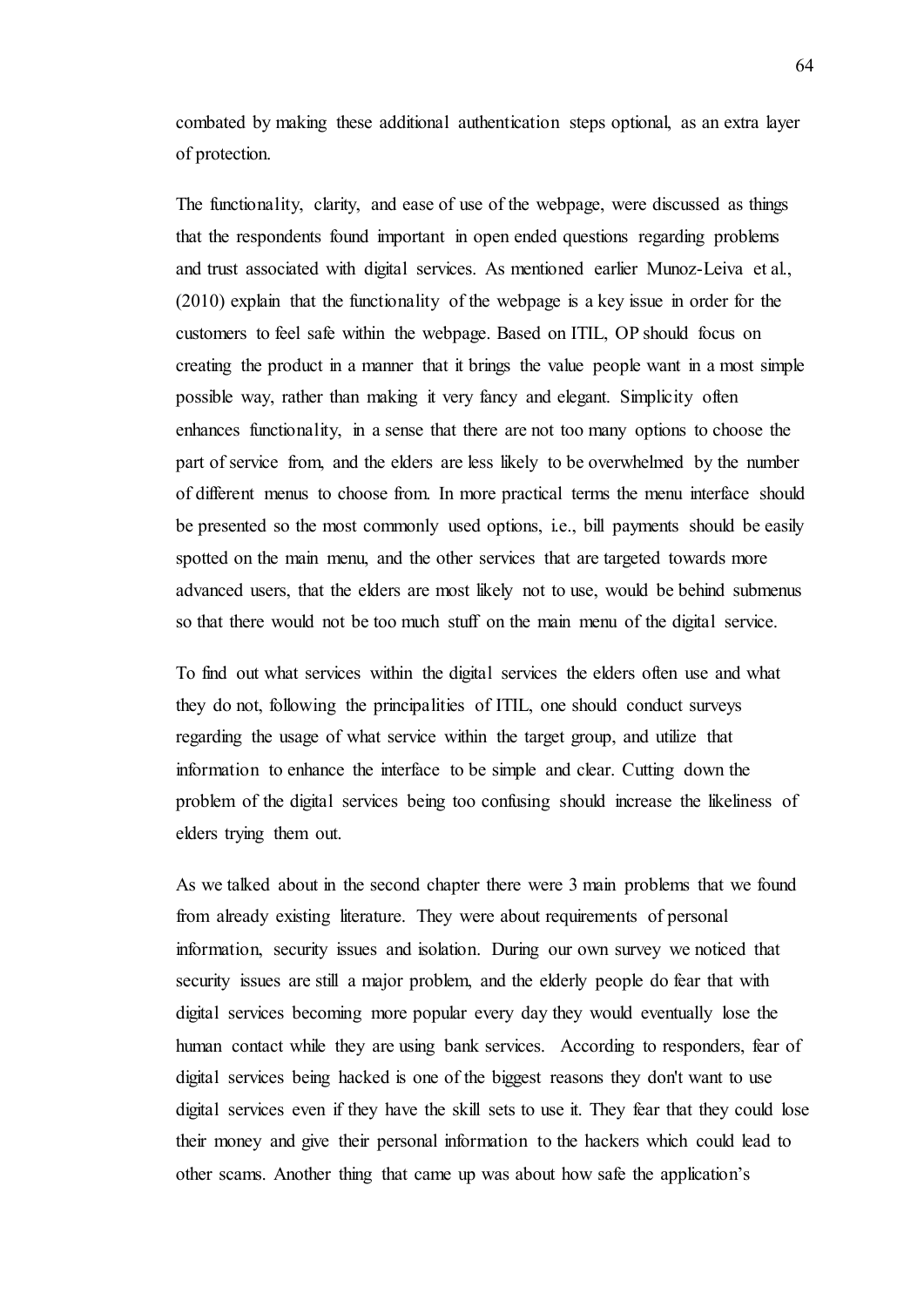security is, if the devices that have the app are stolen. people were scared that if the device was stolen the thieves could empty the bank account without any problems. One of the responders explained how she did not see the OP's digital services safe enough which had led to her to change her bank to another bank.

To avoid these kinds of problems banks should earn customers' trust so that customers believe that their information would not leak to outsiders even if they use the digital services. One of the strengths of ITIL that Cronholm & Persson (2016) defined was ease of communication. So, by following ITIL OP should be able to communicate with the customers easier and show to the customers that OP is making sure that their transactions are as safe to do via digital service as it is from the bank office. Best way to do this as we pointed out earlier, would be to make customers understand the service better because most of the problems that elders are having are from not knowing the risk and benefits coming with the digital services which then make it so that they make their own conclusions about the safety issues that are based on the problems other companies are having.

As our results showed the older generation rates the necessity of having bank branches close by very high. Thus, we would suggest not closing down too many branches at this point, but first focusing on getting the elders accustomed to the digital services, and only after that starting to close the locations. On the other hand, as OP holds clearly the most amount of bank branch locations within Finland, closing them should not make their customers change banks, as the rest of them do not have many locations either.

So, we would suggest examining whether the damage to the customer satisfaction levels is too much compared to the savings when cutting down the number of bank branch locations. Based on this, OP should either choose to first make sure the digital service usage within the older generation reaches higher levels, so that a high number of bank branches becomes irrelevant, or to first close the branches and thus force the customers to try digital services.

Based on the results from question 12, we can identify that even though many of our respondents prefer going to the bank branch to handle their bills, direct payment and payment services were also widely used methods. Direct payment means that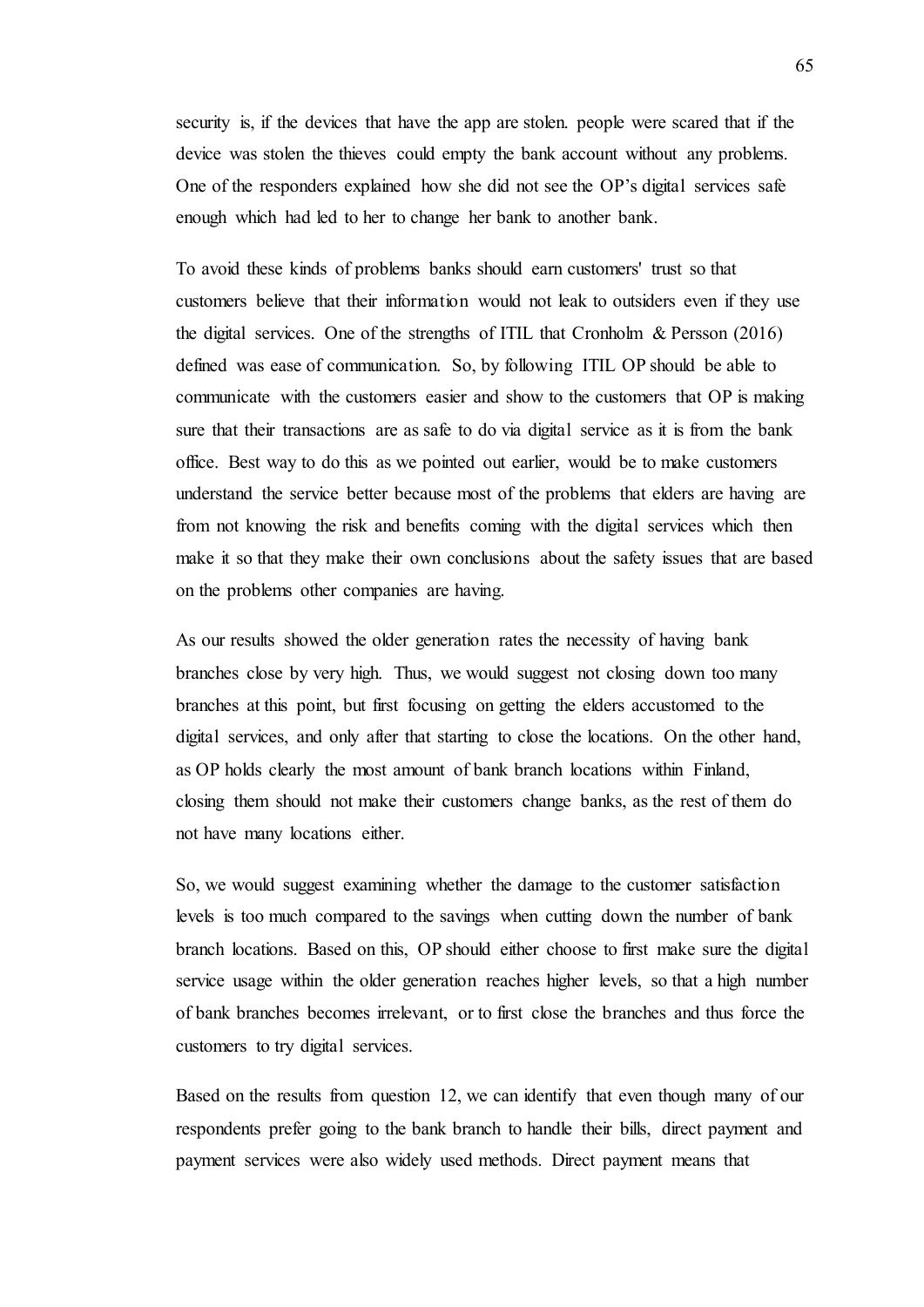whenever a person receives a bill, i.e., electricity bill or similar, it automatically is paid on the due date. The payment service on the other hand means that a customer sends their bills to the bank office where someone pays them for them, and thus it cuts the need to visit the bank and saves time from both the bank clerk and the customer. Although these two methods do not count as using digital services, they still help cut the amount of bank branches needed.

As we have seen a lot of negativity towards the digital banking services within our respondents, and we cannot expect that even though OP was to implement all of our suggestions based on this study into action, there would not be anyone that still shuns away from digital services. Thus, for these people these two methods would be the middle ground solution, which essentially tackles our problem of OP having too many bank branches across the country.

### 5.2 Theoretical implications

As the previous literature revealed i.e., Vines et al., (2011), the elderly lack trust towards digital banking services. Other previous literature such as Pashkov & Pelykh (2020) and Munoz-Leiva et al., (2010) regarded trust as a very important aspect of getting people to use online banking and therefore we argue that our theoretical contributions should start with examining that. This is further supported by the fact that our survey revealed that many people also identify trust as a fundamental cause of problems they have towards digital services.

Grabner-Kräuter et al., (2008) explained that there is interpersonal trust and impersonal trust. Our study revealed that the trust towards people of the bank is far less of an issue here compared to trusting the system. This may be caused due to the fact that the elderly are used to having banks but not electronic banks, and thus new things take time to earn trust. This is indeed what our results showed as in open ended questions our respondents kept mentioning that digital banking services are something that they are unwilling to use due not having used digital devices that much. Therefore, the lack of trust is indeed placed on the unknown, which is the digital environment. Similarly, Grabner-Kräuter et al., (2008) argued that trust in an online environment is harder to achieve than in general. Based on our research we feel that there is a problem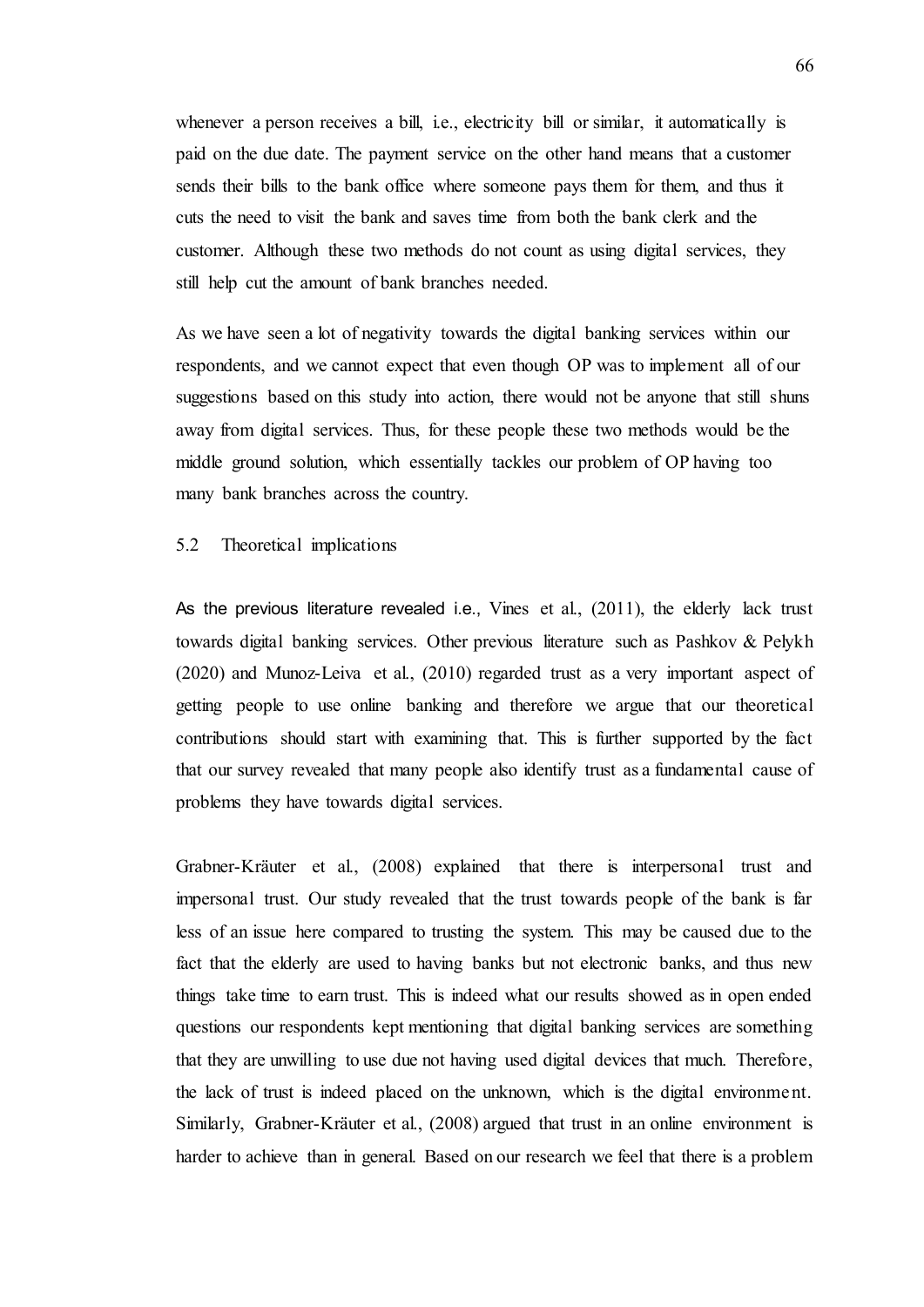with being able to communicate about different problems that the elderly are having within the digital platform, as our study showed that the services were confusing and had words in foreign languages and similar additional difficulties that make the big picture even more confusing. Siren & Knudsen (2017) also mentioned how the older generation does not trust the internet. We argue that this is also caused by not understanding the internet, and again we concluded that it's hard to trust something you do not understand, i.e., as fear of making mistakes is regarded as an obstacle in our survey.

One of the interviewed elders from Siren & Knudsen  $(2017)$  research said that if there is anything that needs to be taken care of on the internet I will go to my daughter or son because I am afraid that I will do something wrong. This is similar to what we found, where elders often had their relatives handling their business in the digital environment for them, as they were not keen on trying and learning to use that themselves. We talked about the advantages of peer learning in this study, but considering the help of relatives, it could be a subject of a future study to see if the help could be rather of teaching nature instead of just doing things for them.

Siren & Knudsen (2017) found while doing their research. According to them, the most often agreed disadvantage of e-services or digital services was that the older generation loses personal contact. This was also seen during our interview when people explained how they don't use banking services because they want to have personal contact when they are using banking services. Personal contact also creates more trust, as there is a person present. Based on our study we argue that creating a more personal feeling within the digital environment, as i.e., with the help of video calls from real people rather than a robot answering questions, to determine the nature of the problem.

Munoz-Leiva et al., (2010) combined trust factors that help combat these trust related problems, one of being money back guarantees in situations where a scam or thievery has occurred. This will make sure that elders get the confidence from the feeling of safety that not everything will be lost in case they make a mistake. We did not measure their effectiveness per se but found that these problems were something that were indeed an obstacle for our respondents.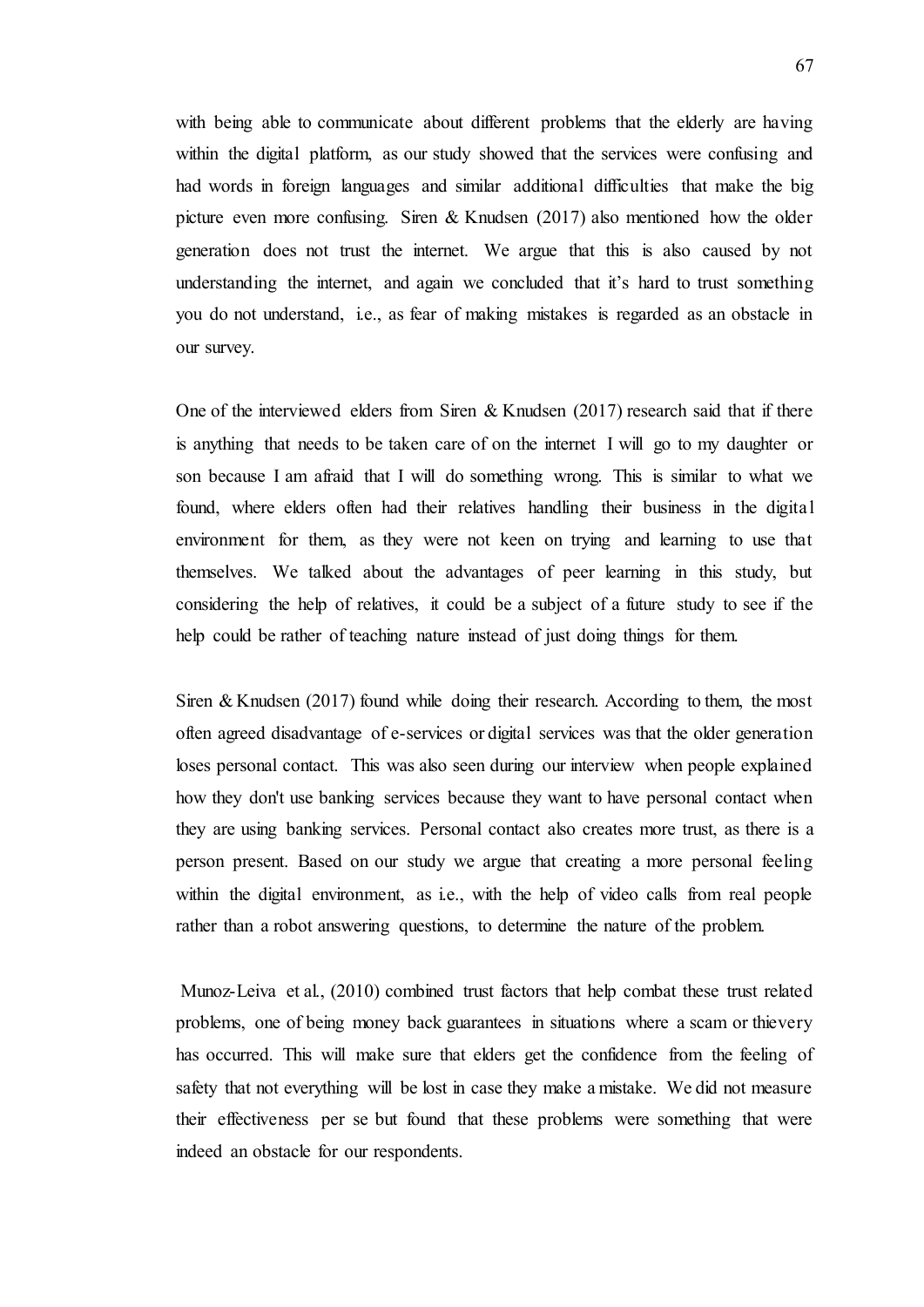Question 3 revealed that the elders rate their skills as very easy, neutral, or hard, but not easy or hard. This suggest that this problem should be looked at by encouraging to take the first step. Therefore, the problems regarding the elderly and digital services should focus on how to get elders to become interested to try these, rather than how to get them to learn them. Therefore, the most important part, as Pirhonen et al., (2020) explained is to make sure the advantages of the said services are understood by the customers. Our study follows this, as we found that many of our respondents were unfamiliar with the advantages, and thus they did not care about the digital service.

In our study the customers did not find they needed the product. This is either due to the product not being useful, or as we argue in this case, the usefulness is not marketed correctly. Pikkarainen et al., (2004) then explained that marketing efforts of digital services should be focused on marketing the service and its benefits rather than brand building. Our results also noticed that OP's brand reputation was on good levels, but the actual product's reputation was not. Therefore, from a marketing standpoint our results are similar, the theoretical discussion in marketing digital services should focus on the product, especially when marketing to already existing customers. It is not enough that the product is useful if there is no need for it, and thus it is the marketers' job to create or show that it indeed is a useful product and therefore customers may see the need for it.

# 5.3 Research limitations

As mentioned in earlier, one of the biggest limitations we had during this research was the ongoing pandemic, and the new regulations that came with it. These regulations made it so that it was almost impossible to have face to face interviews with the customers and doing in-depth interviews impossible. This leads to us using mail surveys that do not give us as much information as in-depth interviews would have.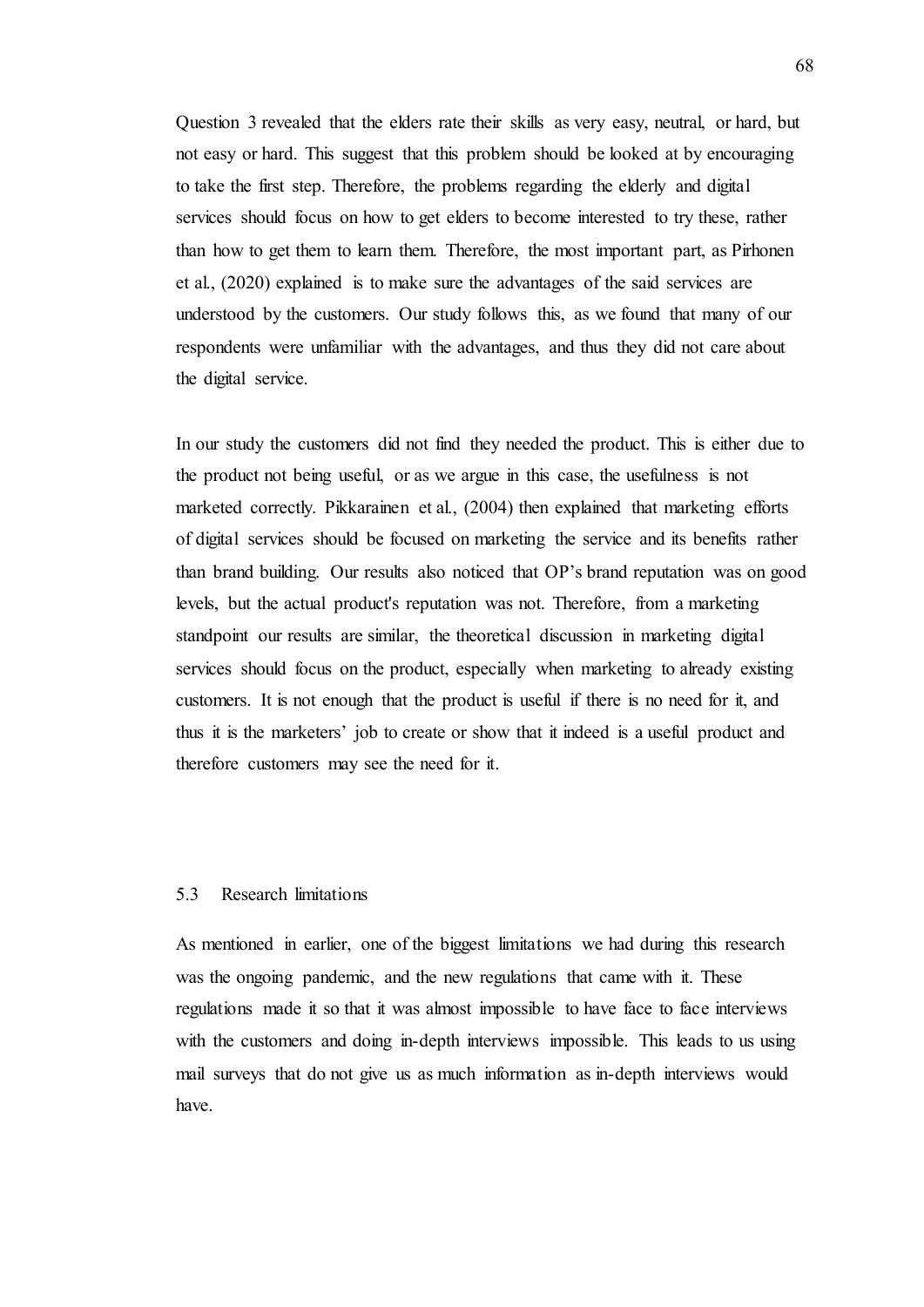Where we come to our second limitation which was the way we did our interview. By doing the interview via mail we can't be sure how many people answered the survey or how seriously they answered the survey. This can be seen also by looking at the number of answers we got during our data gathering. As explained earlier, OP sent a survey form to 300 of their customers and only 45 answered. Also, we should take notice that there was 50 $\epsilon$  draw between responders so people might have answered without thinking about their answers just so that they can have a chance to win that 50€. Which then might cause misleading information. While mail interviews are easier and less time consuming than in-depth interviews with in-depth interviews researchers can more easily control the amount of the answers they get and quality of the answers.

## 5.4 Ideas for future research

Because of the limitations of this study caused by covid-19 there are probably still problems that older generations have that we did not catch on during this research so future research can find more of these problems after the coronavirus epidemic has ended. On the other hand, similar studies have been made in other countries like in China and Denmark by Meristö, T., & Laitinen, J. (2020) and Siren & Knudsen (2017) and even before covid-19 they found similar main problems as mentioned during this research so it could be possible that the biggest problems did come out during this research even with this kind of interview model. Another aspect to look at in the future would be interviewing and studying those elders who have previously had not been using any digital services, and at some point, realized their potential and learned to use those. These people would tell their experience of on how they managed to learn to utilize the services, and what was the cause of the change in mind. This then can be utilized when developing the guidance for the digital services, and also soften the way of introducing the digital services in general.

According to study by Mbama (2018) it is very important to understand that certain people see digital banking as a supplement, not a replacement to normal banks. Our study revealed that elders felt that digital banking is something forced at them so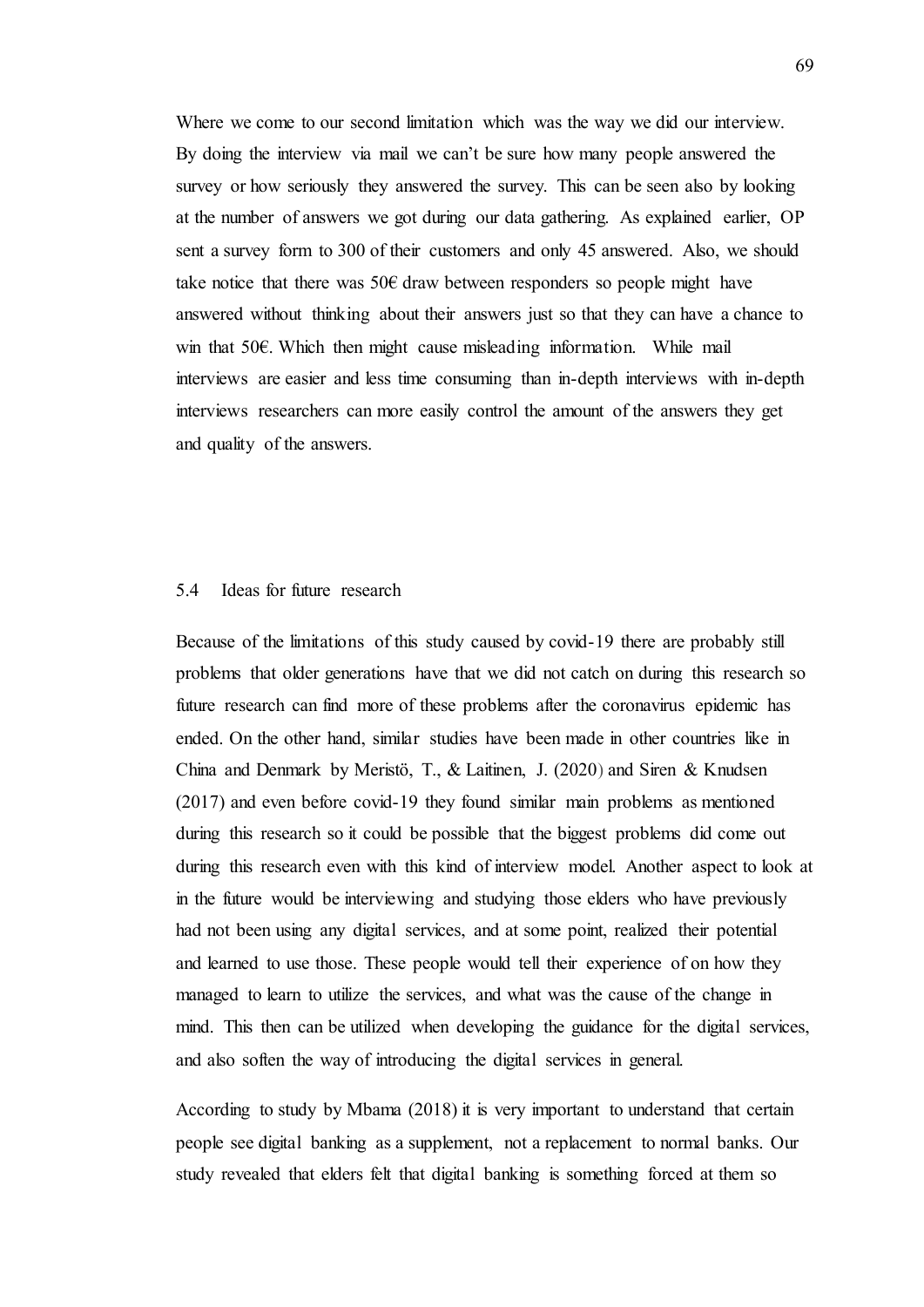they would stop using bank branches. Therefore, when explaining the benefits of the digital services, it should be emphasized that they should try, and they are not forced to use them. A future study should be conducted on how effective it would be to get the elders to try out these with no strings attached so they may not feel as negative towards the digital services if they did not feel compelled to use them.

The trust factors that Munoz-Leiva et al., (2010) combined, i.e., the money back guarantees and security arrangements, could be put to test within the elderly age group and first see how they would feel about these, and measure whether it would encourage the elderly to try digital banking services. A problem identified i.e., fear of losing money would be combated by telling, there are money back guarantees. All in all our study can be used as framework for future more in depth studies into niche areas that examine one specific problem and measure how suggested solutions would work.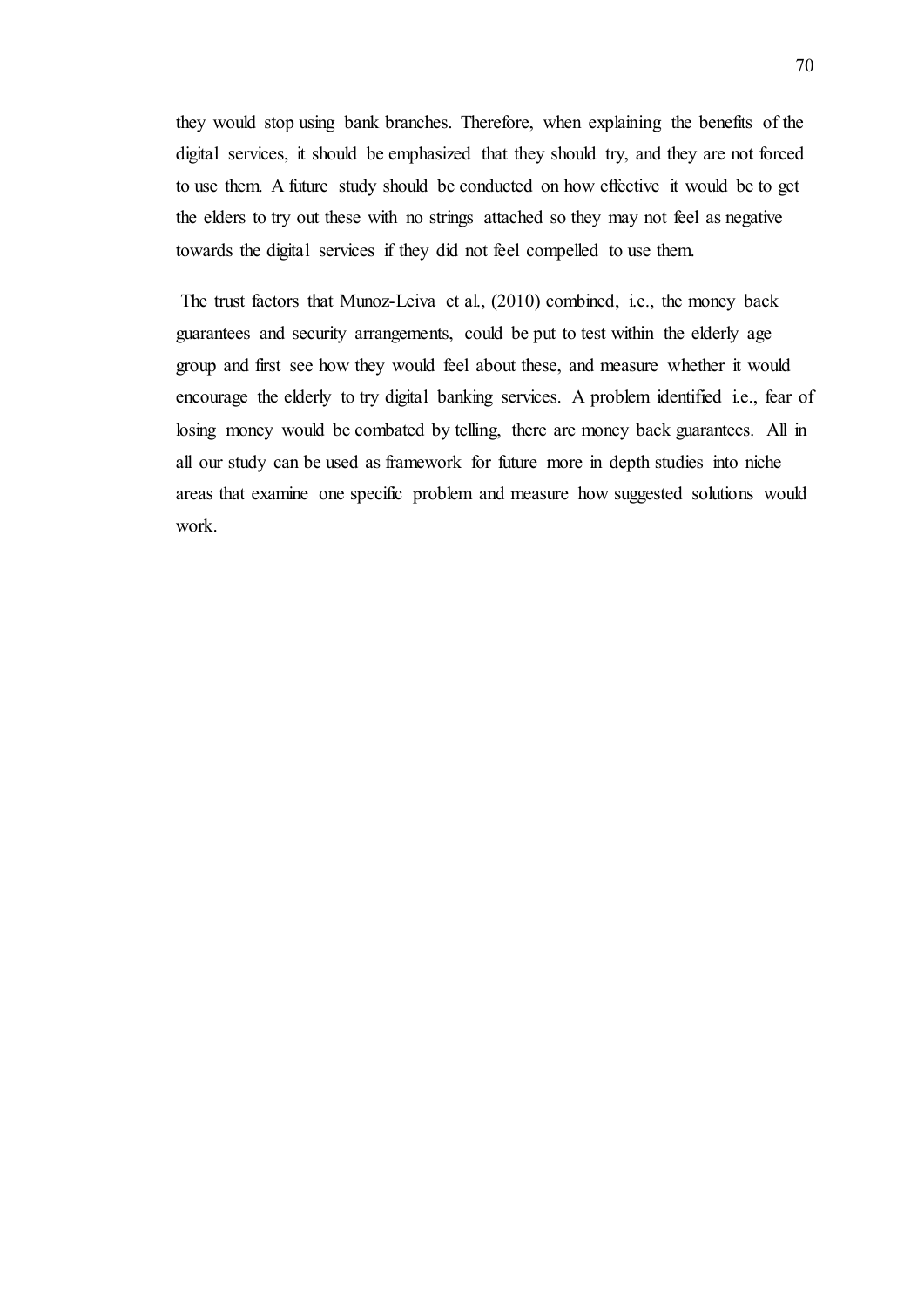### **6 REFERENCES**

Aleksi Grym, Kimmo Koskinen, Otso Manninen (2018) Bank of Finland Bulletin. Retrieved from <https://www.bofbulletin.fi/en/2018/2/nordic-banks-go-digital> cited on 4.5.2021

Anu Siren & Sine Grønborg Knudsen (2017) Older Adults and Emerging Digital Service Delivery: A Mixed Methods Study on Information and Communications Technology Use, Skills, and Attitudes, Journal of Aging & Social Policy, 29:1, 35- 50, DOI: [10.1080/08959420.2016.1187036](https://doi.org/10.1080/08959420.2016.1187036)

Apteekkariliitto hallitus (2007) toimenpideohjelma. Retrieved from [apteekkariliitto.fi/media/3-](file:///C:/Users/mika/Downloads/apteekkariliitto.fi/media/3-apteekkariliitto.fi/apteekkitieto/ohjelmat/toimenpideohjelma_ikaantyneiden_laakehoito.pdf%20https:/yle.fi/uutiset/3-11262344)

[apteekkariliitto.fi/apteekkitieto/ohjelmat/toimenpideohjelma\\_ikaantyneiden\\_laakehoi](file:///C:/Users/mika/Downloads/apteekkariliitto.fi/media/3-apteekkariliitto.fi/apteekkitieto/ohjelmat/toimenpideohjelma_ikaantyneiden_laakehoito.pdf%20https:/yle.fi/uutiset/3-11262344) [to.pdf](file:///C:/Users/mika/Downloads/apteekkariliitto.fi/media/3-apteekkariliitto.fi/apteekkitieto/ohjelmat/toimenpideohjelma_ikaantyneiden_laakehoito.pdf%20https:/yle.fi/uutiset/3-11262344) cited on 4.5.2021

Barreto, G., Battaglin, P. D., & Varga, S. (2019). Ensuring Efficient IT Service Management to Increase Information Systems Availability. *Journal of Information Systems Engineering and Management, 4*(4), em0108. <https://doi.org/10.29333/jisem/6352>

BBC News (2015) Sony pays up to \$8m over employees hacked data. Retrieved from https://www.bbc.com/news/business-34589710 cited on 4.5.2021

Brennen, J.S. and Kreiss, D. (2016). Digitalization. In The International Encyclopedia of Communication Theory and Philosophy (eds K.B. Jensen, E.W. Rothenbuhler, J.D. Pooley and R.T. Craig). doi[:10.1002/9781118766804.wbiect111](https://doi.org/10.1002/9781118766804.wbiect111)

Cater-Steel, A. (2009). IT Service Departments Struggle to Adopt a Service-Oriented Philosophy. *International Journal of Information Systems in the Service Sector (IJISSS), 1*(2), 69-77. http://doi.org/10.4018/jisss.2009040105

Cronholm, S., & Persson, L. (2016). *Best practice in IT service management: Experienced strengths and weaknesses of using ITIL*. Kidmore End: Academic Conferences International Limited. Retrieved from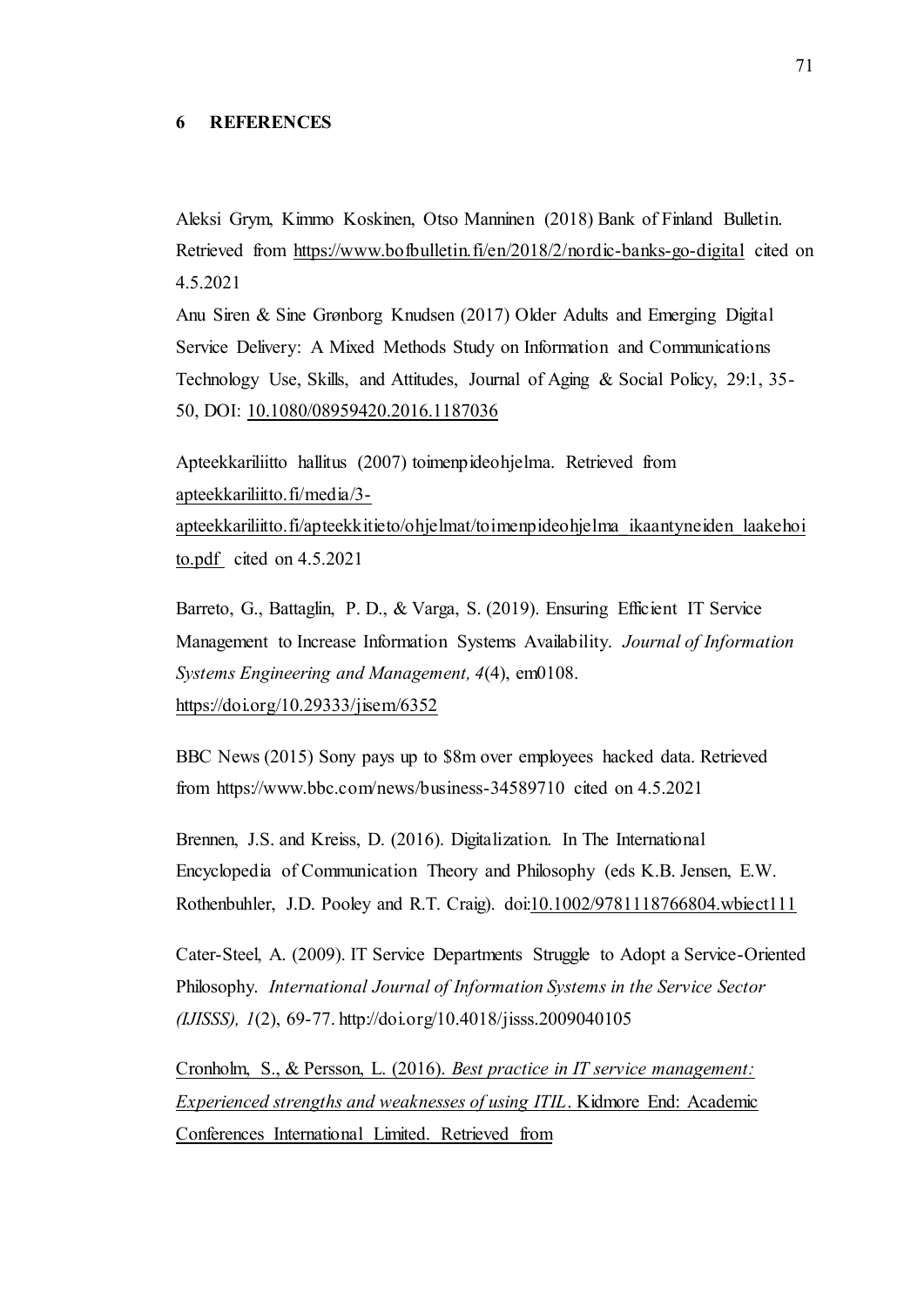[https://search.proquest.com/conference-papers-proceedings/best-practice-service](https://search.proquest.com/conference-papers-proceedings/best-practice-service-management-experienced/docview/1779263263/se-2?accountid=13031)[management-experienced/docview/1779263263/se-2?accountid=13031](https://search.proquest.com/conference-papers-proceedings/best-practice-service-management-experienced/docview/1779263263/se-2?accountid=13031)

Gil-Gómez, H., Oltra-Badenes, R., & Wilson Adarme-Jaimes. (2014). Service quality management based on the application of the ITIL standard. *Dyna, 81*(186), 51-56. Retrieved from https://search.proquest.com/scholarly-journals/service-qualitymanagement-based-on-application/docview/1676606358/se-2?accountid=13031

Grabner-Kräuter, S., & Faullant, R. (2008). Consumer acceptance of internet banking: The influence of internet trust. *The International Journal of Bank Marketing, 26*(7), 483-504. doi:http://dx.doi.org/10.1108/02652320810913855

H. Leichsenring (2020) Corona-Pandemie steigert digitales Banking. Retrieved from https://www.der-bank-blog.de/corona-pandemie-digitalesbanking/studien/37667089/

Hallitus velvoitti yli 70-vuotiaat eristäytymään muista – Mitä tarkoittavat "karanteenia vastaavat olosuhteet"? Retrieved from https://yle.fi/uutiset/3-11262344 Cited on 20.3.2021

Ho, B., & Oh, K. (2009). An empirical study of the use of e-security seals in ecommerce. *Online Inf. Rev., 33*, 655-671. DOI:10.1108/14684520910985666

Iden, Jon & Eikebrokk, Tom. (2013). Implementing IT Service Management: A systematic literature review. International Journal of Information Management. 33. 512-523. DOI: 10.1016/j.ijinfomgt.2013.01.004.

Jacob Gillingham (2020) ITSM vs ITIL: Understanding the Similarities & Differences. Retrieved from: https://www.invensislearning.com/blog/itsm-vs-itil/ Cited on 6.5.2021

Jason Bloomberg (2018) Digitization,digitalization and digital transformation:confuse them at your peril. Retrieved from [https://www.forbes.com/sites/jasonbloomberg/2018/04/29/digitization-digitalization](https://www.forbes.com/sites/jasonbloomberg/2018/04/29/digitization-digitalization-and-digital-transformation-confuse-them-at-your-peril/#16edaafd2f2c)[and-digital-transformation-confuse-them-at-your-peril/#16edaafd2f2c](https://www.forbes.com/sites/jasonbloomberg/2018/04/29/digitization-digitalization-and-digital-transformation-confuse-them-at-your-peril/#16edaafd2f2c) Cited on 26.4.2021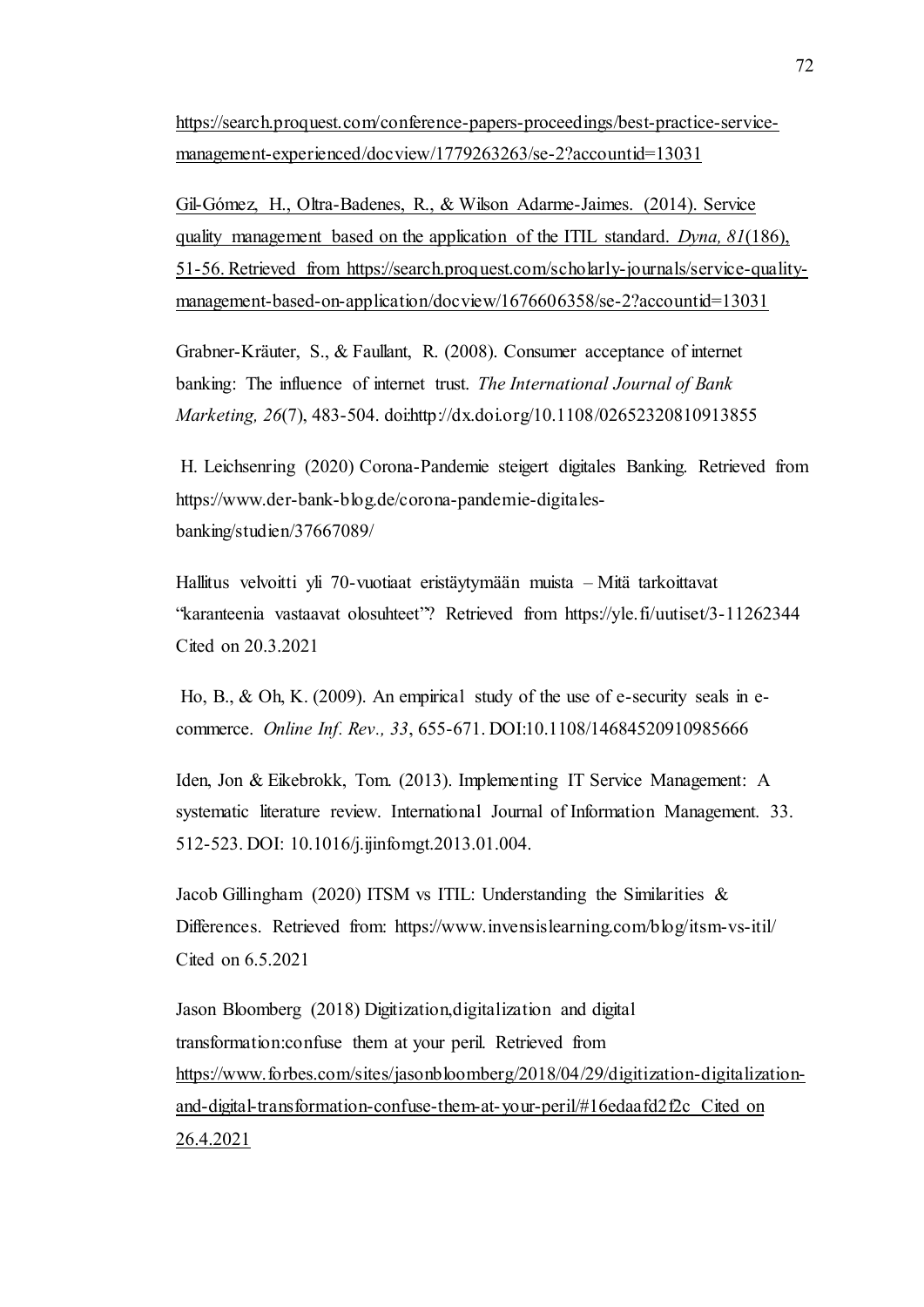Kaijanen, S., & Stenberg, L. (2018). How to empower old people to join the digitalization of services? *Gerontechnology, 17* Retrieved fro[m](https://search.proquest.com/docview/2110063214?accountid=13031) <https://search.proquest.com/docview/2110063214?accountid=13031>

Knowles, B., & Hanson, V. (2018). The wisdom of older technology (non)users. *Association for Computing Machinery.Communications of the ACM, 61*(3), 72. Retrieved from <https://search.proquest.com/docview/2069970529?accountid=13031>

Kwiatkowska, E. M. and Skórzewska-Amberg, M. (2019) 'Digitalisation of Healthcare and the Problem of Digital Exclusion', *Journal of Management & Business Administration. Central Europe*, 27(2), pp. 48–63. doi: 10.7206/jmba.ce.2450-7814.252.

Lim, R. (2021, Jan 15). Key long-term trends in 2021: From sustainability to digitalisation, these trends have gained momentum and will likely continue to increase in importance. *The Business Times.* Retrieved from https://www.proquest.com/newspapers/key-long-term-trends-2021/docview/2478002939/se-2?accountid=13031

Markku Huusko (2020) Uusisuomi uutiset. Retrieved from [https://www.uusisuomi.fi/uutiset/hallitukselta-tuli-lievennys-yli-70-vuotiaille](https://www.uusisuomi.fi/uutiset/hallitukselta-tuli-lievennys-yli-70-vuotiaille-ministerio-valmistelee-jo-uusia-ohjeita/2926816a-1720-4df1-af83-8994fab9e9c1)[ministerio-valmistelee-jo-uusia-ohjeita/2926816a-1720-4df1-af83-8994fab9e9c1](https://www.uusisuomi.fi/uutiset/hallitukselta-tuli-lievennys-yli-70-vuotiaille-ministerio-valmistelee-jo-uusia-ohjeita/2926816a-1720-4df1-af83-8994fab9e9c1) cited on 26.4.2021

Markos Symeonides (2020) The 7 guiding principles of ITIL 4: Focus on value. Axios Systems https://info.axiossystems.com/blog/itil4-focus-on-value

Markos Symeonides (2020) The 7 guiding principles of ITIL 4: keep it simple and practical.Axios Systems. Retrieved from https://info.axiossystems.com/blog/itil4 keep-it-simple-and-practical

Markos Symeonides (2020) The 7 guiding principles of ITIL 4: optimize and automate. Axios Systems. Retrieved from https://info.axiossystems.com/blog/itil4 optimize-and-automate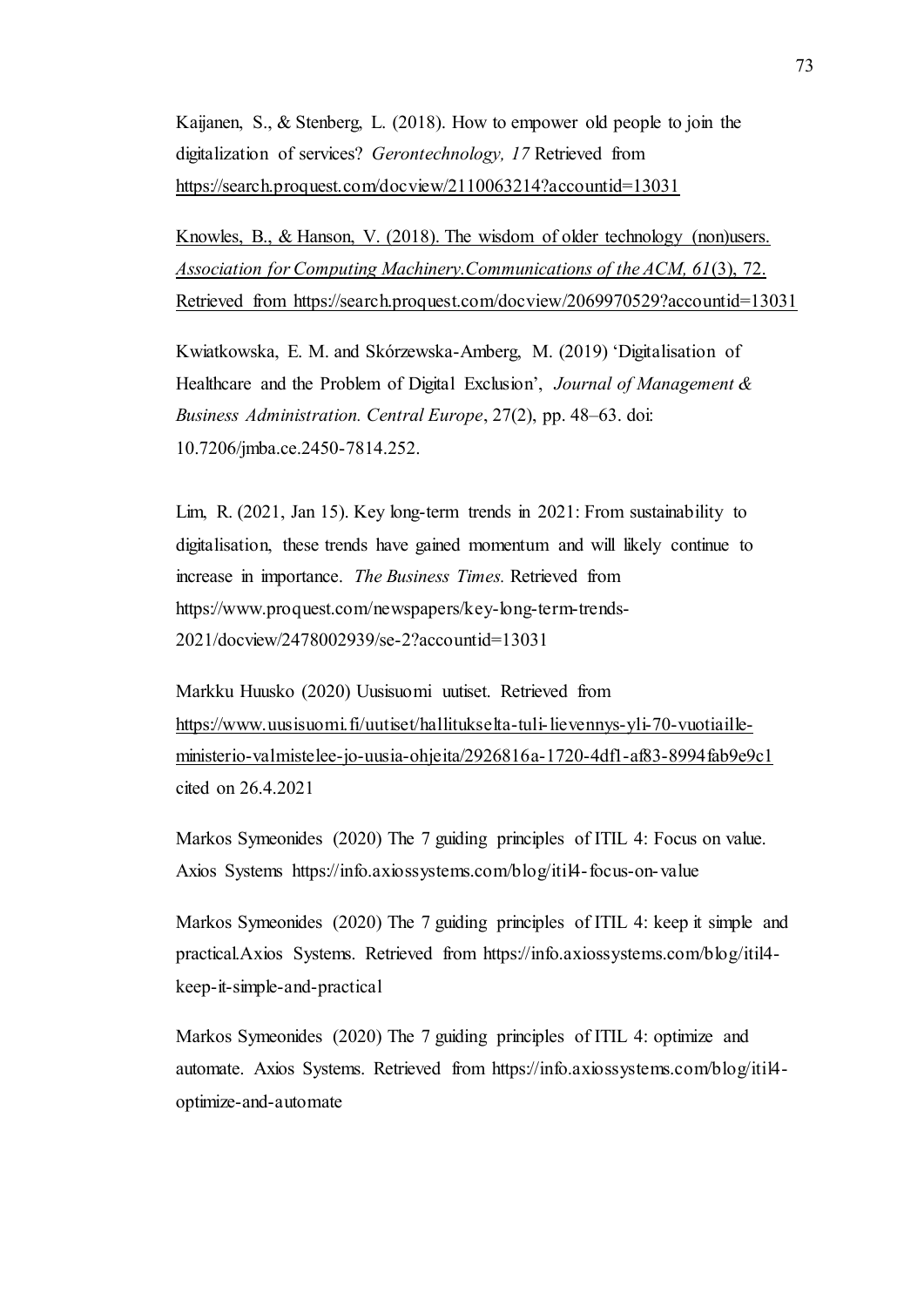Markos Symeonides (2020) The 7 guiding principles of ITIL 4: Start where you are. Axios Systems. Retrieved from https://info.axiossystems.com/blog/itil4-start-whereyou-are

Markos Symeonides (2020) The 7 guiding principles of ITIL 4: Axios Systems. Retrieved from https://info.axiossystems.com/blog/itil4-progress-iteratively-withfeedback

Markos Symeonides (2020) The 7 guiding principles of ITIL 4:Collaborate and promote visibility. Axios Systems. Retrieved from https://info.axiossystems.com/blog/itil4-collaborate-and-promote-visibility

Markos Symeonides (2020) The 7 guiding principles of ITIL 4:Think and work holistically. Axios Systems. Retrieved from https://info.axiossystems.com/blog/itil4think-and-work-holisitically

Marquis, H. (2006). ITIL: What it is and what it isn't. *Business Communications Review, 36*(12), 49-52. Retrieved from [https://search.proquest.com/trade](https://search.proquest.com/trade-journals/itil-what-is-isnt/docview/224971428/se-2?accountid=13031)[journals/itil-what-is-isnt/docview/224971428/se-2?accountid=13031](https://search.proquest.com/trade-journals/itil-what-is-isnt/docview/224971428/se-2?accountid=13031)

Marrone, M., & Kolbe, L. M. (2011). Impact of IT service management frameworks on the IT organization. *Business & Information Systems Engineering, 3*(1), 1-18. DOI: <http://dx.doi.org/10.1007/s12599-010-0141-5>

Marrone, M., & L. Kolbe. (2010). Uncovering ITIL claims: IT executives' perception on benefits and Business-IT alignment.Information Systems and E-Business Management, (14) (PDF) Implementing IT Service Management: A systematic literature review. Retrieved from https://core.ac.uk/download/pdf/81907236.pdf

Mbama, C. I. (2018). *Digital banking services, customer experience and financial performance in UK banks* (Order No. 11017835). Available from ABI/INFORM Collection. (2155267418). Retrieved from https://search.proquest.com/dissertationstheses/digital-banking-services-customer-experience/docview/2155267418/se-2?accountid=13031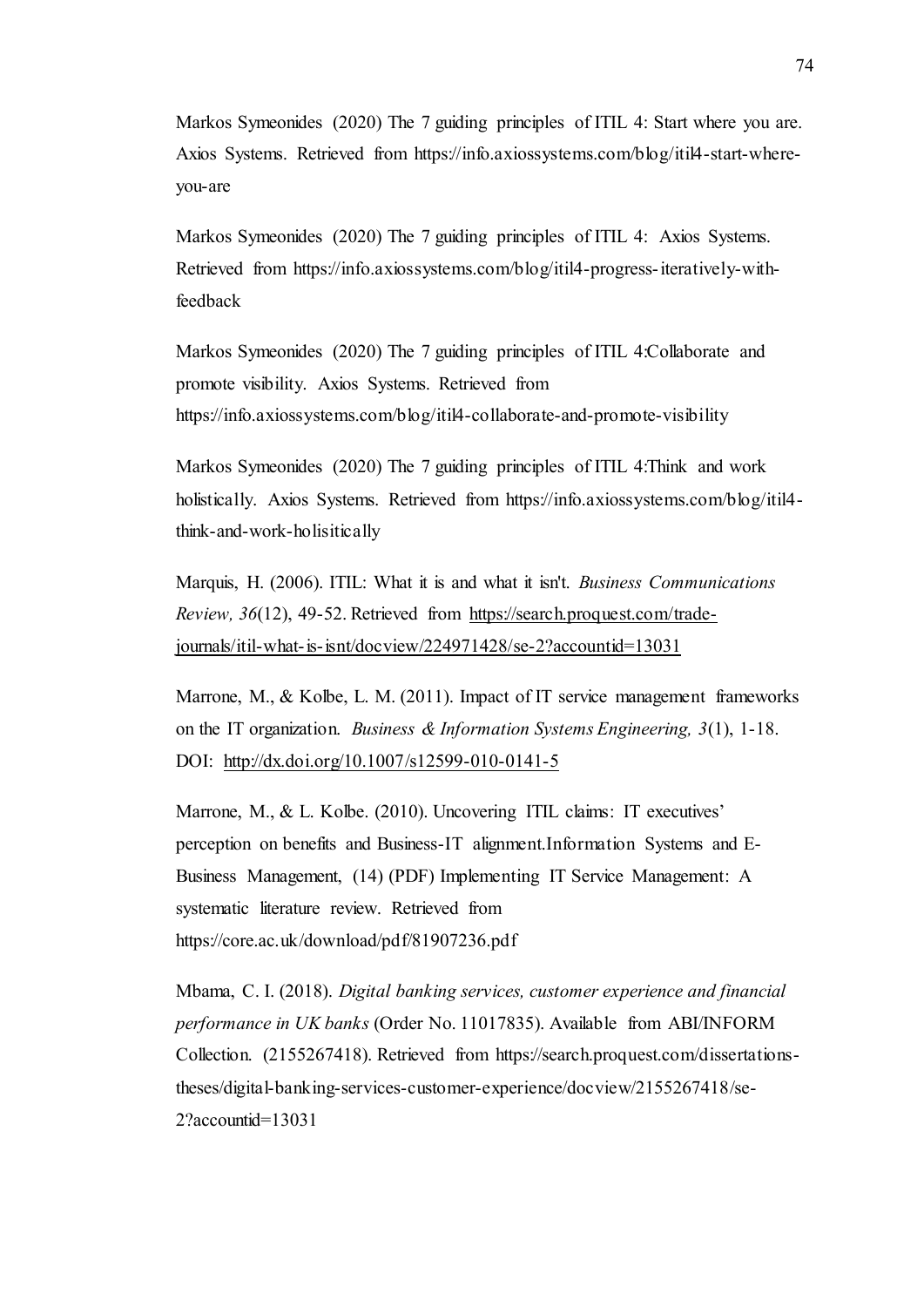Meristö, T., & Laitinen, J. (2020). *Digital innovations for elderly people – sustainable solutions for the future*. Manchester: The International Society for Professional Innovation Management (ISPIM). Retrieved fro[m](https://search.proquest.com/docview/2389238747?accountid=13031) <https://search.proquest.com/docview/2389238747?accountid=13031>

Muñoz-Leiva, F., Luque-Martínez, T., & Sánchez-Fernández, J. (2010). How to improve trust toward electronic banking. *Online Information Review, 34*(6), 907-934. doi:http://dx.doi.org/10.1108/14684521011099405

Pashkov, P., & Pelykh, V. (2020). *Digital Transformation Of Financial Services On The Basis Of Trust*. Varazdin: Varazdin Development and Entrepreneurship Agency (VADEA). Retrieved from [https://search.proquest.com/conference-papers](https://search.proquest.com/conference-papers-proceedings/digital-transformation-financial-services-on/docview/2383820345/se-2?accountid=13031)[proceedings/digital-transformation-financial-services-on/docview/2383820345/se-](https://search.proquest.com/conference-papers-proceedings/digital-transformation-financial-services-on/docview/2383820345/se-2?accountid=13031)[2?accountid=13031](https://search.proquest.com/conference-papers-proceedings/digital-transformation-financial-services-on/docview/2383820345/se-2?accountid=13031)

Pikkarainen, T., Pikkarainen, K., Karjaluoto, H., & Pahnila, S. (2004). Consumer acceptance of online banking: An extension of the technology acceptance model. *Internet Research, 14*(3), 224-235. doi[:http://dx.doi.org/10.1108/10662240410542652](http://dx.doi.org/10.1108/10662240410542652)

Pirhonen, J., Lolich, L., Tuominen, K., Jolanki, O., & Timonen, V. (2020). "These devices have not been made for older people's needs" – older adults' perceptions of digital technologies in finland and ireland. *Technology in Society, 62*, 101287. doi[:https://doi.org/10.1016/j.techsoc.2020.101287](https://doi.org/10.1016/j.techsoc.2020.101287)

Pleticha P. (2018): "Entrepreneurship in the Information Age: An Empirical Analysis of the European Regions" IES Working Papers 26/2018. IES FSV. Charles University. Retrieved from https://ideas.repec.org/p/fau/wpaper/wp2018 26.html

Poh, O. (2019, Nov 11). Mastercard takes on digitalisation trend with new experience centre: It hopes to tailor solutions for fintech startups and banks through collaborations and partnerships. *The Business Times.* Retrieved from [https://www.proquest.com/newspapers/mastercard-takes-on-digitalisation-trend](https://www.proquest.com/newspapers/mastercard-takes-on-digitalisation-trend-with-new/docview/2313338493/se-2?accountid=13031)[with-new/docview/2313338493/se-2?accountid=13031](https://www.proquest.com/newspapers/mastercard-takes-on-digitalisation-trend-with-new/docview/2313338493/se-2?accountid=13031)

Sallé, M. (2004). Service Management and IT Governance : Review , Comparative Analysis and their Impact on Utility Computing. Retrieved from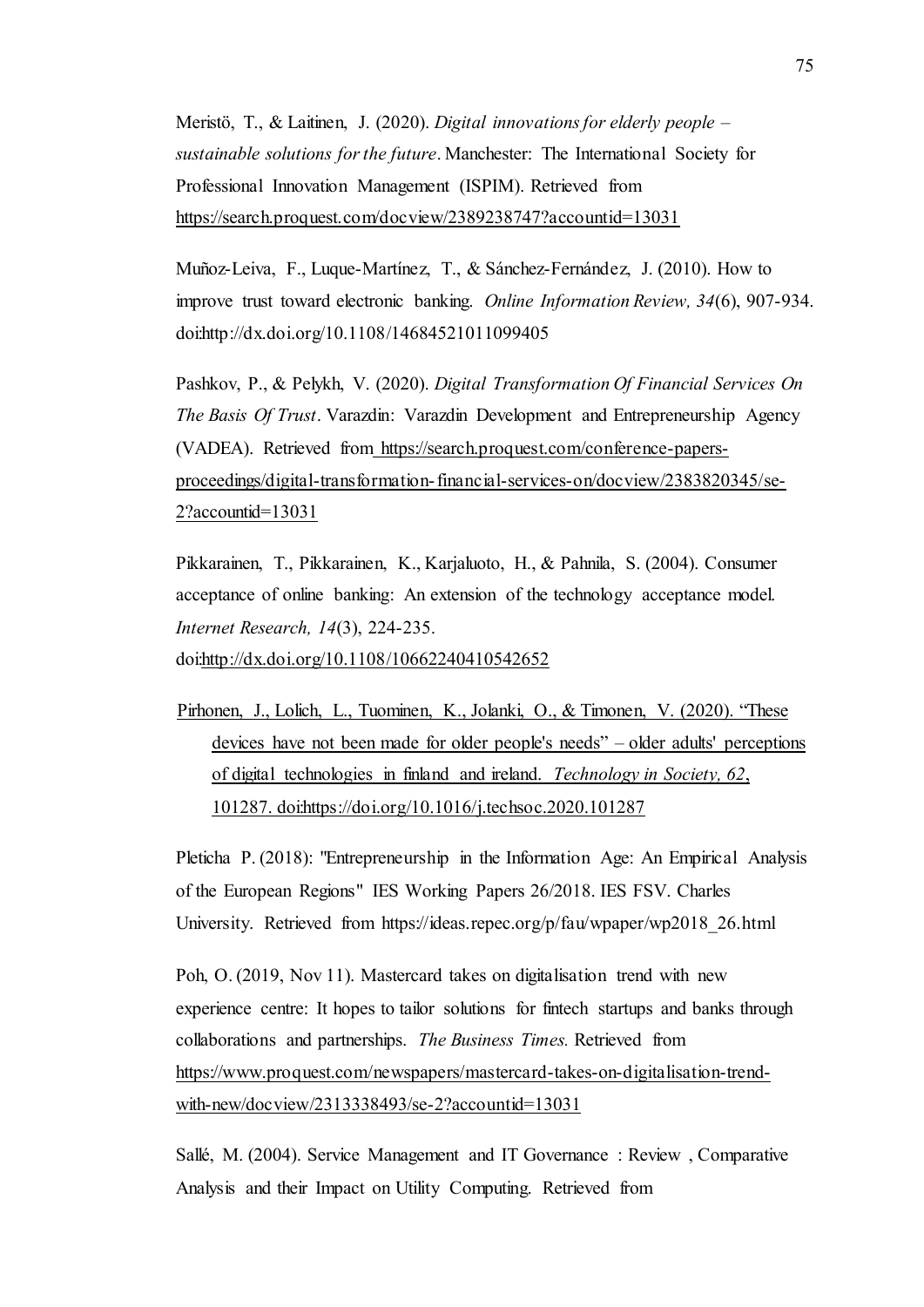https://www.researchgate.net/publication/239561283 IT Service Management and IT Governance Review Comparative Analysis and their Impact on Utility Co. mputing

Sarah K. White (2019): What is ITSM? Managing IT to serve business needs. Retrieved from https://www.cio.com/article/3228122/what-is-itsm-managing-it-toserve-business-needs.html Cited on 22.12.2020

Sarah K. White & Lynn Greiner (2019): What is ITIL? Your guide to the IT Infrastructure Library. Retrieved from https://www.cio.com/article/2439501/infrastructure-it-infrastructure-library-itildefinition-and-solutions.html Cited on 22.12.2020

Steven Musil (2014) Cnet news. [https://www.cnet.com/news/sony-hack-said-to-leak-](https://www.cnet.com/news/sony-hack-said-to-leak-47000-social-security-numbers-celebrity-data/)[47000-social-security-numbers-celebrity-data/](https://www.cnet.com/news/sony-hack-said-to-leak-47000-social-security-numbers-celebrity-data/) cited on 4.5.2021

Sukmana, Husni & Wardhani, Luh & Khairunnisa, Sarah & Lee, Kyung & Wati, Risa. (2019). ITSM Software Ranking for Small Medium Enterprises Based on ITIL V3 Quick Win Criteria using Fuzzy SIR Method. Advances in Science, Technology and Engineering Systems Journal. 4. DOI: 10.25046/aj040237.

Vines, John & Blythe, Mark & Dunphy, Paul & Monk, Andrew. (2011). Eighty Something: Banking for the older old. Retrieved from [https://www.scienceopen.com/document\\_file/8a2a195d-5f35-42aa-b5cd-](https://www.scienceopen.com/document_file/8a2a195d-5f35-42aa-b5cd-7a583a256e25/ScienceOpen/064_Vines.pdf)[7a583a256e25/ScienceOpen/064\\_Vines.pdf](https://www.scienceopen.com/document_file/8a2a195d-5f35-42aa-b5cd-7a583a256e25/ScienceOpen/064_Vines.pdf)

Wan, Stewart HC, & Chan, Yuk‐Hee. (2008). Improving service management in campus IT operations. *M300 and PC Report., 25*(1), 30-49.

Yu, P. L., Balaji, M. S., & Kok, W. K. (2015). Building trust in internet banking: A trustworthiness bperspective. *Industrial Management & Data Systems, 115*(2), 235- 252. doi: http://dx.doi.org/10.1108/IMDS-09-2014-0262